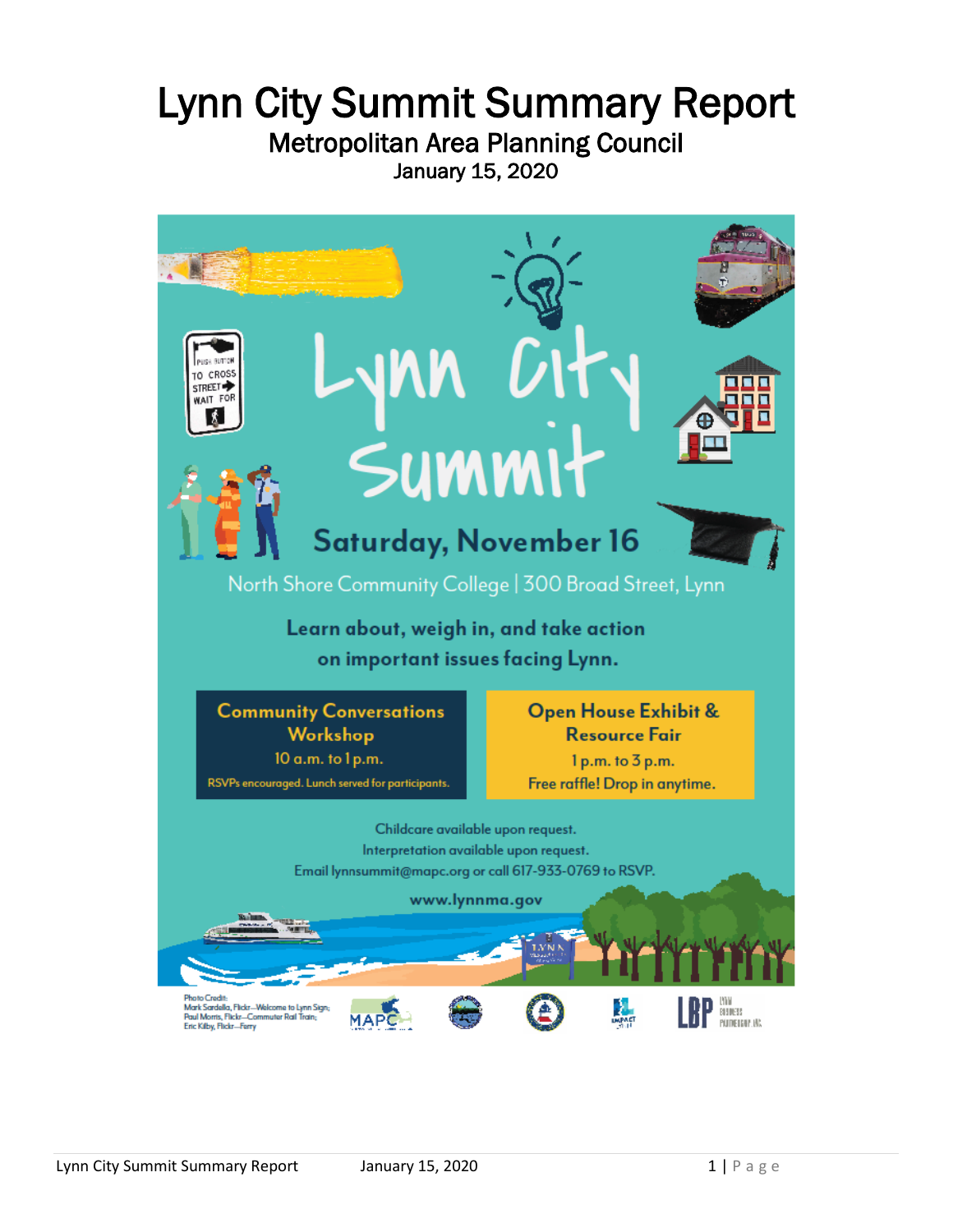# Introduction to the Lynn City Summit

The Lynn City Summit was held on Saturday November 16, 2019 from 10am to 3pm at the North Shore Community College campus in Lynn, MA. The summit was funded and supported by the Metropolitan Area Planning Council, the City of Lynn as well as Impact Lynn and the Lynn Business Partnership. The purpose of the summit was to bring community members, advocates, city departments, non-profits, the business community, and residents together for a fruitful discussion on the most pressing issues that are affecting Lynn today.

Over 240 participated in the all-day event that featured morning workshops on different topics including housing, economic development, transportation, education, arts and culture, and public health and safety. Over lunch the participants heard the key takeaways from the morning breakout sessions. In the afternoon participants were able to attend a community resource fair that was a deeper dive into projects and programs the presenters offered. This gave people an opportunity to connect one on one with city departments and organizations working to improve and enhance community development in the city.

The summit hosted 21 presenters, 7 facilitators and 8 general volunteers to support and guide participants throughout the day. Eight MAPC staff were instrumental to making the summit possible. Childcare was provided by Camp Fire North Shore and there were 9 children that participated in the childcare activities. Translation and interpretation was used for the event. Almost \$3,000 were spent on Spanish and Khmer translation of summit documents and handouts and almost \$1,500 was spent on interpretation for the day-long event.

# Goals for the Lynn City Summit

- Participation in the workshops from a variety of demographics including age, race, ethnicity that reflect the Lynn community. (example: Get participation from people who are new residents/ long-time residents, get participation from youth and other young people, parents with kids that need to leave them in childcare throughout the day, Spanish-speaking residents, those with a lot/ little planning knowledge, but all having deep lived experience)
- Provide a platform for community leaders to share current work and share information with community members
- Create and maintain strong partnerships among city departments, organizations, organizers and individuals to create a more vibrant Lynn
- Provide clear next steps post summit and ways for people to act and become more civically engaged in the city

# Lynn City Summit agenda

- Welcome/Intros Gymnasium (40 minutes) 10:00 am-10:40 am
- Workshops Various classrooms (2 hours) 10:40 am -12:40 pm
- Report back and lunch  $(20 \text{ minutes})$  12:40 1:30 pm
- Open House and Resource fair (1 hour, 50 minutes) 1:00-2:50 pm
- Wrap-up and closing remarks (10 minutes) 2:50-3:00 pm

# Below is a summary of the workshop content that was covered

- Transportation: Give your input on current and future transportation projects in Lynn, including: the Lynn Transit action plan, the Oxford Street at Central Avenue Complete Streets project; rehabilitation of Western Avenue; rehabilitation of Essex Street, intersection improvements of Euclid Avenue and Jenness Street, and Northern Strand Community Path.
- Arts and Culture: How can an inclusive approach to creative placemaking support local arts, culture, and creativity in Lynn? MAPC and the Downtown Lynn Cultural District will discuss their work using arts and culture to foster engagement and dialogue, to develop an approach to public art that celebrates Lynn's past, supports Lynn's local artists and residents, and infuses the city's public places and spaces with creative energy. Participate in a conversation about what is wonderful and challenging about arts and culture in Lynn today, and find out how you can be a part of it all.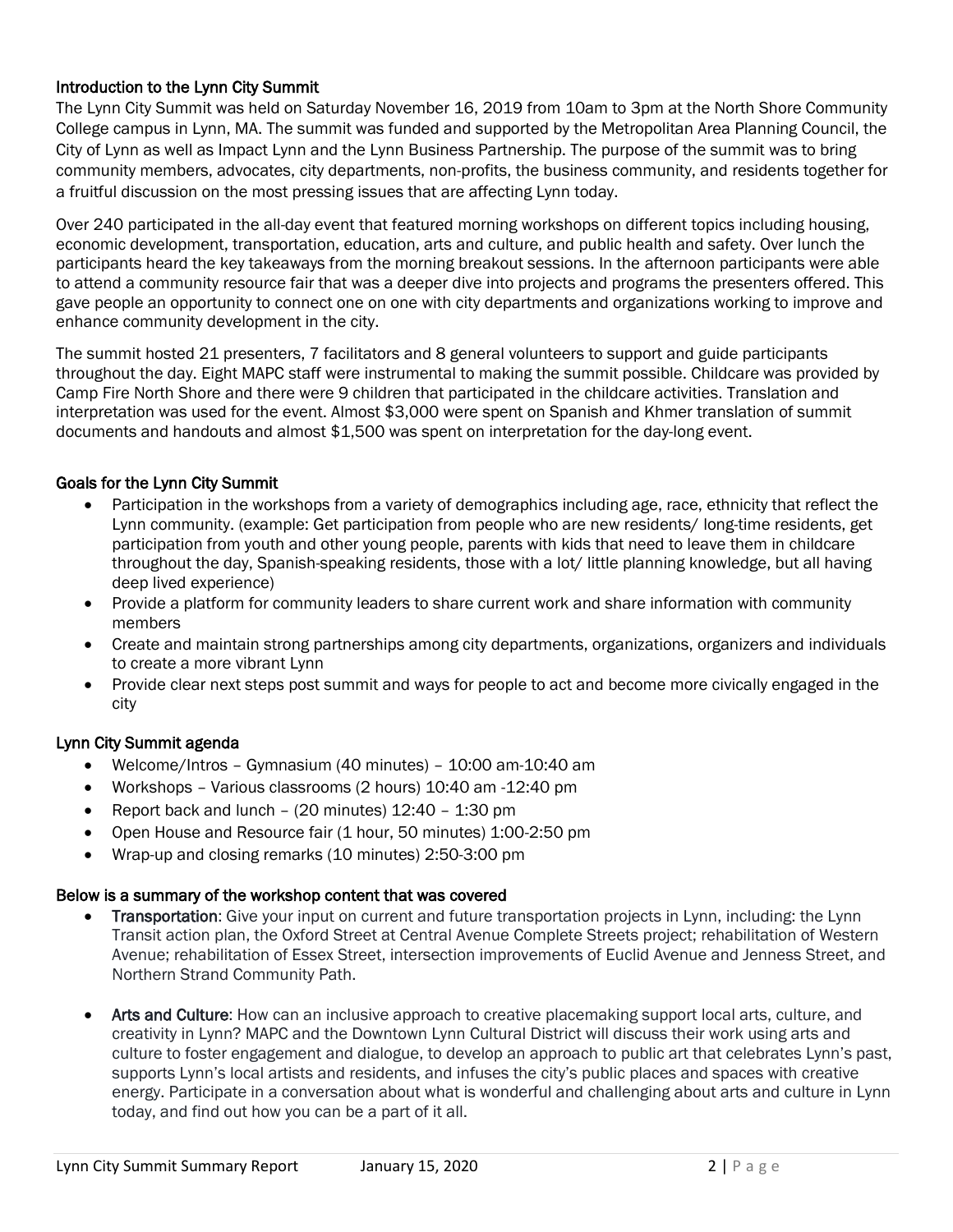- Economic Development: Discussion with representatives from the Economic Development and Industrial Corporation of Lynn (EDIC) the Lynn Department of Community Development and Gateway Cities Innovation Institute at Mass Inc.
- Housing: Discuss strengths and challenges related to housing in the City. In 2020, the City of Lynn, working with the Metropolitan Area Planning Council, will kick off Housing Lynn: A plan for inclusive growth. This community-driven effort will consider market-rate and Affordable Housing need and establish housing goals. The final plan will recommend actions the City and its partners can take to increase housing security for Lynn residents and proactively guide the type, amount, and location of future housing.
- Public Health: Discuss public health in Lynn with representatives from the Lynn Community Health Center, North Shore Medical Center, and Lynn Public Health Department.
- Public Safety: The fire department will be covering the evolution of the modern fire service and taking an All-Hazards approach to protecting the community. They distributed handouts and discussed the merits of the RAVE Mobile system (similar to the old Reverse 9-1-1 calling system), and also demonstrated some firefighting gear to familiarize people with fire equipment. Police department will be sharing about the behavioral health unit, online reporting system, bike patrol, crime rates, community policing program, citizen's police academy, teen drop in center and youth at risk programs
- Education: Discussion of the Lynn Public Schools Strategic Plan, a comprehensive district-wide plan focused on developing an inclusive learning environment that allows each student to meet their full potential. The North Shore Community College will also speak about Career Pathways!

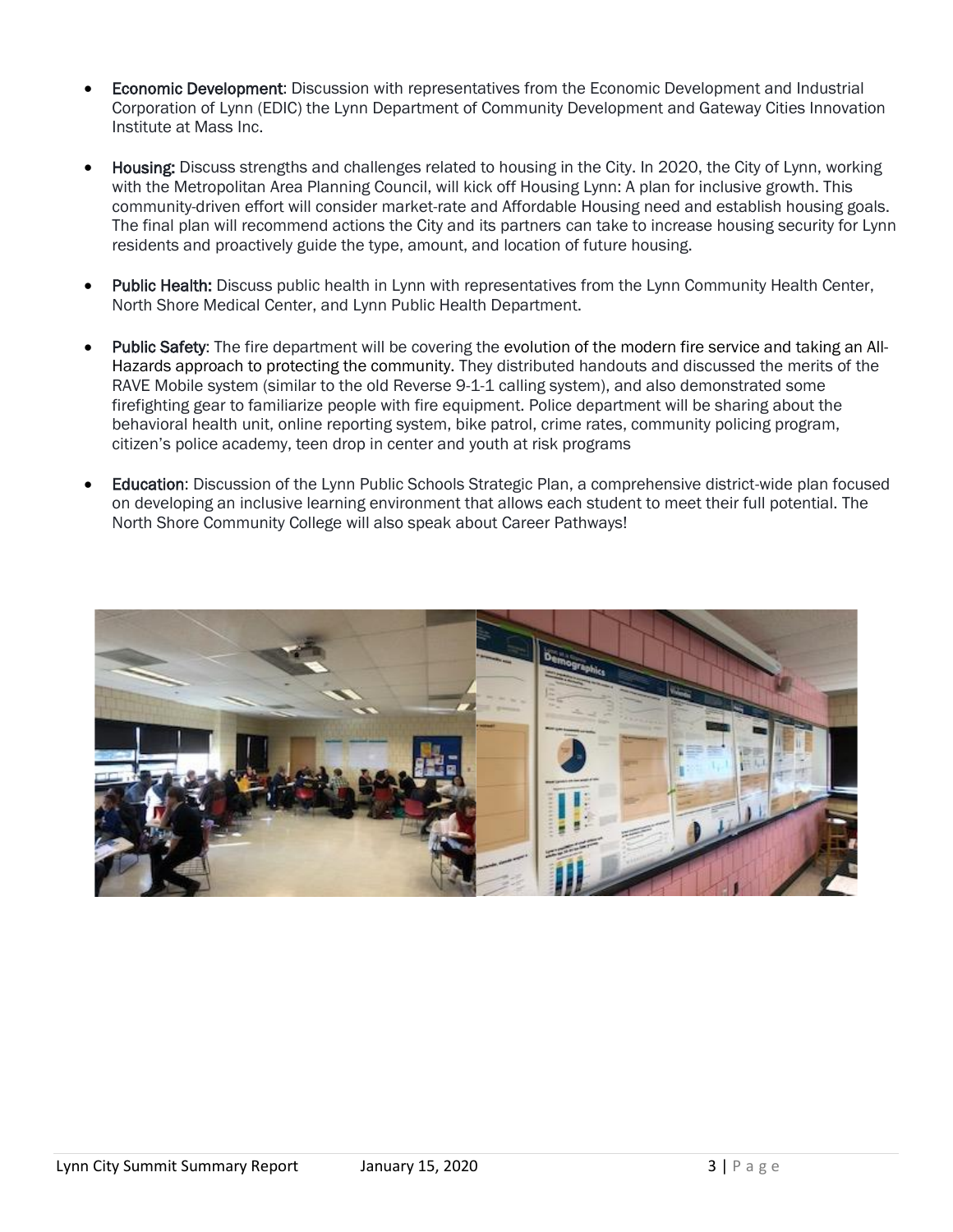# Presenters for Workshops

|                      | • Andrew (Andy) Hall, P.E. Commissioner, Lynn Department of Public Works<br>• Bill Mertz, PE Vice President, World Tech Engineering |
|----------------------|-------------------------------------------------------------------------------------------------------------------------------------|
|                      | • Alexandra Markiewicz, Transportation Planner at Massachusetts Department of Transportation<br>(MBTA)                              |
|                      | • Imogene Hatch, Senior Associate, Brown Richardson and Row Inc.                                                                    |
| Transportation       | • Joe Sacchi, Regional Land use planner II, Metropolitan Area Planning Council (MAPC)                                               |
| Arts and             | • Carolyn Cole, director, Lynn Cultural District                                                                                    |
| Culture              | • Dan Koff, Metropolitan Area Planning Council (MAPC)                                                                               |
|                      | • James (Jim) M Cowdell, Executive Director, Economic Development & Industrial Corporation of<br>Lynn (EDIC)                        |
|                      | • Dr. Tracy A. Corley, Transit-Oriented Development Fellow, Gateway Cities Innovation Institute at                                  |
| Economic             | MassINC                                                                                                                             |
| Development          | • Don Walker, Operations Manager, Department of Community Development, City of Lynn                                                 |
|                      | • Karina Milchman, Chief of Housing and Neighborhood Development, Metropolitan Area<br>Planning Council (MAPC)                      |
|                      | • John McCartin, Regional Housing and Land Use Planner, Metropolitan Area Planning Council<br>(MAPC)                                |
| Housing              | • Jeff Weeden, Planning and Development Specialist, Lynn Housing Authority and Neighborhood<br>Development, (LHAND)                 |
|                      | • Dr. Clark Van Den Berghe, Lynn Community Health Center                                                                            |
|                      | • Michele Desmarais, Public Health Director, City of Lynn                                                                           |
|                      | • Tina Mcloughlin, Community Benefits Manager - North shore medical center                                                          |
| <b>Public Health</b> | • Chief Stephen L. Archer, Lynn Fire Department, City of Lynn                                                                       |
| & Safety             | • Chief Michael Mageary, Police department, City of Lynn                                                                            |
|                      | • Patrick Tutwiler, PhD, Superintendent of School at Lynn Public Schools                                                            |
| Education            | • LeeAnn Soucy from North Shore Community College Career Pathways/Early Education                                                   |



# Format of the workshops

Below is the format for each of the workshops. Although the topics were different in each workshop, each workshop had the same format. Some workshops did not get to the dot voting so that has been omitted from this information as it was not completed by all workshop participants. In the notes (\*) represent multiple comments that were the same.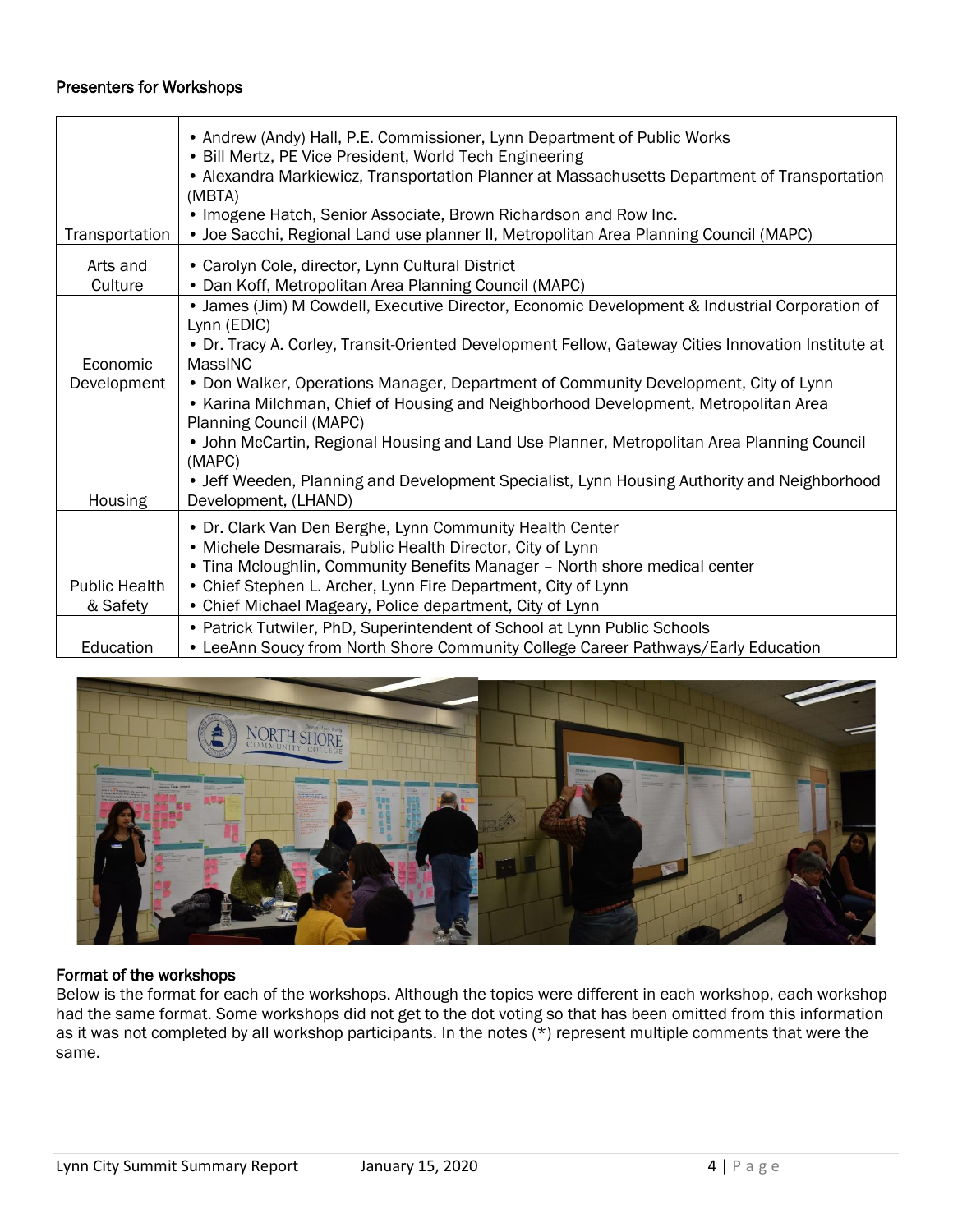# Welcome and Introductions! – (10 minutes) - 10:40 am -10:50 am

- Review the agenda for the day
- Introductions: We will now have everyone in the room introduce themselves
- Review group agreements: -These will be on a poster for you to refer to.

# Presentations and Q & A (30 minutes) 10:50 am -11:20 am

- Presentations from all partners (20 minutes)
	- o Introduce the presenters
	- o The order of the presenters is:
- People ask general questions about the information presented (10 min with Q and A)

# Group discussion on strengths and challenges in Lynn (30 minutes) – 11:20 am -12:10 am

- Introduction to strengths and challenges: (5 min)
- What strengths do we need to preserve? What challenges do we need to address? Give people 10 minutes to fill out the sticky note. One idea per sticky note- (10 min)
- Share back sticky notes (15min)

# BIG Idea sheet and activity (30 minutes) – 12:10 -12:40 pm

- Introduction of BIG idea sheet: We will now think about what solutions we think can work well for some of the challenges we have identified. Start first on the prioritized challenges we want to address then think about other challenges we discussed. Review what is on the sheet.
	- $\circ$  Distribute handout: Have participants fill out a BIG idea sheet.  $-$  (10 min)
	- $\circ$  Have people share in groups (4 people approx..) their big ideas.  $-$  (20 min)

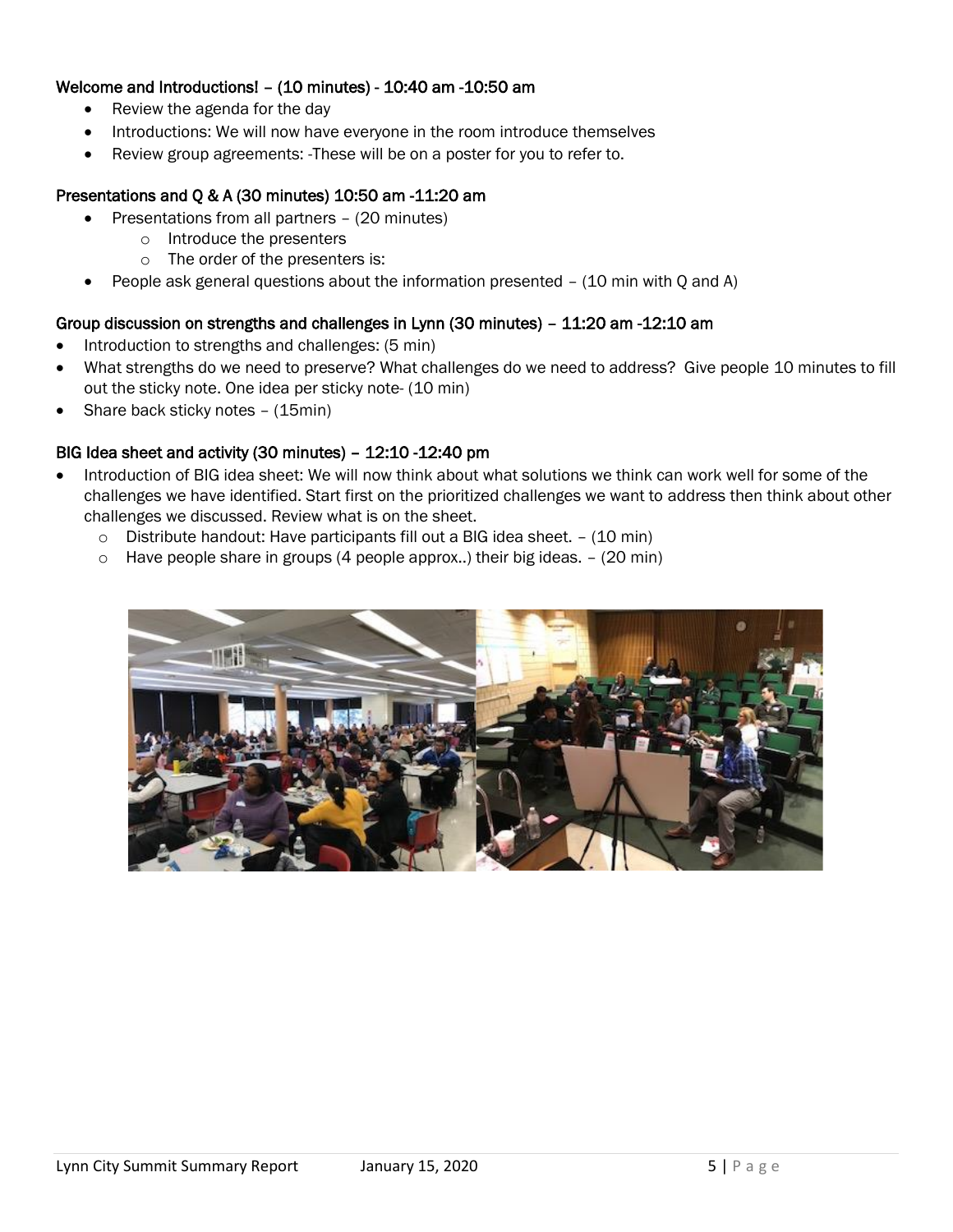# Afternoon Open House Exhibit and Resource Fair

The purpose of the Open House Exhibit and Resource Fair was to showcase all the boards from the workshops in the mornings and display ways for people who are unable to attend the full workshop to participate and talk to people in person. It was also an opportunity for people who participated in one morning workshop to give input to other topic areas.

- Resources included the following:
	- o City Clerk's office provided information on the 2020 US Census
	- o Mayor's Office had applications for Boards and Commission appointments
	- $\circ$  Department of Public Works area included visuals on the Northern Strand Community Path, Complete Streets and state-funded projects. They also provided a number of City resources including recycling calendars, and info on the tree planting program.
	- o MassDOT Lynn Transit Action Plan information
	- $\circ$  Community Development CDBG funding applications, lists of upcoming shows at the Auditorium
	- o Lynn Cultural District activities and creative art
	- $\circ$  EDIC lending applications, Opportunity Zone maps, and information on newly updated Open Space, Waterfront, and Municipal Harbor Plans
	- $\circ$  Lynn Housing Authority had information on a number of their programs including first-time homebuyers and lead paint removal program
	- o Department of Public Health provided on the spot flu shots
	- o Fire Department assisted in signing up for "Lynn Alerts" and put on safety demonstrations
	- $\circ$  Police Department had opportunity to learn more about their Behavioral Health Unit and the process for taking the civil service exam.
	- $\circ$  Lynn Public Schools parent engagement opportunities and learn more about the district's strategic plan
	- $\circ$  Lastly, our Summit Partners had tables that provided information on the projects and programs their respective agencies offer: MAPC, MassINC, North Shore Community College, Lynn Community Health Center, and North Shore Medical Center

# News articles from the Lynn City Summit

- Lynn Daily Item:
- <https://www.itemlive.com/2019/11/17/residents-are-heard-loud-and-clear-at-lynn-city-summit/>
- Lynn Journal:
- <https://lynnjournal.com/2019/11/14/mayor-urges-residents-to-attend-the-lynn-city-summit/>
- Boston Globe:
- [https://www2.bostonglobe.com/metro/globelocal/2019/11/06/lynn-residents-businesses-invited-city](https://www2.bostonglobe.com/metro/globelocal/2019/11/06/lynn-residents-businesses-invited-city-summit/PdahO8otOF48CoyOICR6VM/story.html)[summit/PdahO8otOF48CoyOICR6VM/story.html](https://www2.bostonglobe.com/metro/globelocal/2019/11/06/lynn-residents-businesses-invited-city-summit/PdahO8otOF48CoyOICR6VM/story.html)
- HPP article in the Lynn Item:
- <https://www.itemlive.com/2019/11/19/lynn-plan-would-look-at-ways-to-increase-affordable-housing/>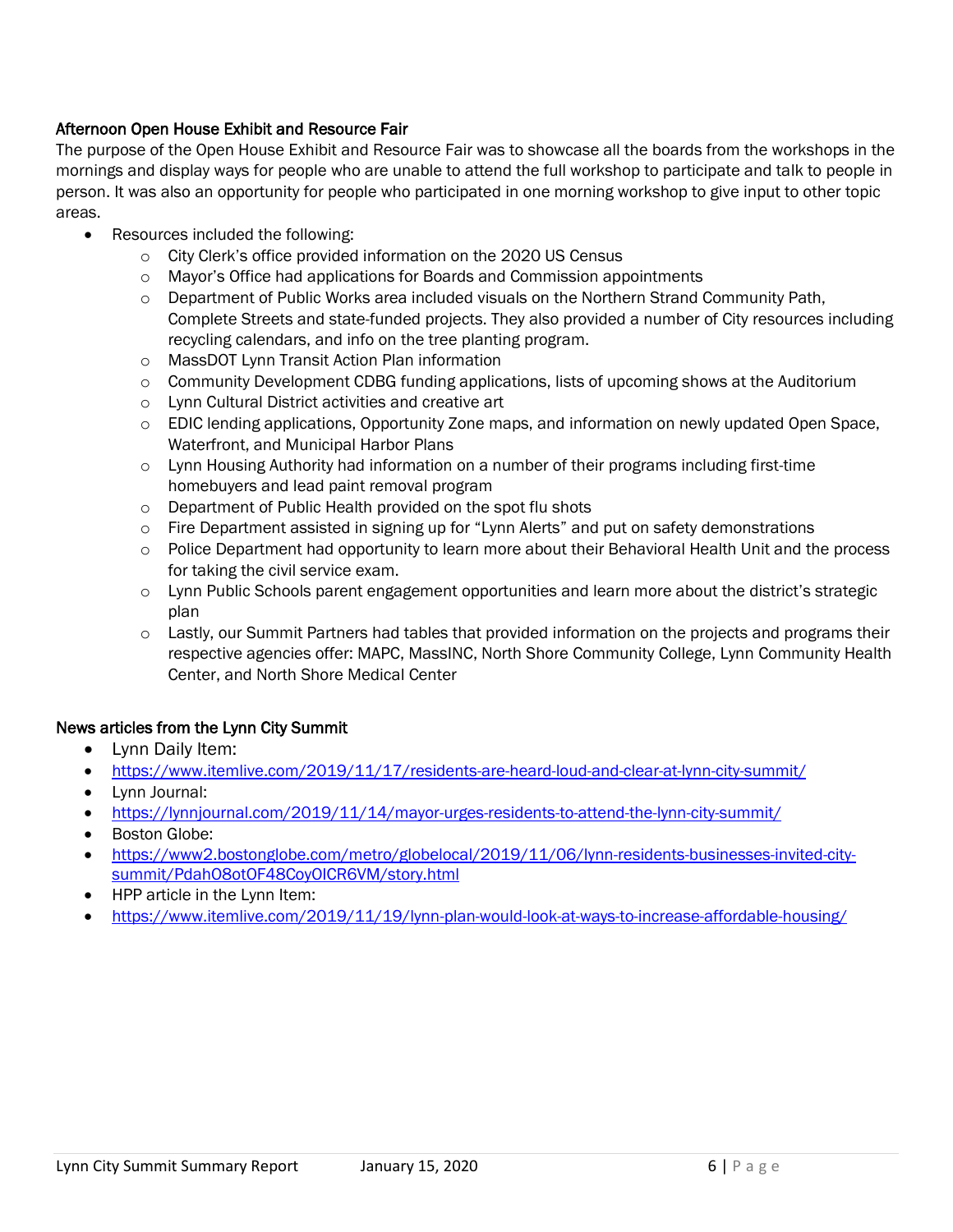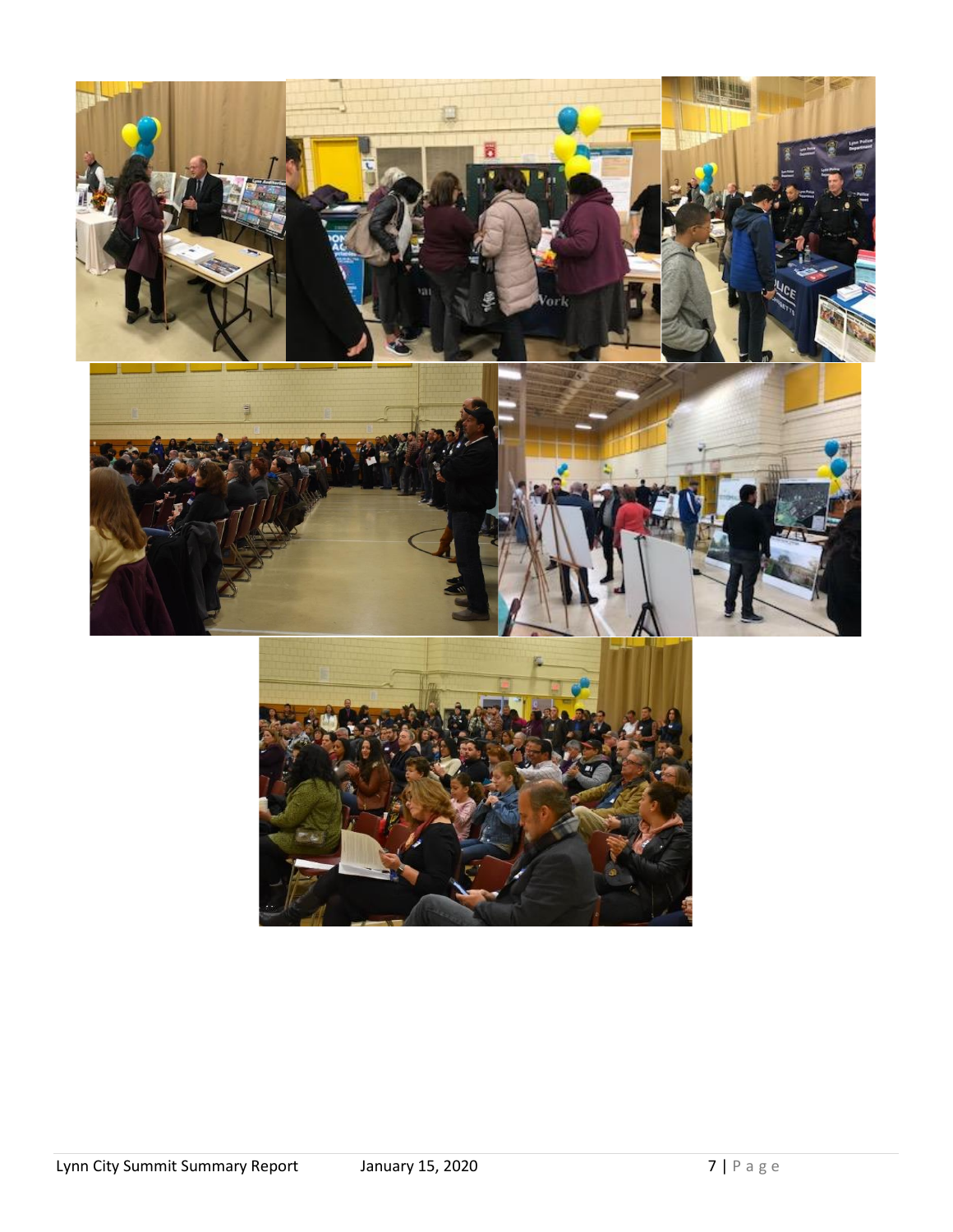# Detailed summary notes

# Below are detailed summaries of all the notes that were taken during the workshop section of the summit

- 1. Spanish workshop
- 2. Public Health and Safety workshop
- 3. Arts and Culture workshop
- 4. Education workshop
- 5. Economic Development workshop
- 6. Transportation workshop
- 7. Housing workshop

# How the notes are organized

- 1. Strengths and challenges by theme: Participants were asked to write down Lynn strengths and challenges on sticky notes. MAPC staff collected those notes and organized them according to broad themes. Collectively the group produced hundreds of individual strength and challenge notes, with many more challenge notes than strength notes. The lists below show broad themes identified by MAPC staff, with sub-themes. These themes were drawn from the discussion, as well as ideas that were written down but not discussed on the day of the summit. Many of these issues are deeply related with one another.
- 2. Big Ideas: Participants were also given worksheets to share their "big ideas" to address specific challenges and preserve specific strengths. In groups of four and five, participants discussed these ideas with one another. In the last few minutes of the session, one participant from each small group reported on the discussion to all workshop participants. This list summarizes the ideas discussed in the workshop, as well as those shared via the collected worksheets of all participants. Participants proposed many of the same ideas, though they often targeted different strengths or challenges. This list, therefore, does not group ideas by the strength or challenge they were meant to address, but rather by buckets pertaining to the ideas themselves.
- 3. Asterisks: \* Asterisk references comments that were mentioned more than one time throughout the summary of notes. Multiple asterisks denote how many more times the comment was mentioned.
- 4. Summary only: The information provided below is a summary of what was shared at the summit and does not necessary reflect the position of the city.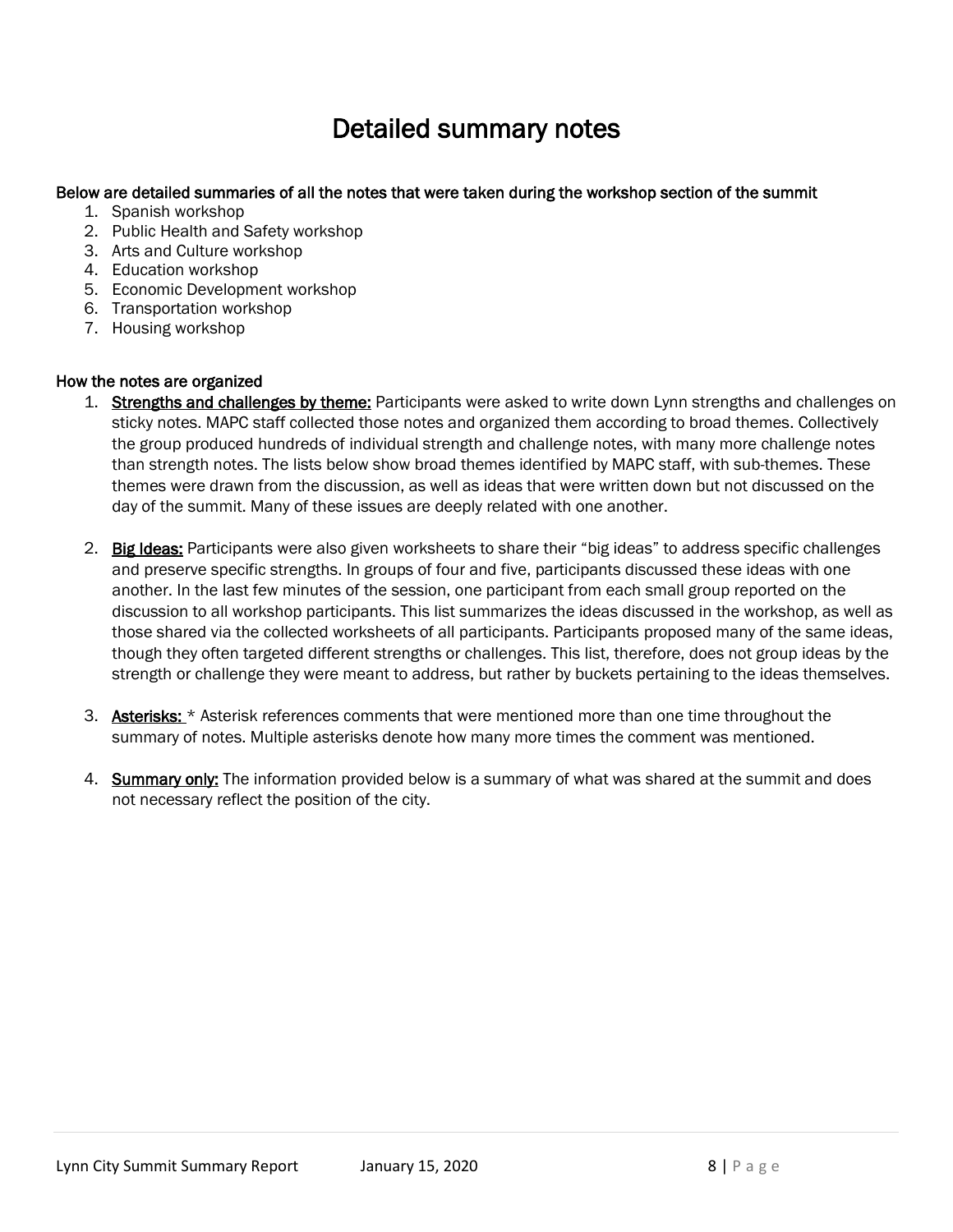SPANISH Workshop Number of attendees: 10 Facilitator: Emily Torres-Cullinane Notetaker: Emily Torres-Cullinane

#### Strengths in Lynn

"Not much else to add, too much of a bleak picture right now"

#### Challenges in Lynn

Equity

• Discrimination based on language or race

Housing

- There's need for more clarity in the process for public housing waiting lists. Some seem to get housing faster than others\*
- Chronic lack of housing options.
- "If a Spanish speaking individual reaches public office, they must represent all and not just those of his/her own national origin.
- Housing Authority officers acting aggressively towards minority residents and there's no Spanish speaking employees.
- Rent control is needed because landlords summarily raise the rent and deny services.
- Rent is raised, sometimes as soon as 3 months after moving in or before the first year contract ends, and facing authorities (because the landlord is trying to evict you) is another challenge because they seem to consistently side with landlords and quickly rule on their behalf. Contracts are not been respected.
- A resident suffered a stroke and was given emergency housing next to the dump and the rent was raised threefold overnight but his spouse (another senior citizen) income shouldn't be the only factor that decides the rent price.
- Better clarification and outreach (now mostly nonexistent) so the residents know where to go when they have housing issues or any other factor. Is it City Hall, or where do they go for any specific grievance?

Public Health

- Worry regarding an approved program where high school students will receive birth control pills. Lack of understanding and awareness over what this means. Leaves feelings of powerlessness similar to the new marihuana legalization laws.
- New and enforced laws prohibiting pot smoking in public (often witnessed at bus stops)
- Public reps do not represent non-English speaking residents.

**Transportation** 

- More comprehensive public transportation, including services for handicapped residents (mostly nonexistent now)
- Use of public funds to improve the roads

# Big Ideas for Lynn

Equity:

- Having someone in charge of supporting people with disabilities
- More access to resources
- Representation of all Hispanic/Latinx identifying people, not only certain groups
- Respect shown towards Hispanic/Latinx employees and residents
- Consistent forums with the Hispanic/Latinx Community

Housing

• Rent control

Leisure

• New recreation centers for the youth and small kids.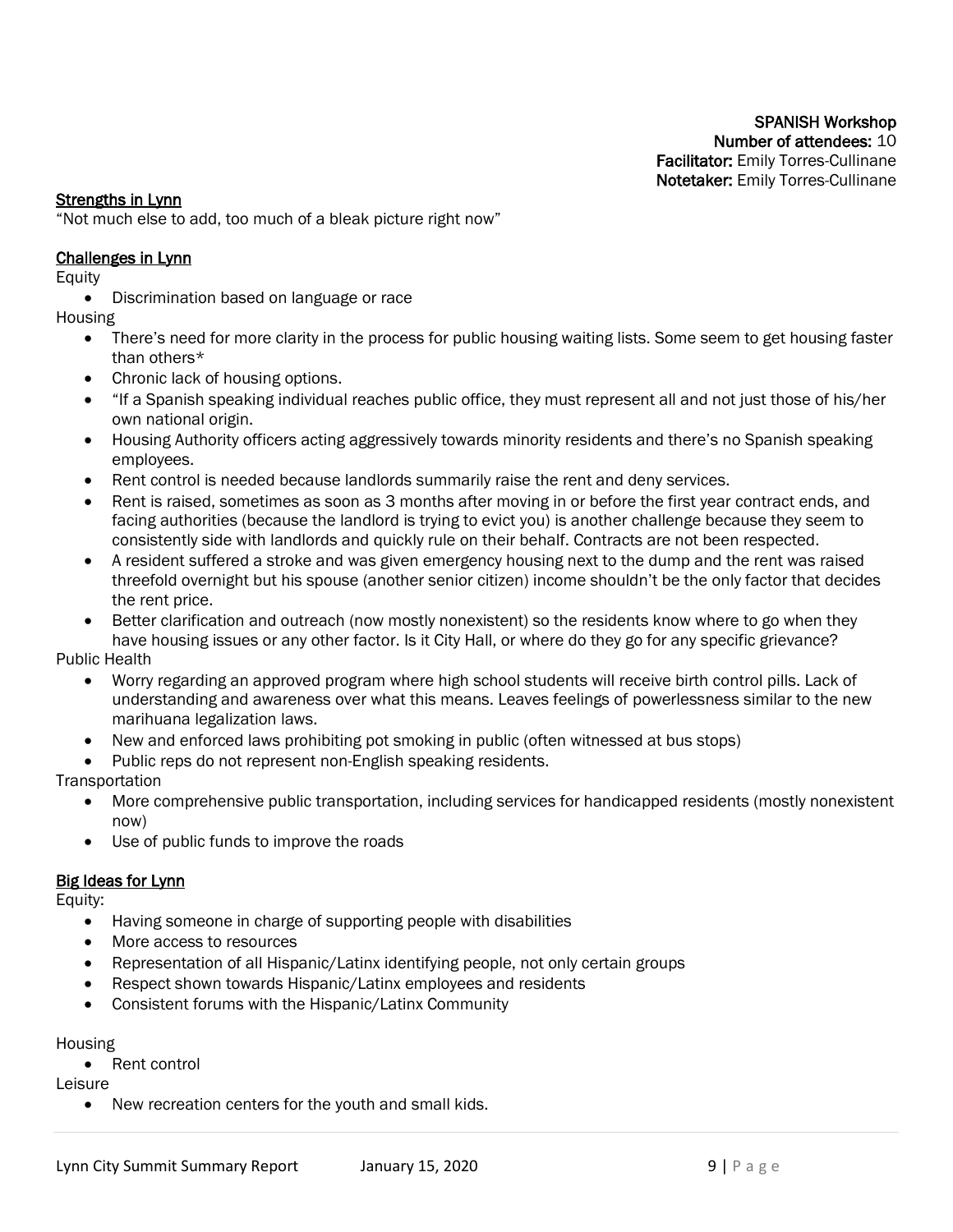# • Multi-sport facilities.

Governance

- A new position at City Hall that ensures the proper location and public services for people living in public housing and the follow-up that it requires.
- Ensure that public works are done in a comprehensive yet faster manner. Many projects take too long to be finalized.
- Name local residents as de facto ombudsmen that coordinate community needs via local feedback and then get together and present those findings to City Hall. There is a need to provide long term motivation to residents to remain engaged with local needs via regular city-wide conversations to this end. Use Lancaster, PA as a model to follow for how residents can be in charge of local needs and resources.

Programs and Activities

- More family-oriented activities at local parks, and better coordination with residents during the planning process.
- Job training
- More ESL programs for kids and young residents.
- Expand the existing services for youth and school age kids.
- have the city itself provide scholarships to students that have shown potential and good grades. This can be an incentive for other kids to excel at school. By scholarships, they mean IT programs, ESL, trade certificates.
- Have someone at City Hall that can be a to-go person for any given issue that can provide referrals and steer you towards the proper department or officer

Safety

- Better illumination at city parks to discourage drug usage (many needles found at public parks).
- Better patrolling at known as drug use gathering places in public areas and parks.
- More police patrolling and more minority cops.

Language

- More access to education and resources in other languages at City Hall and other places around the city.
- More awareness program for public servants regarding providing information and services beyond English only.

Better ways to reach residents:

- Local OTE newspapers,
- community centers,
- well known residents that are involved with community outreach and community organizing,
- the Lynn public access channel, el mundo, la voz & in public schools

Workforce Development:

• Better support for folks going through hiring process

Miscellaneous:

- Signs that indicate when one is leaving or entering the city (i.e. "Welcome to the City of Lynn")
- Looking into Lancaster PA's approach to community communication

# Important Topics:

- Integrating the Hispanic/LatinX community
- Housing
- Training for work/workforce development
- Security & Equity:
	- $\circ$  More police officers who reflect the diversity in Lynn (for example, more Spanish-speaking, LatinX) officers)
- **Education**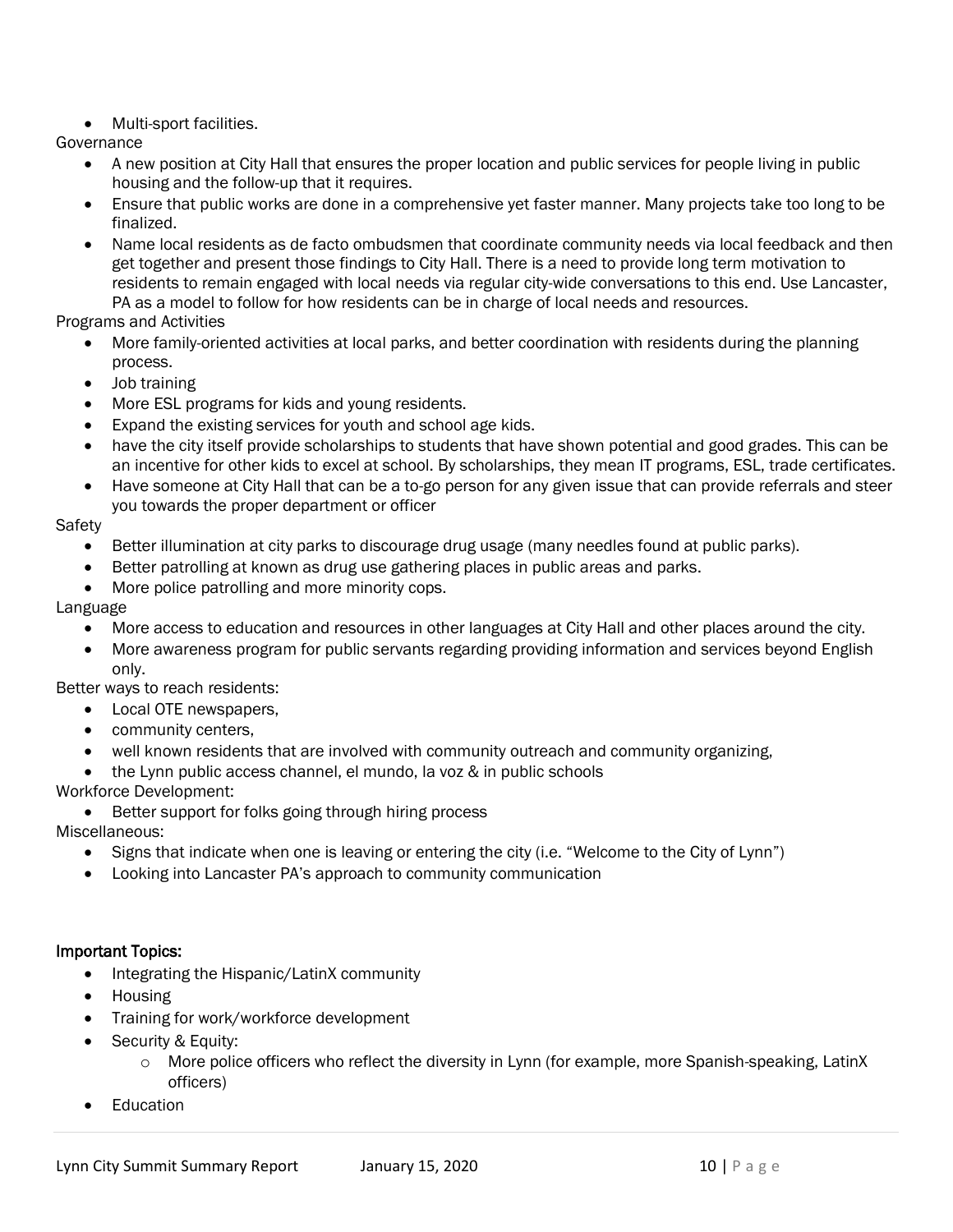- o More programs to learn English for youth and children
- Violence
- Trash and Public Health
- Local Politics
- Access to information and resources
- Transportation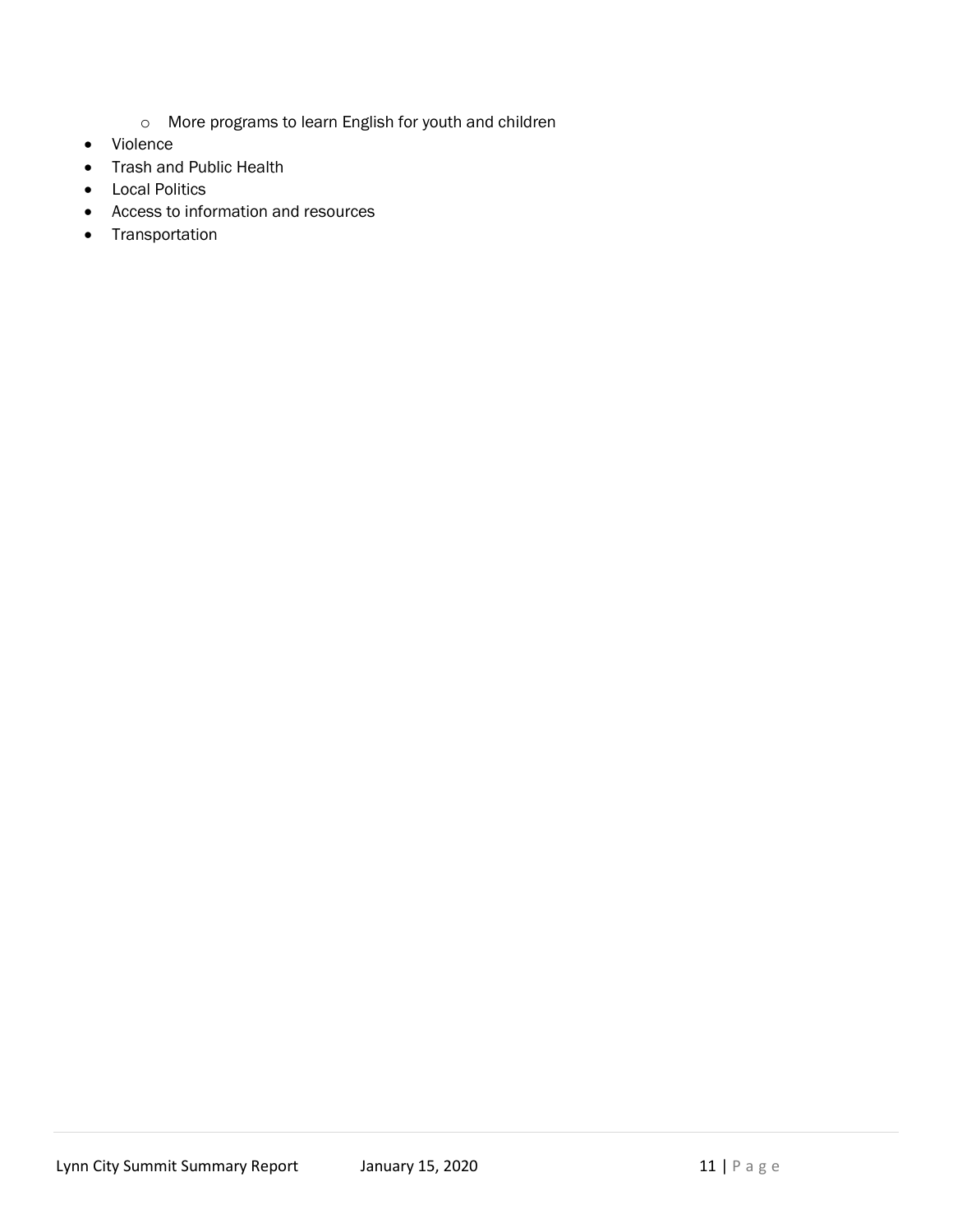# Overview and Presentation:

Presenters summarized their work and organizational properties.

# Question and Answer:

- Question---How many active Tuberculosis cases do you have? Answer—7
	- $\circ$  Lynn Community health center: Try to treat a lot of people with latent TB so they don't become active cases.
- Question—What is the average stay at recuperative care center?
	- o Lynn Community health center: About three months. Usually two weeks at minimum. Have been able to move majority of RCC patients into housing. 122 patients cared for in the first eighteen months of operation.
- Question—How do you feel about taser coming into play with Lynn Police Department/Corrections?
	- $\circ$  Chief Mageary: Pleased. Out less than a month. Well received by officers, have been asking for a while. Another less lethal force option that helps protect our officers and citizens. Sheriff Coppinger: Not using at correctional level yet, but hoping to have as tool. Officers receive deescalation training. 48% of inmates at Middleton HOC are being treated for some sort of mental illness?
- Question—Does Lynn Fire Department receive training on dealing with threatening situations?
	- $\circ$  Chief Archer: We wait for Lynn Police Department, stand by and wait if scene is not safe to go in.
- Question—Is mental health training part of police academy work?
	- o Chief Mageary: Yes.
- Question—Gun violence down 25% per Chief, but perception is different within the community. Any chance for community policing?
	- o Chief Mageary: Community policing unit should be out in Spring, starting in the downtown area and then going mobile where services are needed.
- Question—How do you obtain data for community needs assessment (North Shore Medical Center —Partners Healthcare)? Concerned with Census coming about not getting accurate data from the Spanish speaking community.
	- o North Shore Medical Center: Health Resources in Action compiled demographic info, census data. All information is on the North Shore Medical Center /Partners Healthcare website and includes sources of all information?
- Question—How do we address lack of representation of people of color (Latino/Khmer) within the Lynn Police Department? How do we collaborate with communities of color?
	- o Chief Mageary: Recruitment a major problem. Lynn Police Department funded program to recruit candidates of color, but wasn't well received, especially after potential candidates learned all requirements of being a police officer. Only 100 people in city of 100K taking police exam. Major concern about "anti-police" sentiment, violence, prevalence of social media. Lots of outreach to Spanish speaking community (businesses and churches). Losing ground recruiting.
- Question—Was this program based on what other departments have done?
	- o Chief Mageary: it was developed in house. Comment: Valuable source of conversation. . .Nonprofits in the city who have made strides with recruiting and engaging communities of color. (Kathleen McDonald)
- Question—Is there a problem with gang violence? Is there a community oversight board for the Lynn Police Department?
	- $\circ$  Chief Mageary: No on the oversight board, though there is considerable engagement with community groups. There is a problem with gang violence. Unit is short staffed, does good work. Has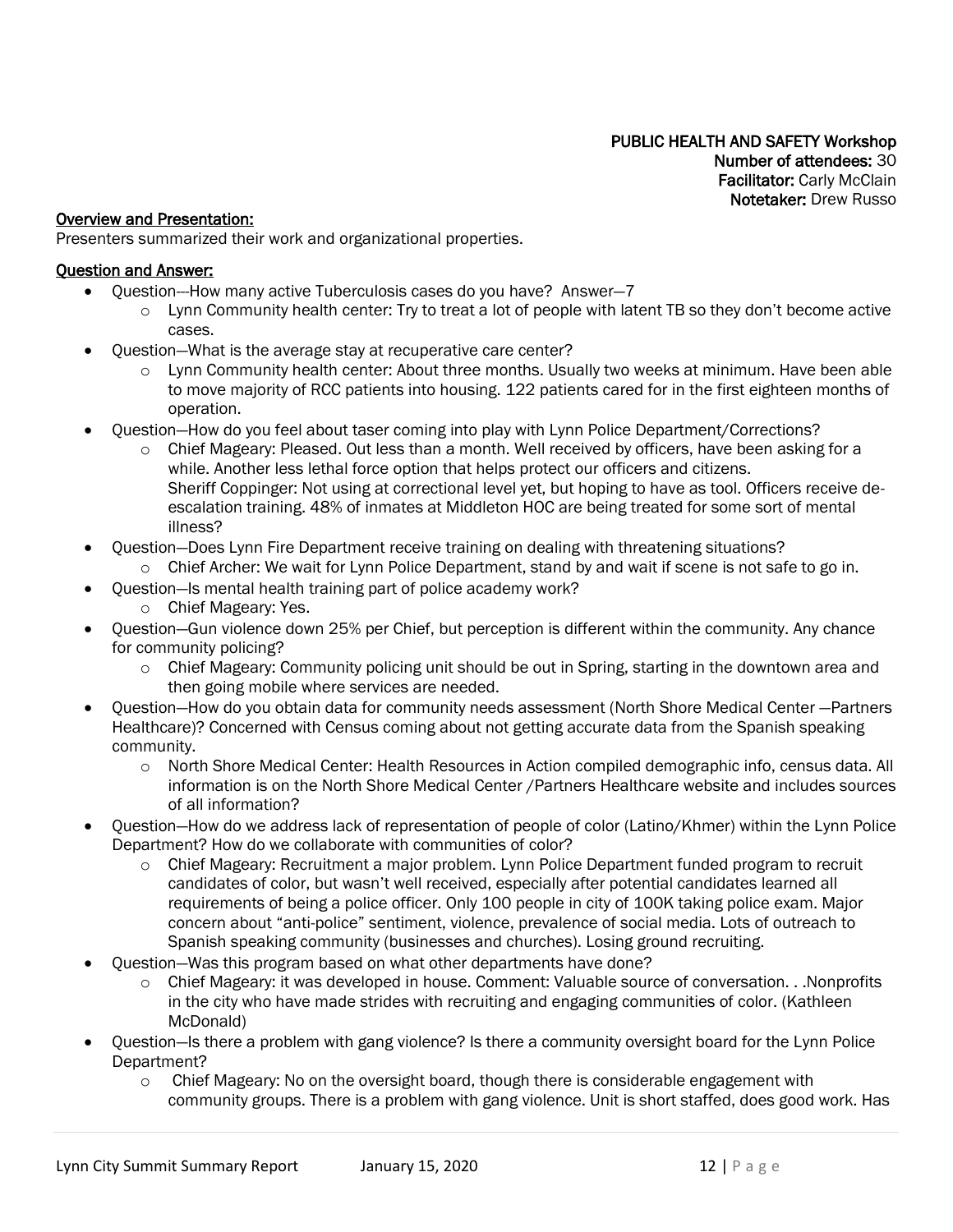not been a problem for several years but two groups have emerged which are exacerbating the problem.

- Question—Are there volunteer opportunities within the police department?
	- o Chief Mageary: No. Lots of issues with confidentiality, CORI, etc. Citizens Police Academy is an opportunity for citizens to engage with Lynn Police Department.
- Question—Have there been measurable impacts of community impact of Union Hospital closing?
	- $\circ$  Chief Archer: Too early to tell (two weeks since closing), Lynn Fire Department is obviously very concerned as a provider of EMS services. North Shore Medical Center Salem says they will be able to handle Union volume. Looking at a number of options including paramedic engine, community paramedicine, FF-Paramedics who follow up after hospital stay. In some formats insurance will pay for this follow up care. Community paramedicine reduces the number of subsequent trips.
	- o North Shore Medical Center: The hospital is monitoring. New Salem Emergency room has been sized to accommodate Union volume. Very preliminary data shows people showing up at Salem for nonemergency reasons, instead of going to Union/ Lynn Community Health Center urgent care. All community partners have been "terrific" in getting info out on Union Hospital closing.
	- o Director Desmarais: People need to consider other options before heading to the emergency room. Praised Lynn Community Health Center urgent care. Concurred with Chief Archer on the need for more statistics on impact of Union emergency room closure and transition of emergency services to Salem Hospital, as well as more education on when and when you don't need to go to Emergency room.
- Question—Did we try and establish contracts with other ambulance companies? Have we done enough to engage communities of color/different languages to let them know of changes as Union Hospital?
	- o Chief Archer: Establishing with another company would not solve the problem. Cataldo/Atlantic not the issue. The travel time is the real issue (Point A to Point B, cleaning vehicle etc.).
	- o North Shore Medical Center: Great feedback. Sent a mailing in every household in English and Spanish, plus explanation in other languages on how to get additional information. Asked for group's help in getting the word out.
	- o Director Desmarais: Item article described the when and why of going to urgent care vs. ER.
	- o Lynn Community Health Center: Better for patients to go to LCHC (cost, low wait time, strong care).
- Question—Is someone is experiencing domestic violence, where do you go? Where would you get that information?
	- $\circ$  LCHC: In every health setting, we advertise those services but it is difficult to get victims to reach out because they don't feel safe.
	- $\circ$  Carly McClain: Works for Housing. Did city-wide training on how employees can help a person experiencing domestic violence. Also active with HAWC (Healing Abuse, Working for Change). Lynn Police Department acts professionally and with sensitivity, particularly citing a recent case where the LPD helped a woman escape a dangerous and violent home.
	- o Chief Mageary: LPD has very strong domestic violence/sexual assault unit. We encourage people to report. Our concern is your safety, not your status. It does not matter to LPD.
	- o Kathleen McDonald: Reiterated praise for Lynn Police Department in addressing situations of assault/domestic violence.

# Strengths of Public Health in Lynn

The people of Lynn

- Our strength is our diversity please help keep it!\*\*
- Room for growth
- Our strength is our creativity and ability to pull together
- How much Lynners love Lynn!
- Collaboration is a strength
- A lot of support programs and people willing to help
- Vibe is great There are nice people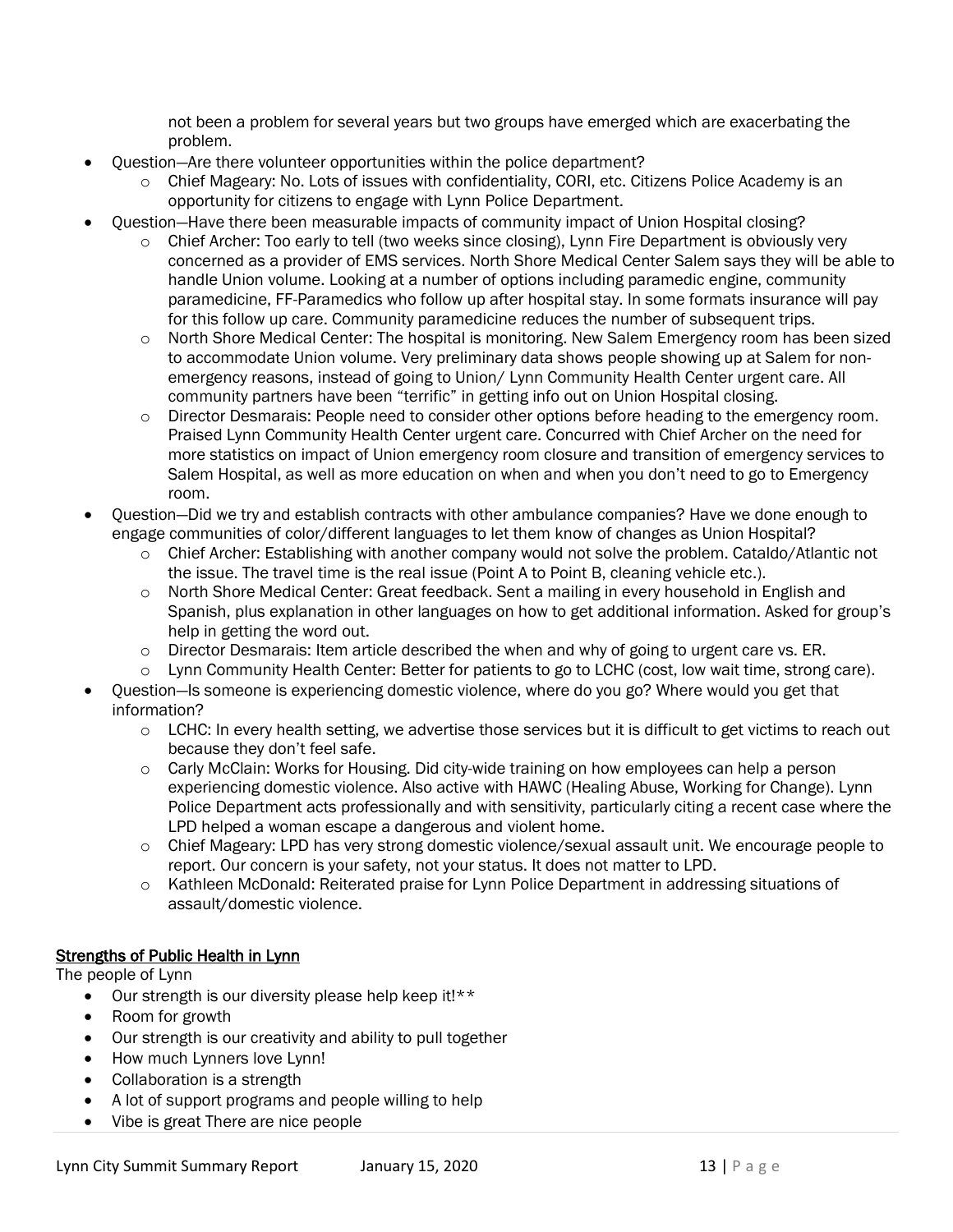- Strengths, families knowing people around town
- Our warmness; being able to talk to each other as equals. Please help us keep that

# Safety

- Engaged and proactive Lynn police department and Lynn fire department
- There is a shortage police and there is still a reduction of violence
- Prioritization of safety over status
- Good work in department of domestic abuse and sexual assault
- Police fire and EMS are always quick to respond to emergencies
- The police department is doing a great job with the limited resources they have
- First time hearing about the citizen police academy which seems to be an important and good action step

Addressing health issues

- Lynn community health center is doing a great job with the health of the community Mayors quick responsiveness to inquiries and Department of Public works issues
- Recognition of importance of addressing behavioral health issues
- Continued work on reducing opioid overdoses
- Behavioral health unit is so good!
- Incredibly proactive public health community
- Coordinated efforts around opioid abuse
- LCHC great at working with community on health issues.

Built environment

- Great geography and options to create and build healthy paths and bike paths
- Amount of public park space
- Churches
- Library it's a place people like to have out

Programmatic

- Free movies
- Summer free fun Fridays
- Willingness to lean and adapt policies and systems
- Strong city / service sector and partnerships

# Challenges of Public Health in Lynn

**Communication** 

- We need a better way of spreading the word in different languages . For example the hospital closing  $*$
- Better lines of communication are needed.
- Getting information out to residents.
- Creating an environment of trust with residents.
- We need to spread the word about HIP and other programs
- There is a need to be an environment of trust
- We need to get information out to residents in their own language
- Work to develop trusted sources to communicate effectively with residents
- Engage neighborhoods
- Volunteer social media ambassadors' videos as well as flyers
- RAVE alert
- Engage community to address issues of isolation/loneliness encountered by growing senior population.
- Involving new immigrants from all countries and help them to learn about the system and city processes
- Communication about where residents can go when they need help!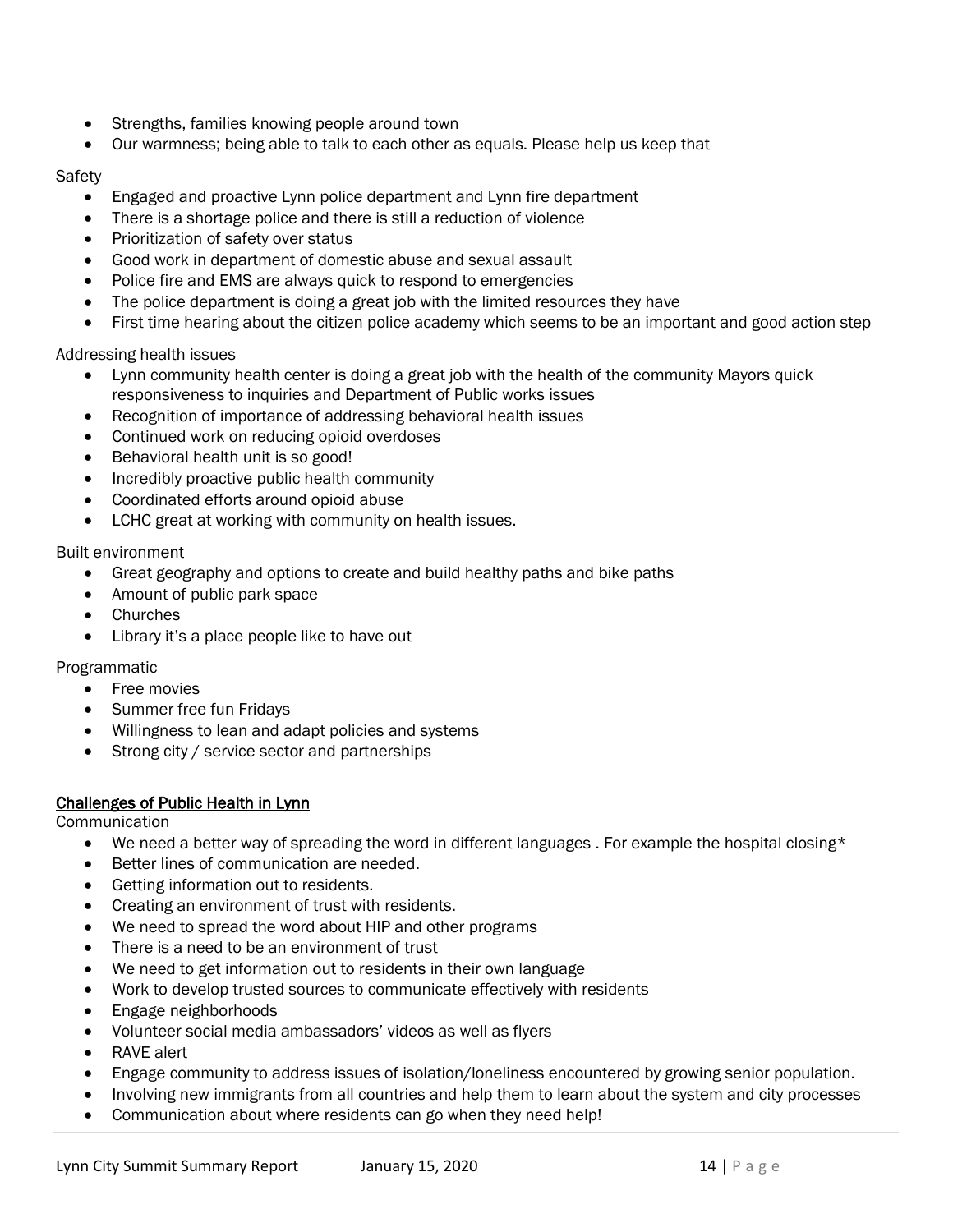- Do another summit with warmer weather
- Send Information to kids at schools and churches
- Welcome letter to new residents
- Connecting people to resources
- Summit reach to youth also more summits!
- Encourage people to ask questions online, city hall etc.

#### Food access

- Better access to food. Lots of food deserts in Lynn.
- We need more grocery stores. The number is not enough
- We have rat and mice infestations

#### **Workforce**

- Jobs are needed above minimum wage
- We need more trauma trained mental health professionals

#### Programming ideas

- Education of health conditions and symptoms
- Counter health advisors' program Somerville
- Ward block party
- Specialized education community training and workshops

Addressing community needs such as

- We need to find a way to address child trauma, immigrant trauma, and poverty-related trauma
- There is a stigma on harm reduction
- Isolation and loneliness encountered by an aging population
- Recognition or treatment of behavioral health

#### Health Services

- Lack of 24-hour urgent care services
- Emergency preparedness there needs to be information distribution to all community members
- Access points to care
- Grow after-school programs
- Social media page for all ward councilors and more ward councilor events
- Mobile units on public health

#### **Other**

- We need more nature, trees, parks and fire escapes
- Traffic safety is an issue. For example the traffic lights at the intersection of Boston St. and Leeslar Ave.
- We are inundated! We keep looking for solutions very complicated problems

# Big Ideas for Public Health in Lynn

- Communicate Union ER closure in schools, churches, and civic orgs.
- Volunteer Health Advisor program, modeled on Cambridge Health Alliance model.
- Community members should be encouraged to ask more questions (online, City Hall etc.)
- More after school programming for youth.
- Recognition of need for behavioral health treatment in our community.
- Establish mobile units (flu shots etc).
- Continued collaboration between city/state agencies.
- More specialized education (i.e. Mental Health first aid course)
- More public outreach to schools, churches, other civic organizations.
- Welcome letter to new residents outlining resources (Reading does this.)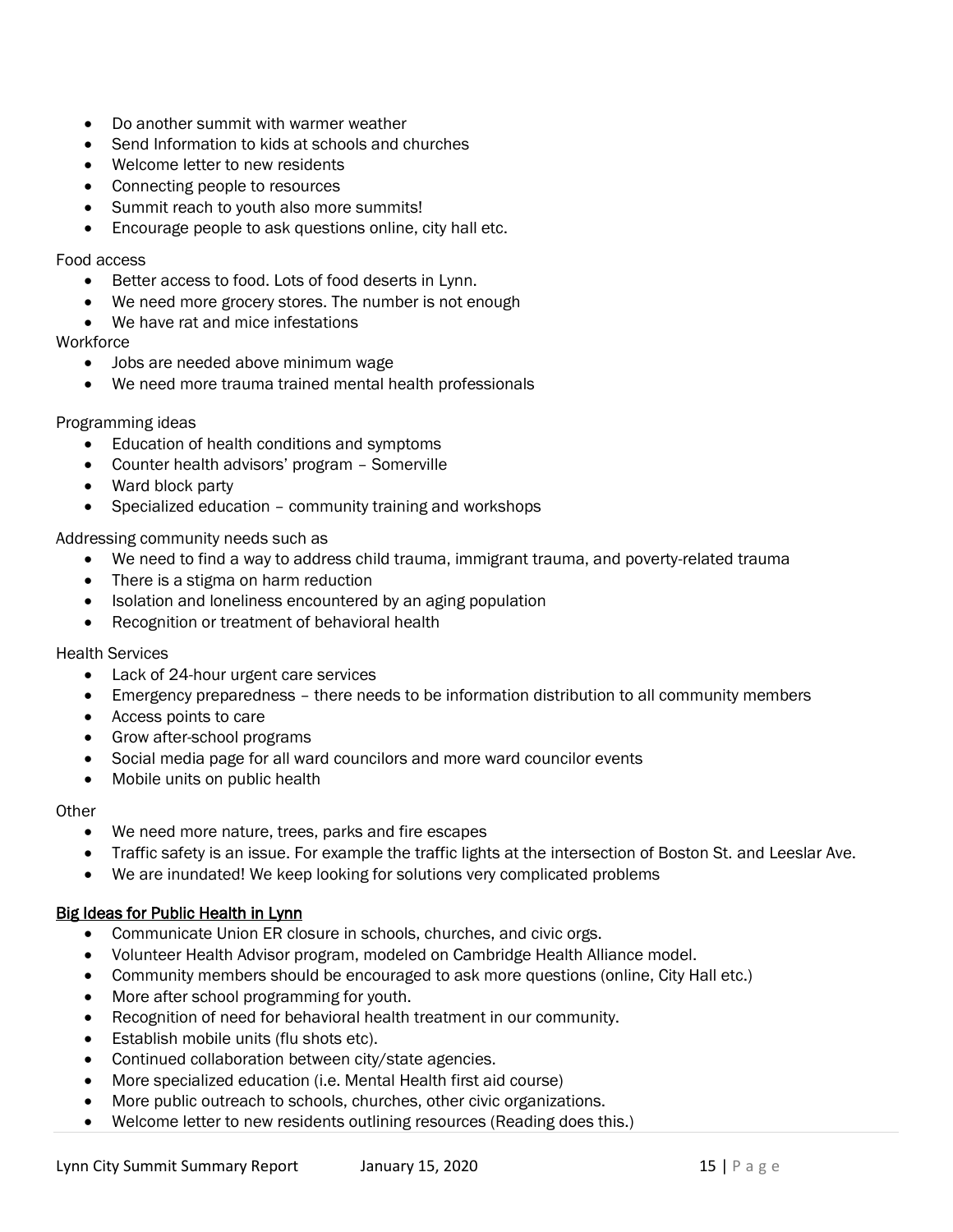• Create volunteer team of social media ambassadors.

# Strengths of Public Safety in Lynn

- Active and engaged LFD/LPD.
- Citizens Police Academy.
- Return of community policing.
- LPD doing great job with limited resources.

# Challenges of Public Safety in Lynn

- We need to increase the size of the police force\*
- Lack of bike lanes\*
- Traffic safety
- More info and outreach around community preparedness. Do something like the summit, but do it when it is warmer.
- Need for more after school programs.
- Rats are an issue!
- Have a method of communication to inform the whole community of the need to have new candidates to come police officers
- Communication about where residents can go when they need help!
- We need a better way of addressing gang violence
- We need a better police image
- We need more police community education
- We need more cultural sensitivity
- We need to build more trust with the public and do more outreach

# Big Ideas for Public Safety in Lynn

**Communications** 

- Social media pages for all ward councilors (Rick Starbard's Ward 2 app cited)
- Create volunteer team of social media ambassadors.
- Broaden communication on how citizens can access resources.
- Connected people to resources and service hub
- Video announcements get seen more online and address lack of loitering in Spanish
- Videos as well as flyers

Safety measures

- Street Cameras to help discourage violence.
- More robust Neighborhood Watch program. (LPD very pro-watch programs)
- Education and inspection on fire safety
- RAVE alert

Community engagement

- Create a Community Advisory Board for the Lynn Police Department\*
- Train citizens to use them in their neighborhoods
- More ward-specific meetings on issues led by ward councilors.

• More community engagement/outreach between citizens and LPD to remove "stigma" that exists. (i.e. build Partnership

- Continued collaboration between city/state agencies.
- Collaboration with Workforce Investment Board/Career Centers on police/fire hiring.
- relationships with high school students through classroom visits) helping them feel included in the community. (Create resource hub)
- Police chief and mayor make a public request to businesses and nonprofits serving public to learn Narcan and keep it in their first aid kits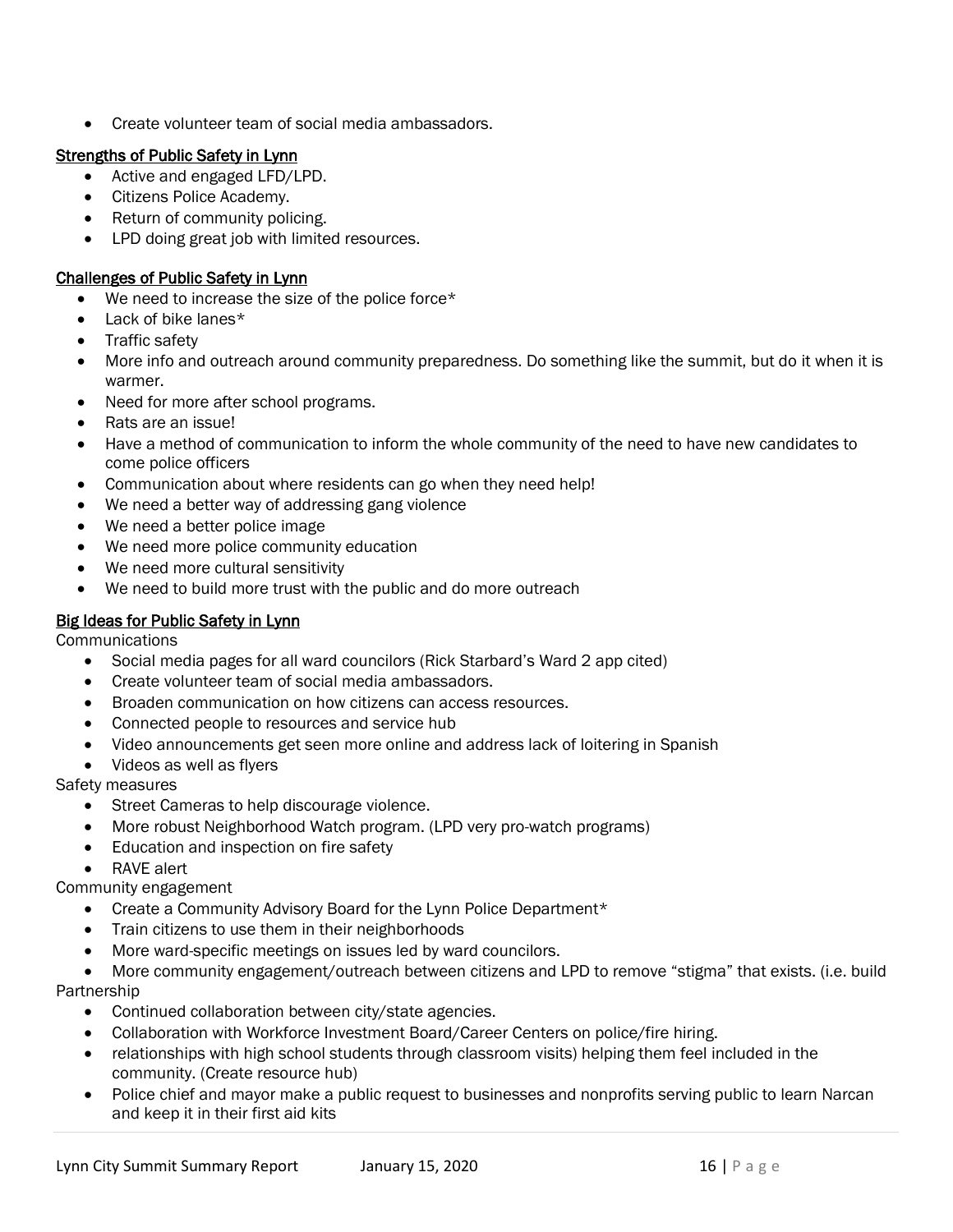- Partnering with DACA
- Continued collaboration with city agencies

Programmatic

- Events at schools plus\*\*\*
- Welcome hour to new residents. We need to do a better job!\*
- Block parties within wards, initiated by councilors.
- More events like the City Summit to bring people together and work through community issues.
- More after school programs for children. This will help keep them off the streets
- Mobile units of public safety
- Summits = reach to youth especially

Policy

• Pathway to citizenship, especially for DACA residents.

Open Space

• More parks and playgrounds.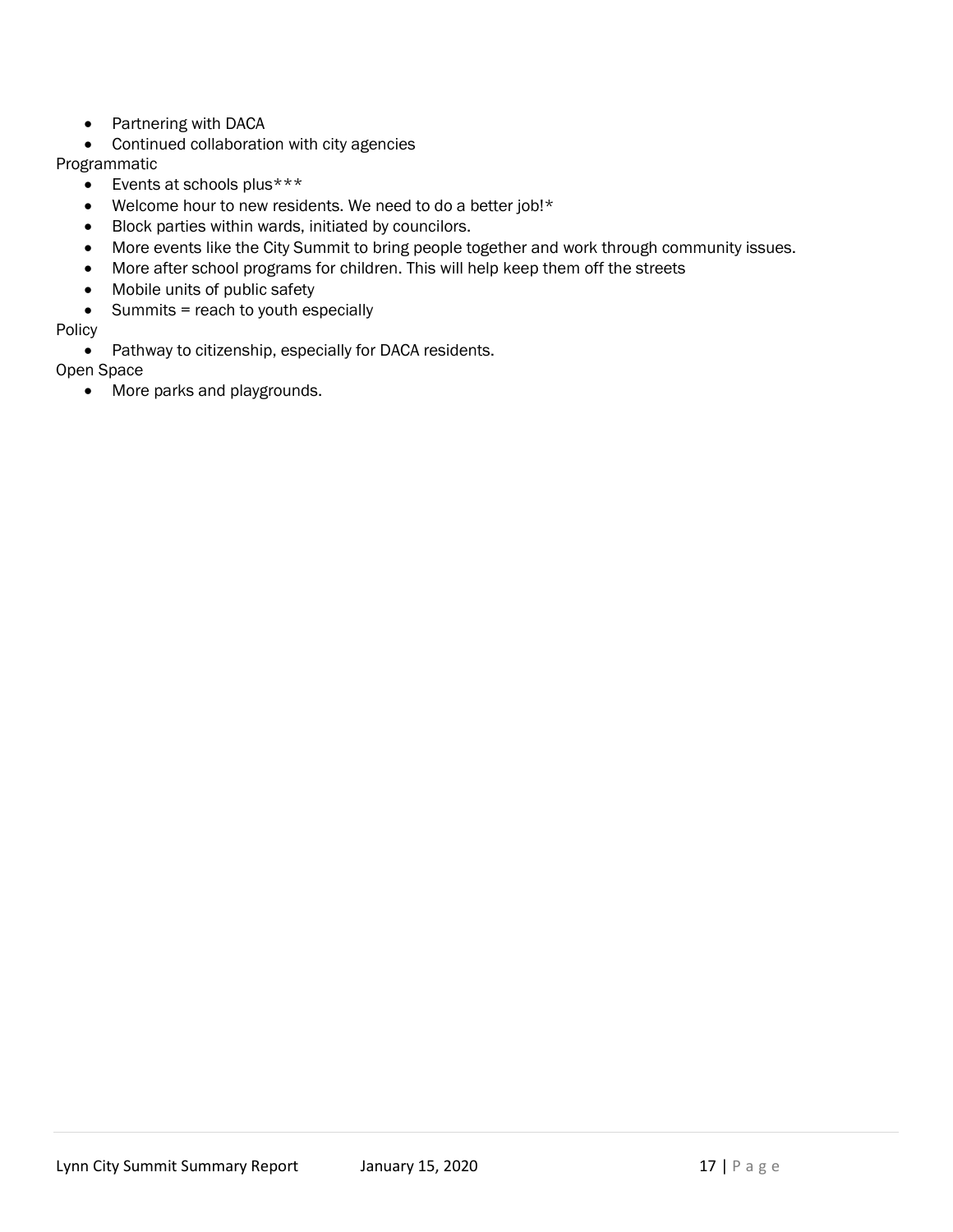# Introductions and Presentation

- Carolyn Cole Cultural District Director
	- o GAR (Grand Armory of the Republic) endangered historic resource
	- $\circ$  City All art in the halls of City hall
	- o City Hall as community Center
	- o Public Healing Room transformed site of Community Art Gallery
	- $\circ$  Aims to branch out: Canvas the City Grant Program for local artists to spread the message throughout the city
		- Big partner: Public Arts Commission
		- Keep it about us & celebrate us
- Dan Koff MAPC
	- o There is a call for signature piece of Public Art at the station Mt. Vernon Street Plaza, \$75,000
		- It is permanent
		- Will this affect the farmers market?
			- a. They are a partner and will have some functioning space
			- b. Perhaps the art piece will incorporate the market in some way
- Tia Cole
	- i. Will focus on money  $\rightarrow$  Lynn awarded of 70K from State Legislature for CC grants
		- 1. Currently this money should go to improve Lynn with a good idea
		- 2. Would love more people to participate
	- ii. Faces of Lynn Land Party is able to get funding up front rather than reimbursed later
	- iii. The money is the community's money (not the city's money reach out!)
	- iv. LPAC is committed to helping other ideas happen by connecting you to partners/resources

# Question and Answer:

- Does LPAC & CCC have similar people on them?
	- $\circ$  Yes, the city is looking to merge the two at some point, but they do have different resources to offer. Now they are working on an amendment to have two full commissions and get more people in the community involved
- What happened to the Jet Empire Mat that was going to go in that spot?
	- $\circ$  Logistics & safety became an issue & the Smithsonian said it couldn't be outside
	- o Check the history of the GE Exhibit on the fourth floor of City Hall

# Strengths of Arts and Culture in Lynn

Arts Awareness

- We are a central location \*\*\*
- We are a cultural hub. Public visibility to people coming in  $*$
- Artists are willing to work within the business model which is helping us sell art! This is so we can stay in business
- Arts improving the mental health of individuals, creating a sense of belonging within our community and increasing connections and that sense of being in it together
- Art scene has grown to be more established since the initial desire for this in early 2005
- Arts are experiencing an expanded public awareness. There are highly visible initiatives \*\*
- We have an established arts and culture scene. It is no longer just a concept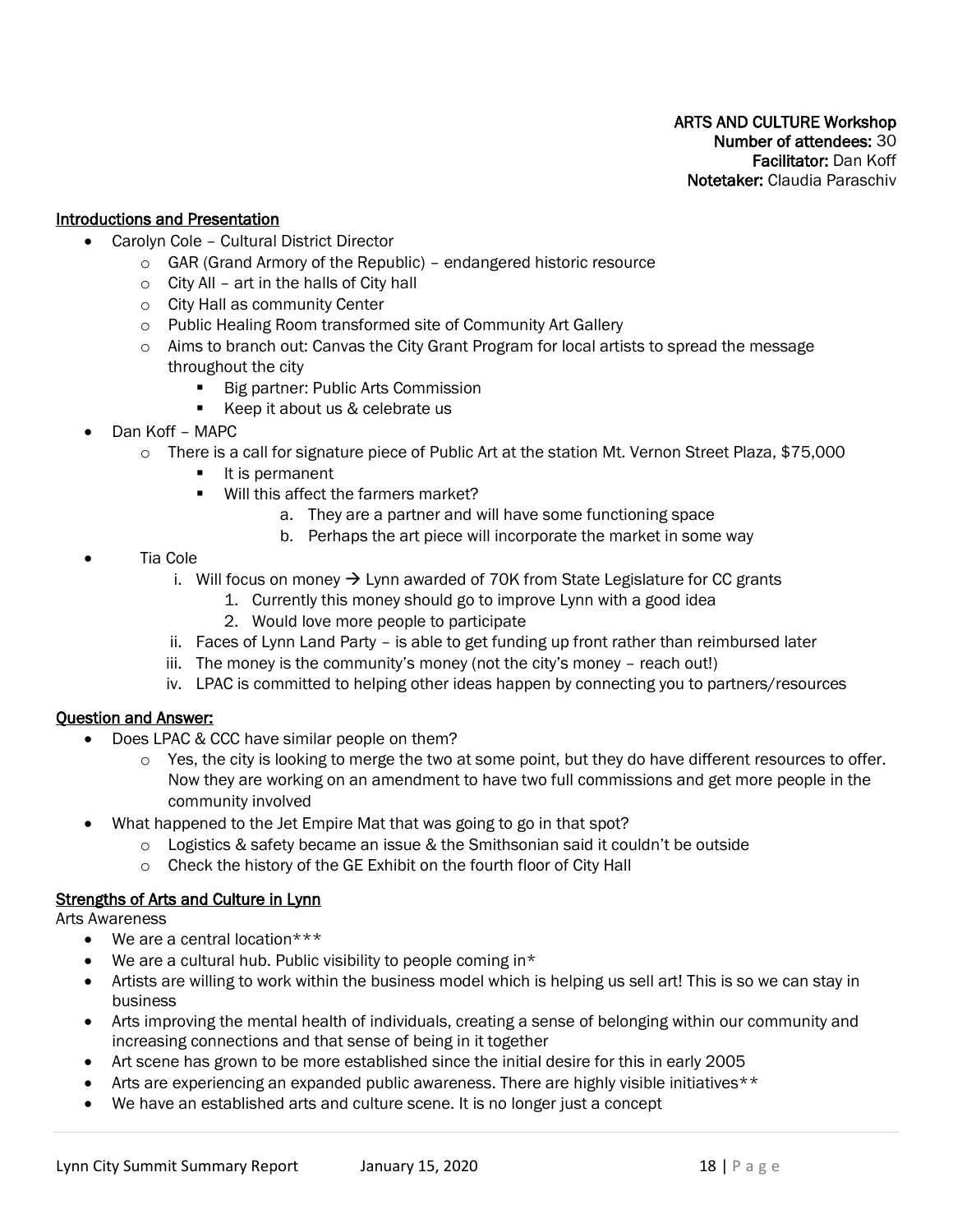• Many places & venues fostering art (Raw Art, Art Café)\*\*

A creative and diverse people

- All artists in the city are a strength. There are many artists moving into the city and wanting to get involved\*\*\*\*
- Diversity in our community\*\*\*
- We have a wealth of talent and large creative community\*
- Multilingual and multicultural community\*
- A lot of social awareness, organizations coming out to bring issues to light\*
- Lots of people who really are about the way arts can improve the look and feel of Lynn $*$
- Great knowledgeable and energized local arts leaders \*
- Fairly new surge in energy that is building on past efforts
- Subset of residents who think that Lynn can and will improve
- The passion in our community
- New artists moving here since they've been displaced from Boston. These artists are willing to work with the Lynn business model (GALA)

# Collaboration

- Being able to work with other programs\*
- People working together/collaborative spirit\*\*
- Working together with the surrounding communities\*
- People in Lynn are trying to do work in bringing people together
- We have a collaborative spirit
- Coming together as a community
- Sharing ideas
- Community has come together and attendance is up at Gala opening receptions
- Partners and partnerships. There is more strength in numbers

# Youth

- Abundance of young artists
- Engaged youth that are part of schools and raw arts
- Empowered younger generation

# Programing

- We have excellent events\*
- Performances at Lynn City Hall Auditorium
- Outdoor Festivals and performances
- Summertime like theatre performances
- Good arts leadership
- We have places that inspire: Lynn Shore Drive, Lynn Woods. These also offer opportunities for great outdoor performances\*\*

Built Environment

- Cultural Locations  $\rightarrow$  feels like a hub (both metropolitan but also suburban) in the North Shore, ideal for tourism and includes a rich history of actors\*\*
- Lydia Pyncham building studios\*\*
- Lynn historical museum\*
- GALA
- Long history (civil war museum)\*
- The historic place we have in Lynn\*
- Having that support system for those who want to be involved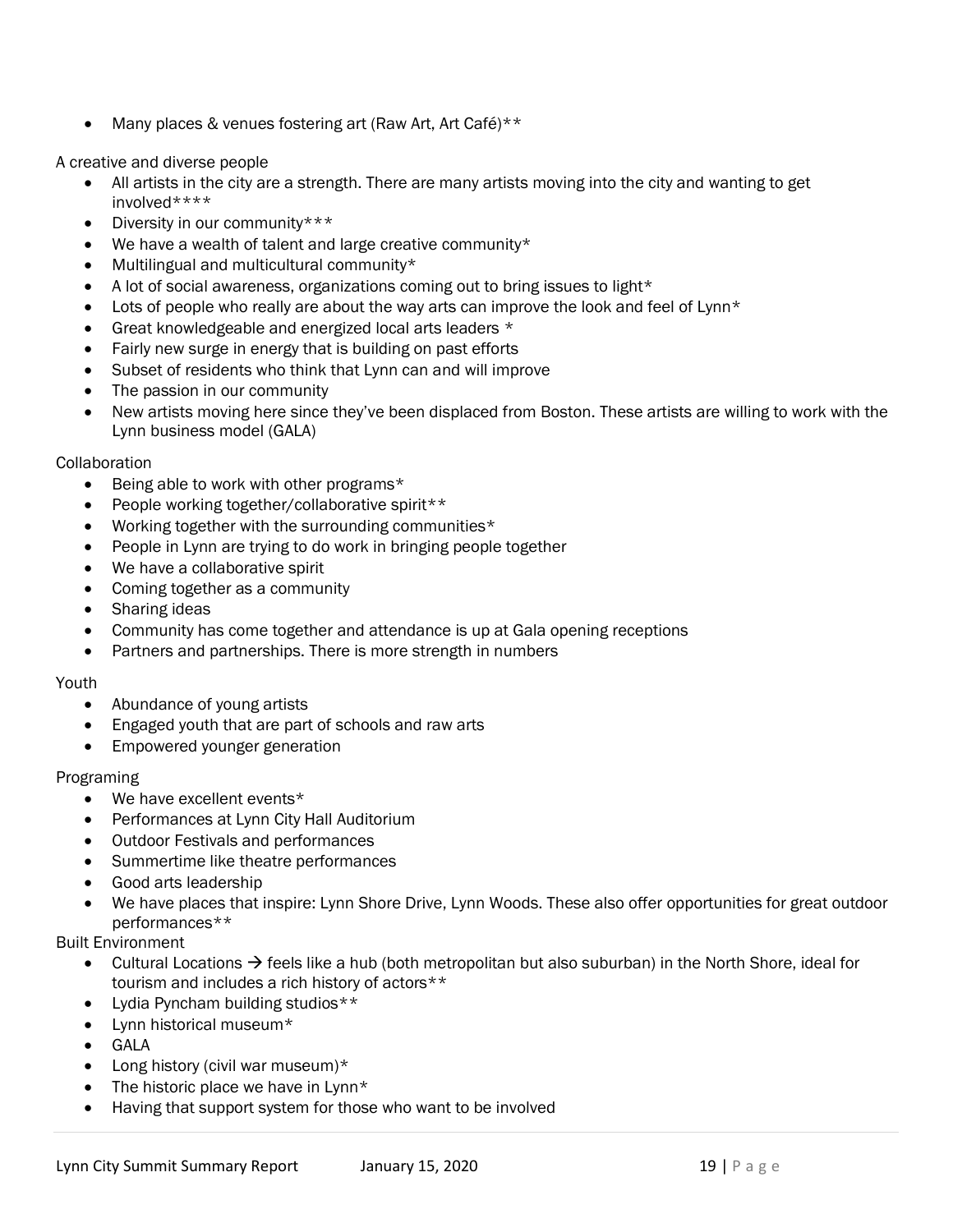- Students in Lynn public schools challenged to make a fire safety poster that was put on a billboard downtown!
- Marshall Middle School beyond walls presented to 400 students and took some on a tour, was great to see the meaning behind the art and reaching out to schools is important

Governance

- Good support from city hall for arts and culture especially as evidenced by the \$75k public are project and support for cultural district
- Cooperation by the city has improved dramatically
- Community police presence
- Lynn government is working to build the housing capacity in Lynn. They are connecting with new residents
- The effort to involve the community and receive their input/ ideas for example, the public arts interests survey
- Improved community policy

# Promotion

- Efforts to display and showcase Lynn artists of all ages
- Lynn community TV
- We have increased media attention from the murals
- Deva Dance Academy gets 3-4 awards, they say they are from Lynn, not Boston (promoting Lynn's arts)
- More attention from local media outside the city, external attention can bring resources

# **Organizations**

- There are a good number of arts organizations in Lynn
- Beyond walls collaboration with the Marshall middle school walk/tour discussed the meaning of some of the murals
- There are many places fostering art like Walnut St. Café, Raw arts, and the museum

# **Other**

- Lynn shore drive oceanfront, Lynn Woods are places that inspire
- We have relative proximity to major arts institutions
- Vibrant and expansive history to pull from
	- o Arts improve mental health and sense of being in it together

# Challenges of Arts and Culture in Lynn

Art for all

- All ages / all backgrounds encouraging everyone to pursue art Involving people who would like to be involved but don't feel like an "artist"
- Including more Lynn youth in public arts like Raw arts and school art classes\*
- Disconnect with intergenerational art/ culture exposure
- Senior especially underserved
- I want more people of color as viewers artists and models for my drawing groups
- I've been trying to find a focal point for the LGBTQ resources in Lynn and haven't found it. LGBTQ visibility is needed\*
- Spreading art all throughout Lynn from west and east to give life to areas
- Despite how great historic buildings are  $\rightarrow$  they need to be more accessible
- We are all artists, when you see someone singing or a child drawing go up to them and say great job! Encourage people to feel comfortable and not just say "I'm not an artist but…….."
- Largest Cambodian Population in USA but lack of visibility of community have had Cambodian Exhibits that have been well attended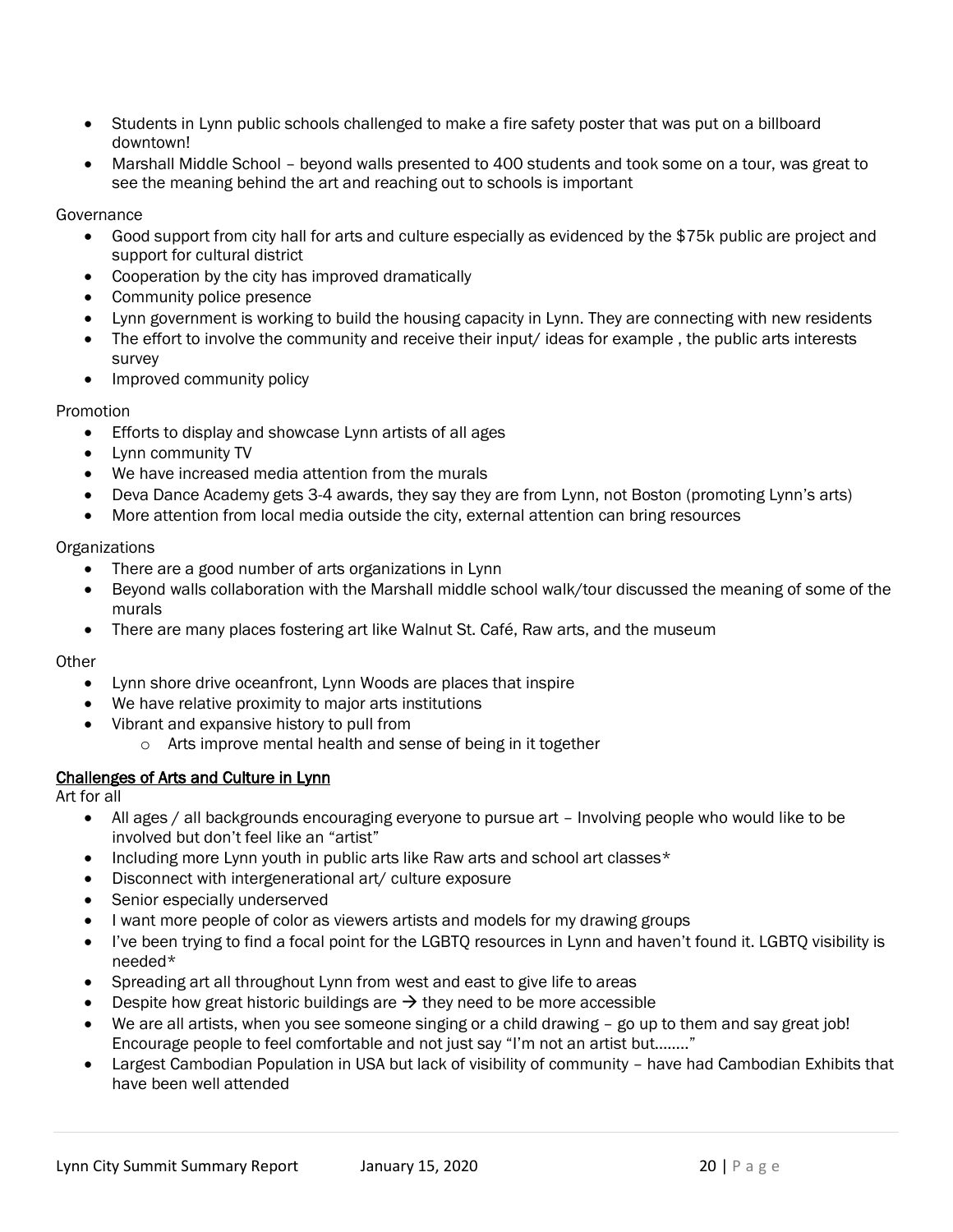• A lot of events include only people with access to social media, not older people in diaspora community – they're not being taken care of by the community. We live in a culture where people are overworked and underpaid, that's taking people's time from going to events  $\rightarrow$  this is a privilege that we have, but others coming from non-traditional cultures don't have that ability

Representation

- Post office mural of all those white people is not representative, there is so much more diversity that is not represented
- More Lynn representation in public art ex: murals. I heard most of the murals made were not from people in Lynn
- Being able to see more people of color to represent culture\*
- We want to see POC in leadership positions to get over the intimidation that comes from the lack of representation. We need more conversations so people can feel comfortable going to: City Hall, museums, other events. It is about time that we have more representation in artwork, but also make people feel welcome\*\*

Funding

- Funding of the arts departments in schools
- Lack of available funding\*\*
- Needing dedicated funding streams\*
- Everyone is fighting for the same money/grant/funding there is real tension, this is a real issue\*\*

#### Space

- We need a smaller venue to compliment the auditorium lack of small music venues for emerging artists (local and national)
- Litter, parking, way finding
- lack of spaces and events

Lynn Reputation

- Overcoming held feelings on the city
- Larger more vocal subset of residents who think Lynn will not get past its reputation

#### Governance

- No city planner or capacity to develop a cultural plan citywide\*\*\*
- How do we diversify our leadership? It is not representative of our community (Queer, trans, people of color)
- Lack of opportunities for young people to take on leadership roles in the city
- People are overlooked and we don't have care

# Historic

- Lynn needs to change Columbus Day to Indigenous people's day. Other communities have done this, like Marblehead, we should do that
- Intersectionality of art/culture in politic/trauma in diaspora communities \*\*\*
- Make space for people of color with trauma

Partnership

- Work with different organizations supporting each other\*
- Connect more with new communities in Lynn Immigrant, retiree condo residents etc.
- Finding ways to establish places where art can exist, while respecting this space of other establishments, like the farmers market in the plaza for example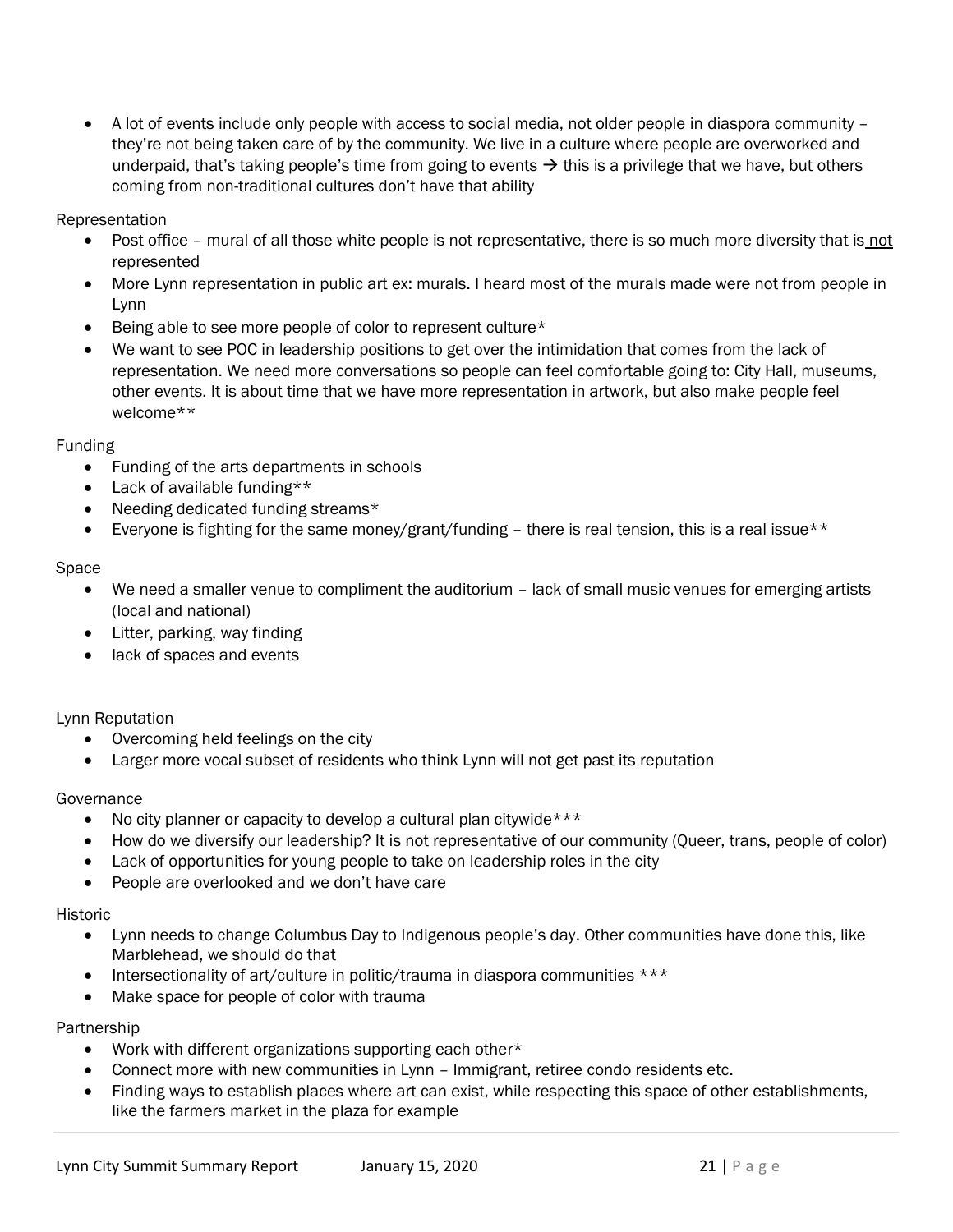- How do you spread Art all throughout Lynn and how to do it in collaboration with what's existing
- I'd like to see more literary events in Lynn
- Finding and getting more volunteers. It is a privilege to have time to volunteer

**Communication** 

- Education of what public art is and the benefits of art. People don't understand what it is or why we do it, they make fun of it and call it graffiti, but it is not, it's art
- Sometimes it's difficult to promote events and projects to everyone still struggling to get the word out to diversity attendance and getting many different areas of the city to participate\*
	- $\circ$  People in certain parts of the city won't even come food shopping in Downtown Lynn
- Making community issues aware through art gentrification
- Perception or reality that placemaking /public art results in gentrification /displacement. We need to get in front of this
- We made signs in different languages, but if those people came in we still wouldn't be able to communicate with them
- It's STEAM, not STEM we need to combine
	- o Easier to market to people outside of Lynn, to get people to come. How hard should we try to market to Lynn people? People will come from Cambridge but not from down the street

Programmatic

- Public art education
- Need to build in literary experiences
- Getting volunteers getting people involved
- Expand out more and not focus only on the downtown Lynn
- We need to focus on how art can heal
- Economic diversity 'afterwork' events is not actually after work for people working multiple jobs/off hour jobs

**Diversity** 

- representation of the arts departments in schools
- How do you diversify the leadership

Youth Engagement

• Lack of opportunity for youth to take leadership positions. Some people need to take some seats to let others come up, we are hungry

# Big Ideas for Arts & Culture in Lynn

Partnership development

- Continue to foster relationships between the city leadership, cultural district, families/community & public school education programs
- Lynn Cultural Coalition (following Worcester's model) could spark city's involvement
- City needs to elevate all voices: having a board of POC advisers + a liaison to the mayor for POC and LGBTQ
- Building stronger collaboration with schools as a way to build diversity and representation in the arts through arts programming for students. Creating partnerships between local organizations and teachers;
- GALA would love to host any follow up meetings for this group, let us know!
- Form a Lynn Cultural Coalition (Worcester model) where all Cultural organizations, the city and the business community can located shared resources. With existing collaborative spirit and general support from the city, forming a public/private partnership would build strengths of both sector

Access and Inclusion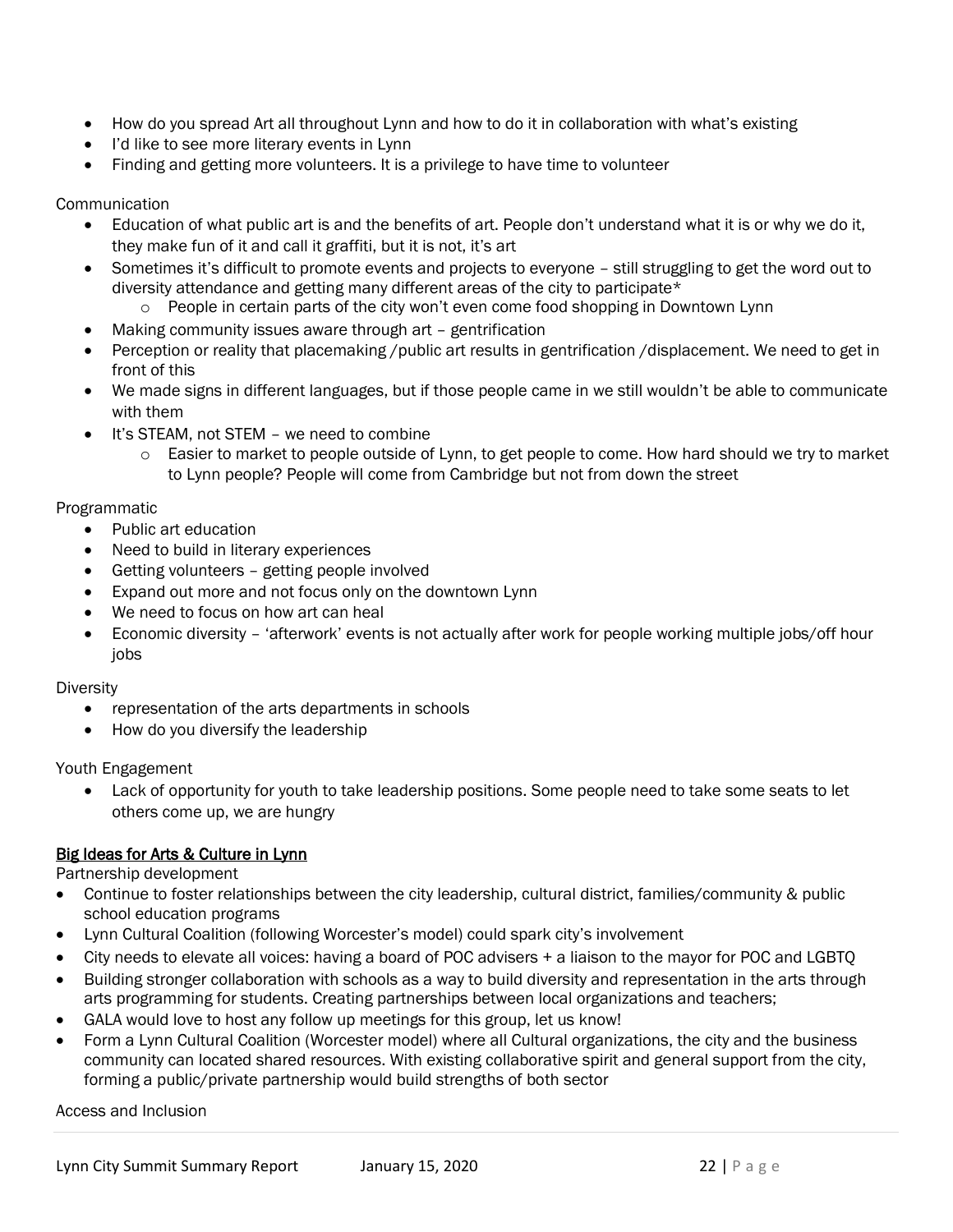- "I would like to see a new city supported senior center that offers a vibrant cultural experience for our very diverse senior community. Elders should be cherished, and diversity celebrated. A senior center can be the heart of a community passing on traditions of art, music, dance, literature to the youth of our city. Crosscultural and cross-generational programs would strengthen our community." – Anne Brown
- I think once we created transparent space for community to be part of the decision-making process at the city level, we can work towards policies, programs, etc.

# Representation

• Art from different countries

# Governance

- A city planner that is a QTPOC
- Creating a teen council to engage young people at the city level;
- I think the city needs to appoint a council of community members to advise the city on its community-related projects/revitalization efforts. The council should include residents, business owners, immigrants, ethnically diverse, LGBTQ, etc. to try and capture our present community to the best of our abilities.
- Can leadership actively seek QTPOC community for boards and mentor up and coming leaders

# Funding

- Dedicated revenue stream from % of construction and/or public infrastructure to support arts/culture staffing, public art, programming
- Work with MA on funding from the state

# Programmatic

- A work study program
- Need a graffiti wall, a successful one is in Beverly (if they can do it, we can too)
- Can we build a welcome center where newcomers, tourists, people of Lynn can go to get info of interest (pamphlets dedicated to LGBTQ community, women, Latinos, etc.) and where people from Lynn can promote their work too.

Language Access

• People don't speak just two languages, language is a barrier but can also help people relate. Arts can help with this

# **Communication**

- Create a centralized place for information\*
- Leverage Cultural District networks to promote arts education throughout the Greater Lynn Community
- Present youth with resources the city has for exploring
- Opportunities for open & honest conversations within groups
- Welcome center to send out monthly newsletter

# Built environment

- Better walkways downtown, a community path
- Safer areas with lighting, crosswalks and visibility

# Below is a summary of the BIG Ideas sheet that was distributed to attendees. This includes the summary of the challenge people are facing, who should lead the work of solving the challenge and who else should be involved in the process.

Challenge #1: Attendance and awareness: Centralized up-to-date source for advance information about the arts; lets reduce scheduling challenges, plan head, it helps to drive participation and attendance.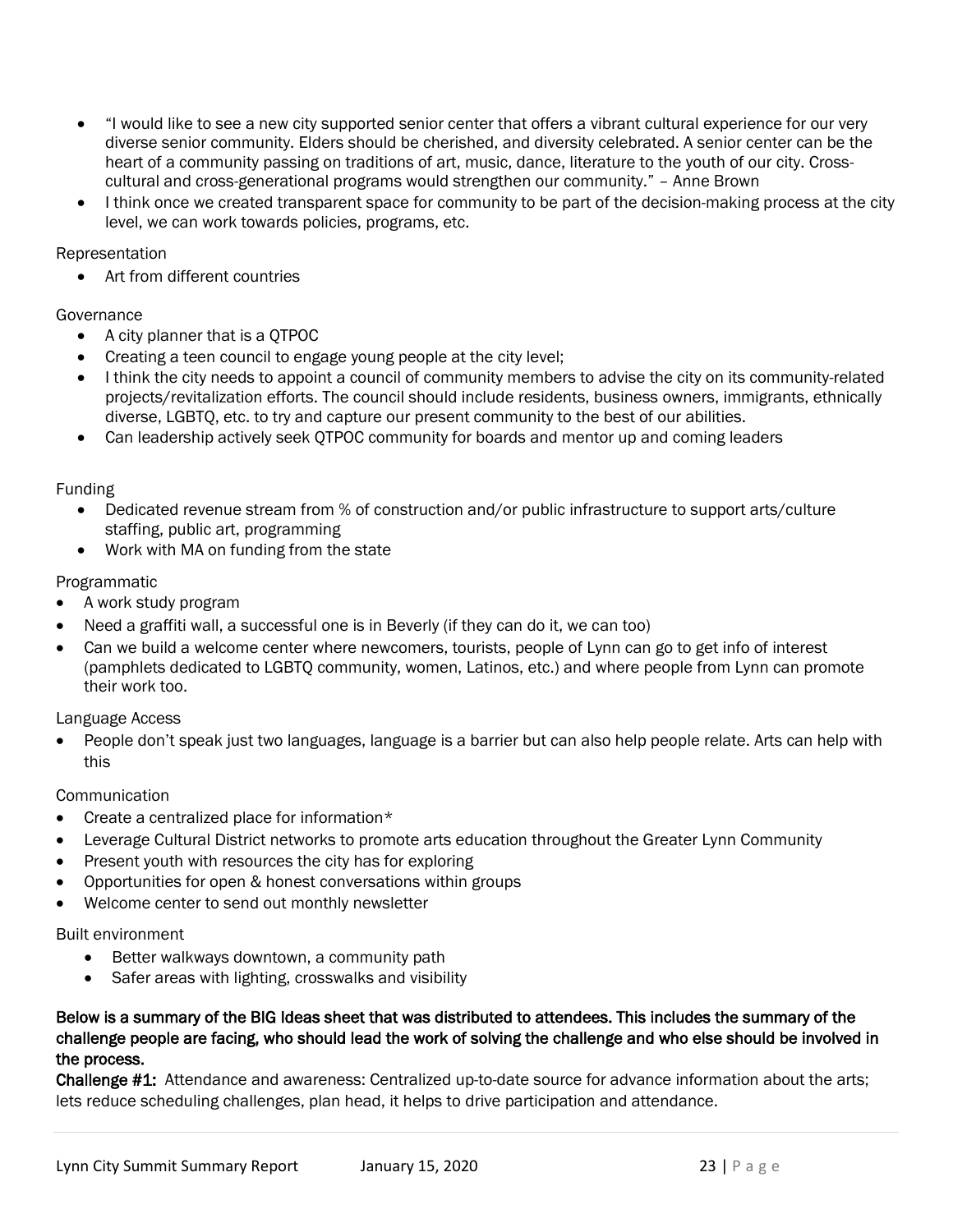- Who should lead? City or non-profit
- Who should be involved? Arts organizations, cultural venues

Challenge #2: Gentrification. Secure a rea-estate base for arts culture and artists so all are not displaced by gentrification.

- Who should lead? City or non-profit, state
- Who should be involved? Artists
- Policy ideas: Community preservation act for affordable artist / affordable housing

Challenge #3: Funding: Lobby all elected officials for base funding for the arts in the city budget

- Who should lead? Leaders in arts with concerted citywide campaign to engage constituents and citizens
- Who should be involved? Find a champion among elected officials Contact past elected officials for support
- Policy ideas: North Shore community college is centrally located. Can the college dedicate space to a smaller theater or performance space?

Challenge #4: Public awareness. Expand visibility of the arts – come up with a motto or slogan – plaster it everywhere! Include how to get involved

- Who should lead? Combined city government and arts leaders
- Who should be involved? All constituents or arts, social service, and business, political

Challenge #5: A dance center with studios. Classes focusing on cultural dances that are accessible to many people. People can work these/ do work studies/ do workshops. This will address the lack of public space to get people together as these classes will be safe for young folks/ elders to attend. Opportunities such as work studies will help with financial burden.

- Who should lead? Lynn Art/ cultural council should work tougher on this.
- Who should be involved? Lynn Cultural council

Challenge #6: My big idea is to include more this from different cultures like art, or even putting more diverse information in museums, or to get a black wall and let the youth draw or write something from their culture.

- Who should lead? State of Massachusetts
- Who should be involved? City of Lynn
- Policy ideas: More funding towards art programs and giving youth free space in Lynn to draw or create anything they want

Challenge #7: My big idea for how to address this topic is having a lot more youth events run by youth. An example allowing student to an art exhibit with Lynn youth artists showing the diversity of art and culture in Lynn musicians. A challenge would be getting enough attendance for youth to show up, because as a youth myself its hard to hear about different events.

- Who should lead? Non-profits: raw arts, Schools with art classes: KIPP, English
- Who should be involved? Neighboring communities schools in Boston
- Policy ideas: sharing culture and art, making people knowledgeable on public art

Challenge #8: Maybe as a community we can through some ideas out there so that everyone feels as comfortable as possible

- Who should lead? MA
- Who should be involved? The city as a whole, The Food Project
- Policy ideas: community service

Challenge #9: We need affordable live/work rentals for artists. An attempt was made with condos, but they are too small and there was no sound abatement

- Who should lead? Nonprofit organizations
- Who should be involved? EDIC, downtown cultural district, artists
- Policy ideas: must have smaller spaces, multipurpose rooms with different uses like AS220 in Providence.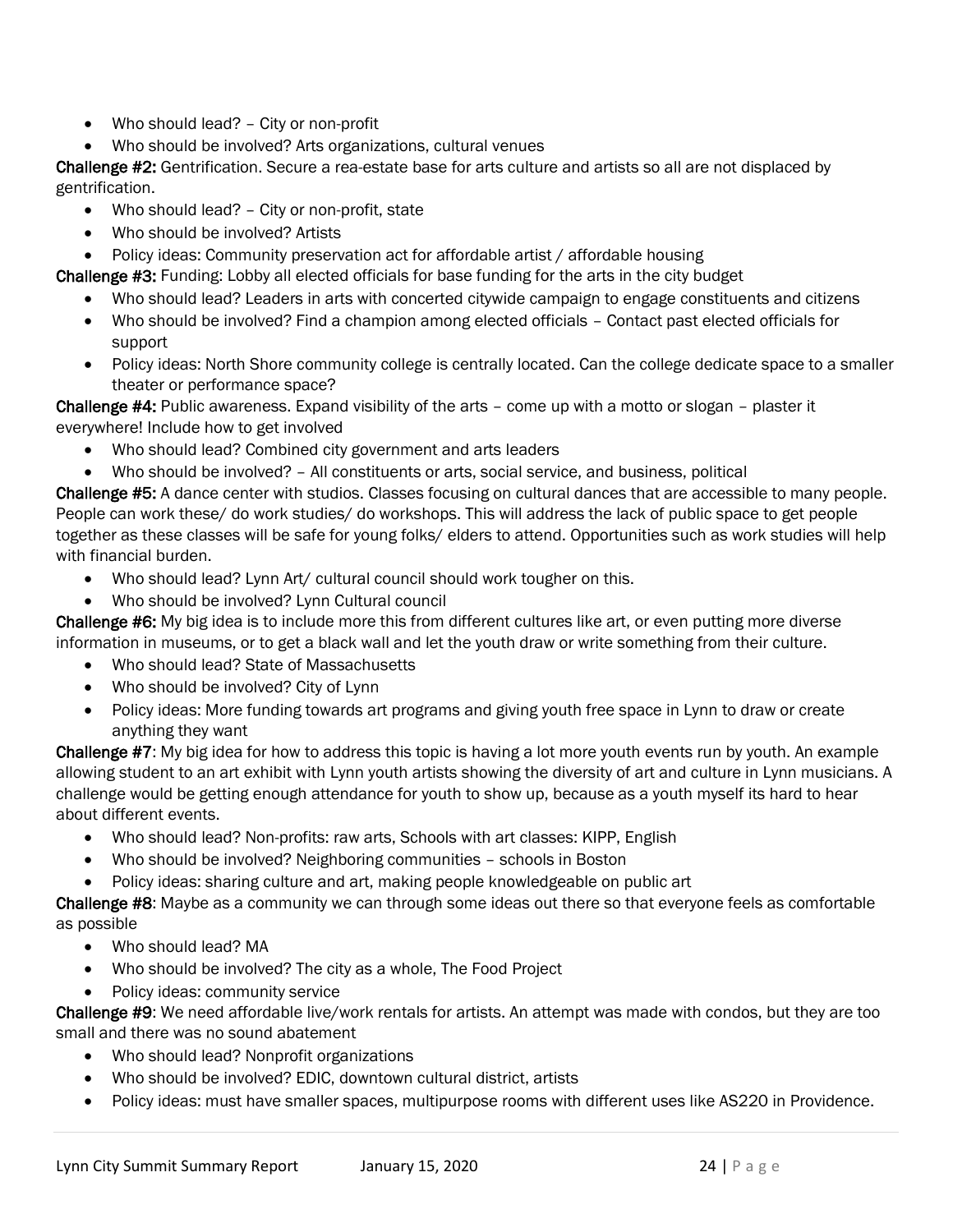Challenge #10: More protections for historic properties and districts. Completely overhaul of the parking department, more artist live workspaces

- Who should lead? Nonprofit organizations
- Who should be involved? BID artists in particular

Challenge #11: Grants and presentation – competition for limited resources. A new grant explicitly for works of art that highlight a community that does have enough attention for example – immigrants, LGBTQ, people with disabilities, elders / youth)

- Who should lead? City budget
- Who should be involved? Need to be sure people who can make the art know about the grant. Does Lynn have a website? And or newspaper (news can be online)
- Policy ideas: word of mouth is valuable, how to make people tell friends and family?

Challenge #12: Improve the perception of the cultural district and downtown Lynn. Our reach other Lynn neighborhoods via schools, LCTV, Social media Signage (billboards) and improve wayfinding to the cultural district. This Should include Flexible signage to promote various events

- Who should lead? City of Lynn cultural coordinator and funding is essential. Give her a budget!
- Who should be involved? Businesses and all cultural organizations
- Policy ideas: wayfinding and promotion, signage throughout the city is essential.

Challenge #13: Inspiring youth to be involved/represented in the community through more awareness (maybe through schools). There are so many talented people I the city of Lynn and I feel that there should be an accessible platform or event to hold a space for artists to present their art or perform.

- Who should lead? A collaborative effort between the city and organizations/ people in Lynn
- Who should be involved? Small local businesses, arts programs or groups in Lynn, city department, residents, youth and artists.

Challenge #14: Form a Lynn Cultural Coalition (like the Worcester mode) where all cultural organizations in the city and the business community can locate and share resources. With and existing collaborative spirit and general support from the city, forming a public/ private partnership world build on strengths of both sectors.

- Who should lead? Community development and LCC/ public arts commission and cultural district
- Policy ideas: dedicated revenue stream from %of new construction and or public infrastructure to support arts/culture staffing public art, and programming.

# Challenge #15: Need space

- Who should lead? Business groups
- Policy ideas: Build income producing venues for the city tax for vacant property.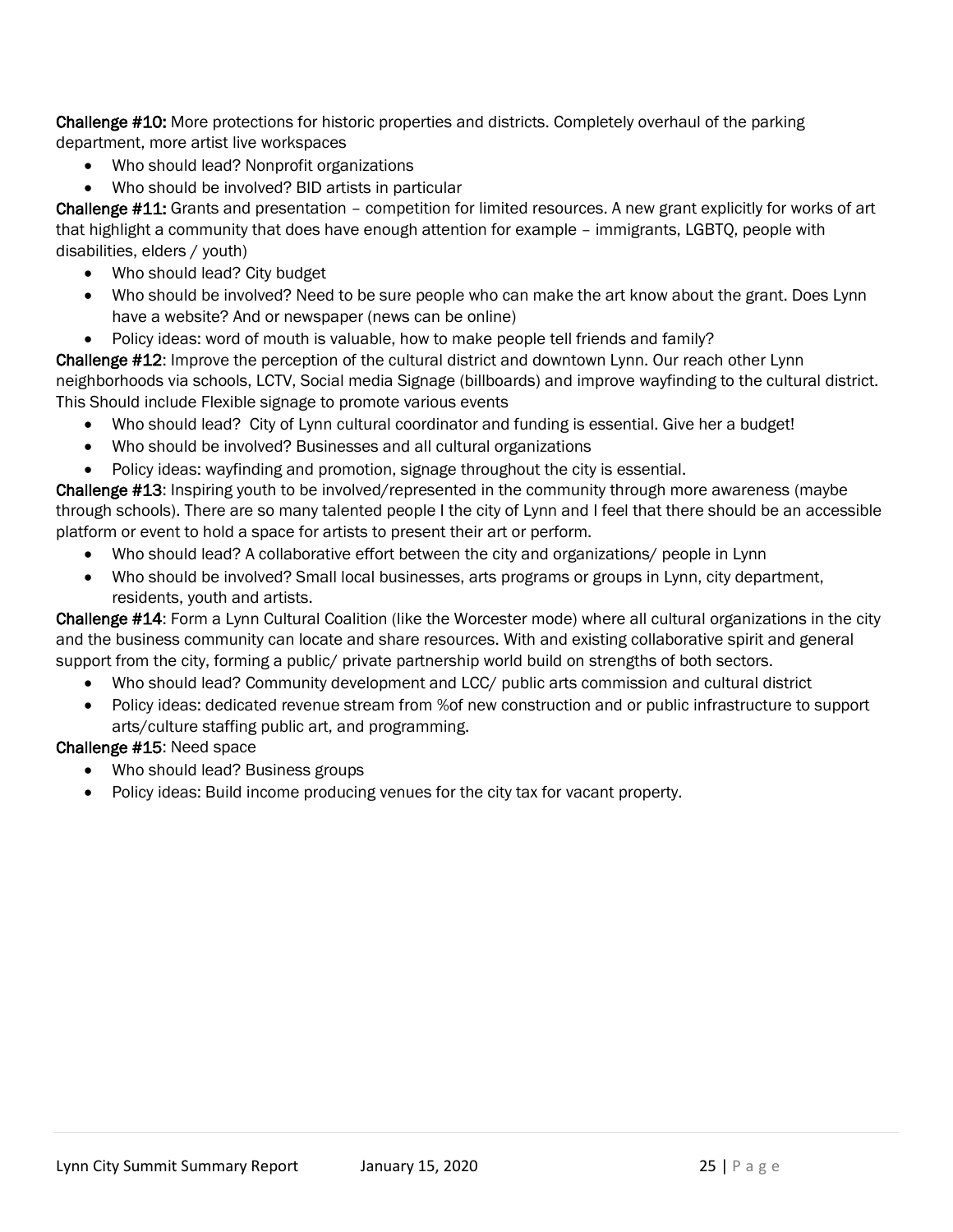EDUCATION Workshop Number of attendees: 34 Facilitator: Katie Cohen Notetaker: Andrea Baez

34 people ranging from school committee members, students and other educational leaders. The priority challenges were those that were chosen by the group as the top concerns.

# Dr. Patrick Tutwiler – Lynn public schools' presentation

- High Level on LPS strategic plan
- First of 2  $\frac{1}{2}$  page document
- It's the communities strategic plan not Dr. T's
- How it came together: Planning for success model only one endorsed by Dept of Education
- October April: Leadership team met principals, anyone in a leadership role at LPS
- Inclusion Team: Students, teachers, parents, nonprofits, elected officials
- Teams dove into data what was working, visioning exercise.
- This plan represents thousands of voices
- Mission: What is the work about Vision: Where LPS wants to be, 5 Core Values language to beliefs
- Theory of action: If/than statements
- 4 strategic objectives 5-year goals. Evolve is the verb used to describe the strategic objectives
- Evolving strategic initiatives/outcomes to meet the 4 objectives

# Leanne Soucey - North Shore Community College Career Pathways Grant manager

- Goal is to get early education teachers or aspiring teachers get free courses due to a crisis in hiring. Program began in January 2019 and it included stipends and free classes to become teacher certified. 27 month program to follow if they elect in to become Lead Teachers. There is also funding for BA and Masters at Merrimack, Gordon and Salem State
- Fall program 20 enrolled, teacher interns in Lynn programs.
- Q/A Promise Act: More funding for Lynn Public Schools. How will it affect the strategic plan? Looks like it will enhance the work. Mindset work has begun. It will enhance the work happening.
- Question: Is there \$ to attract and retain teaching talent?
	- $\circ$  Contract was just settled with increases its more important that teachers feels valued and appreciated.
- Question: What can we do to show value to teachers?
	- $\circ$  5<sup>th</sup> largest district, lots of support in training and education, mind set work. Having all teachers feel like there is responsibility to all kids at all times.
	- o There is a HUGE sense of community amongst Lynn Public School teachers.
- Impact Lynn: relationships with our vocational schools to recruit kids.
- Question: How does Lynn Public School meet the strategic objectives?
	- $\circ$  It has been mapped out, they are creating plans, lots of professional development.
- How will LPS diversify?
	- o There is a three-year plan for this including applying for funding to create pathways for students interested in education to find a path in Lynn as well as investing in para professionals.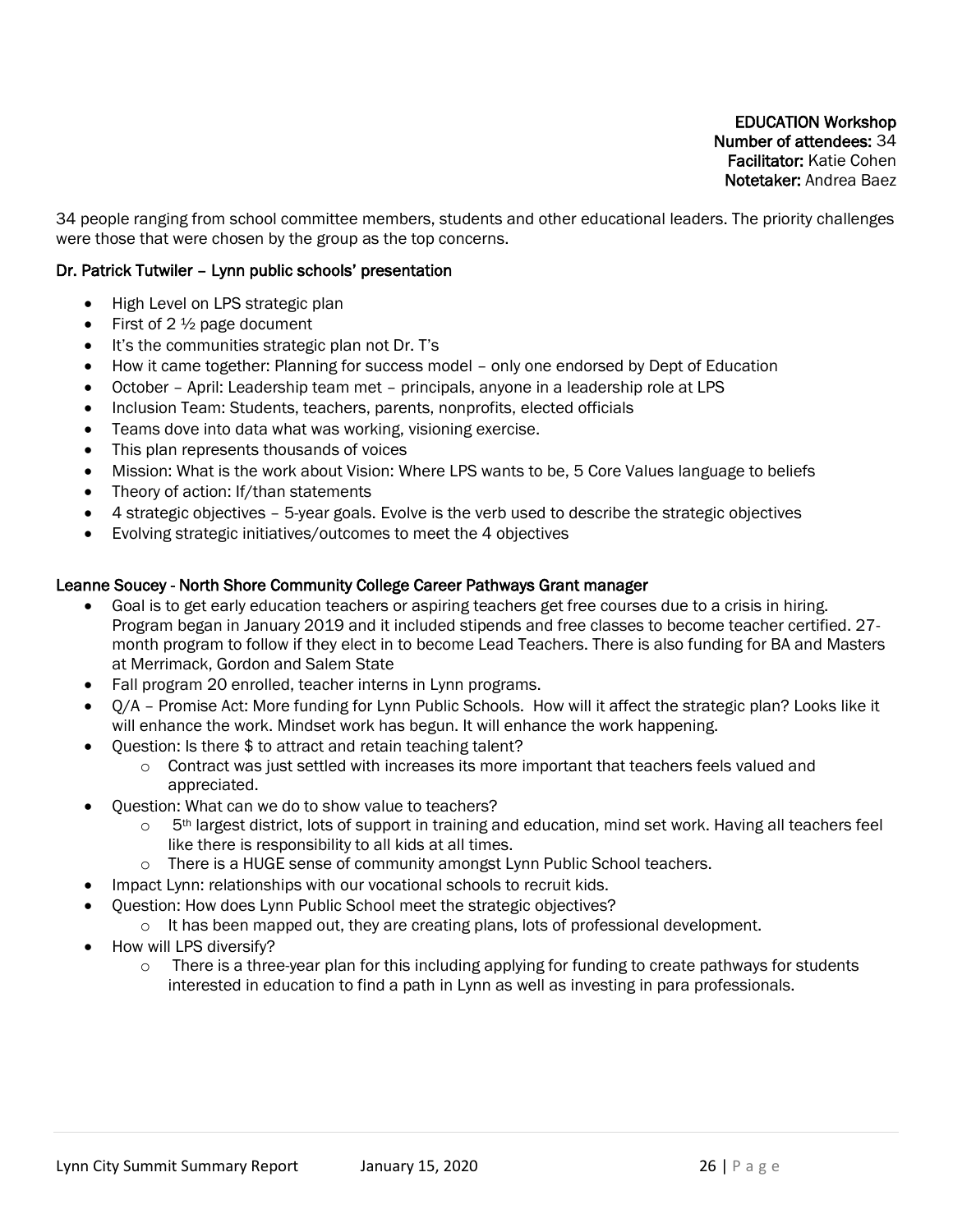# Strengths of Education in Lynn Public Schools

Teachers

- Caring and hard-working teachers\*\*
- Dedication and expertise of staff\*
- Teachers, working hard to support students
- Student: teachers are nice and help you when you need it

#### Diverse student population

- Diversity of the student body \*\*\*\*\*\*\*\*\*\*\*
- School community amongst students \*
- The way individual classrooms honor that diversity
- Dedicated and energetic students
- resilience of students
- Number of students

#### **Community**

- Community resilience, rallying for kids\*
- Appetite for change
- Community of resilience and the ability to bounce back from adversity
- Culture and diversity

#### Governance

- District approach to working with community partners
- Equity at the school level. Shown in budget and policy
- Bringing more people to the table
- Core values of the schools
- The districts approach to working with community partners
- Strength and equity

#### Programming

- Free lunches and breakfast\*\*
- Free school lunch and breakfast\*
- Community collaborations\*
- Arts and sports programs
- Technical school
- Amount of high schools
- Lynn public schools has been bringing more people to the table. It is different than it was 10 years ago. We need to continue to bring more people to the table
- Millions more coming into Lynn public schools
- Supporting transitions in schools
- Schools have expanded partnerships
- College credits with north shore community college
- Large district means there are a lot of ideas present
- I think bringing back religious class into school would be great. It will be a huge change in a good way

# Challenges of Education in Lynn Public Schools

Cultural needs

- Culturally diverse foods are needed
- Immigrant students getting to college is challenging
- Some curriculum needs translation i.e. health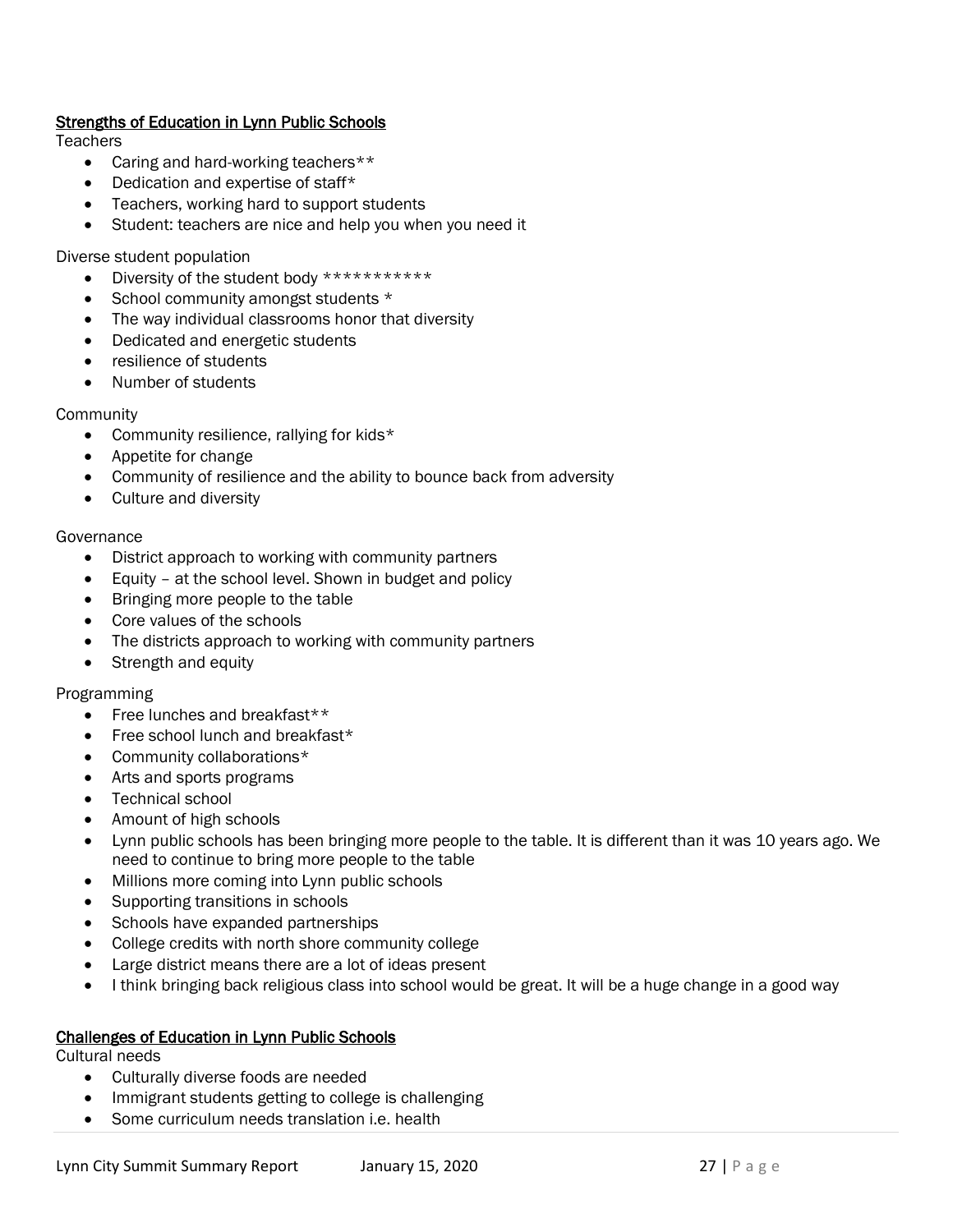- Adding more language options to the schools
- Translation of documents / interpretation for parents. It would improve community engagement\*
- Effectively creating an inclusive classroom
- Greater diversity in faculty and staff\*

Parent engagement

- Accessible ways for parent engagement
- Getting parents involved (ESOL classes)
- Family and parent involvement \*\*
- Getting parents and students hyper -active in their college after high school readiness
- Lack of long-term involvement and/or engagement of families, which in turn leads to lack of connection to community resources and lack of support for young people

Student engagement

- Understanding students' barriers to social emotional learning, homelessness, food insecurity makes learning hard\*\*\*
- Lack of comfort in the classroom for students
- Students owning their education
- Finding ways to create peace amongst our kids
- Matching students learning styles to teachers
- We need to teach to problem solve and to be creative thinkers
- There is not enough time to learn certain subjects
- They teach well but they don't give us enough time to understand the subject
- Lanyard policy. They should collect the lanyards at the end of the day and give it back in the morning
- Implement more student interest towards their education and values
- Help students pre-pay for college
- Need for better outreach to our underserved residents, this includes our students at risk

Teacher engagement

- Teacher retention is hard and it is NOT the money
- There are different levels of teachers
- Teachers are burnt out
- Teacher retention
- Inconsistency in instruction
- Teacher communication
- Getting new teachers into the field. We need diverse teachers
- Teachers not knowing how to talk to a classroom full of kids
- •

Classroom structure

- We have overcrowded classrooms \*\*\*\*\*
- Full human development education  $-$  the whole child is important. We need this.\*\*
- We need to teach beyond testing\*
- Order above all else is emphasized There is structured recess, quiet lunch, not enough time to let the silly out. Silent moving between classes etc.
- We need to modernize for jobs of the future
- Kindergarten needs and earlier orientation for students as well as those switching schools
- Lack of diverse leadership
- No enrichment / acceleration potential for kids or upper end of academics elementary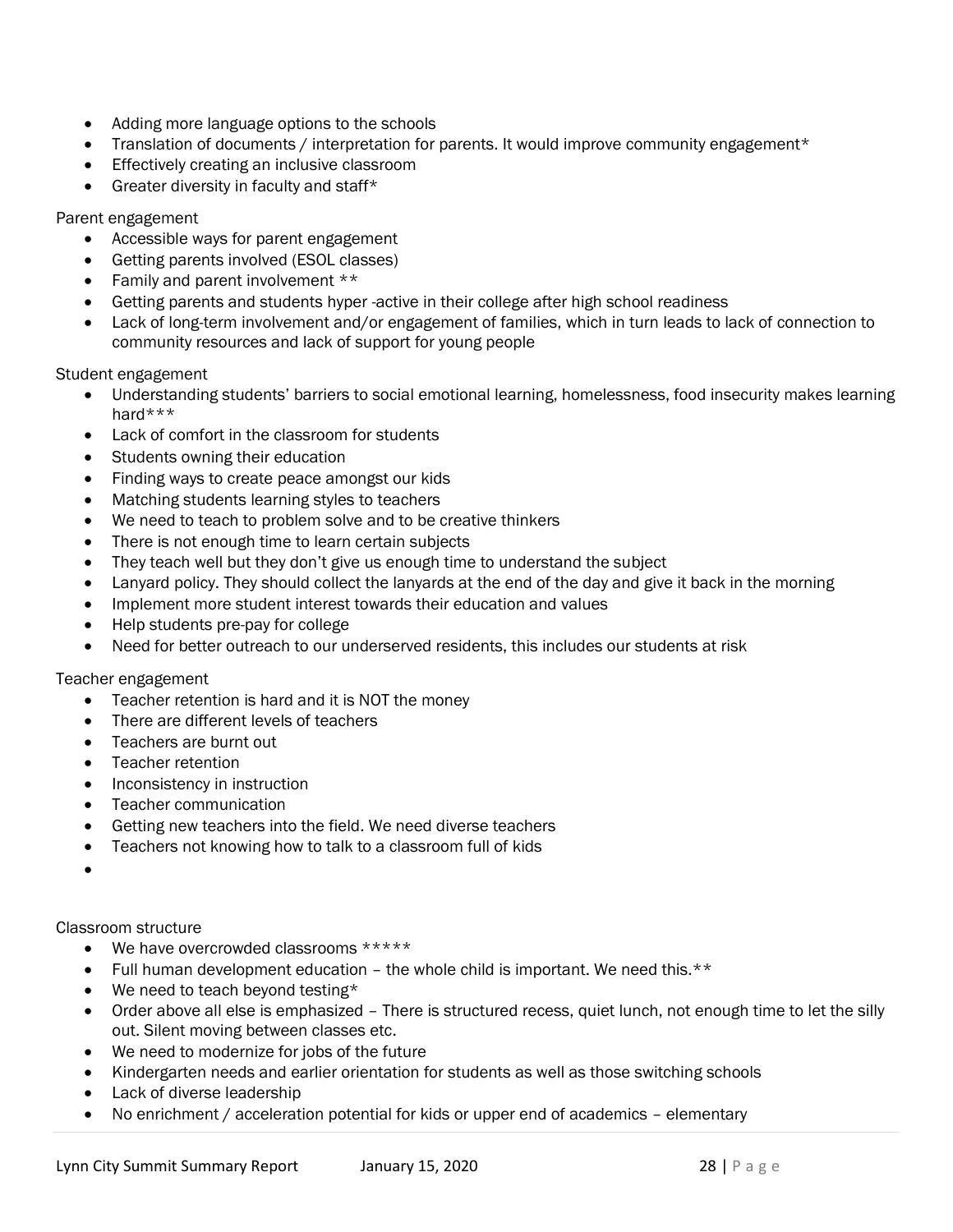- Need for more pre-school slots
- Punishment policies
- Improve writing skills
- Pedagogy matching learning styles
- Modernize and prepare for the jobs of tomorrow quickly and well!
- Hire more college councilors to best prepare student for life
- Need for social/emotional learning
- Violence in schools

Communication

- Communication needs to be improved we are working towards this with a change in administration\*
- Adding more language options and diversity of classes for kids
- Language barriers given the cultural diversity of our schools
- Lack of partnership with teachers and parents
- No information for prospective families, open houses
- There is a disconnect between students, teachers, parents and the administration who are all natural allies
- How to navigate the website
- Website for the school district needs to be overhauled

#### Programming

- More after school programs and things to keep the kids busy\*\*
- More resources such as social workers, emotional supports for students\*
- Healthier foods for students
- More extra-curricular activities, student involvement with their community
- Financial support for sports teams

#### Infrastructure

- We need more spaces and buildings\*\*
- Need to decide on how new money is being spent
- Age to condition of the buildings

#### **Other**

- Lack of buy-in from principals for more community support for schools and parent engagement
- Power to mobilize people to get information out to parents of children. People don't feel they will be heard so they don't get involved
- People don't come out because nothing will happen but today's conversation ties into that and is affirming that the Lynn Public School strategic plan is helpful. We hope there is more to come from this to discuss and support.
- Homelessness issues
- Food insecurities
- Trauma
- Mental health
- Poverty
- Outcome gap for certain groups
- Value education because with this there will be a solution to every problem our city has

# Group activity: Priority of challenges:

- Needing more unstructured time
- Social emotional needs of kids and educators
- Family involvement language options
- Buildings are old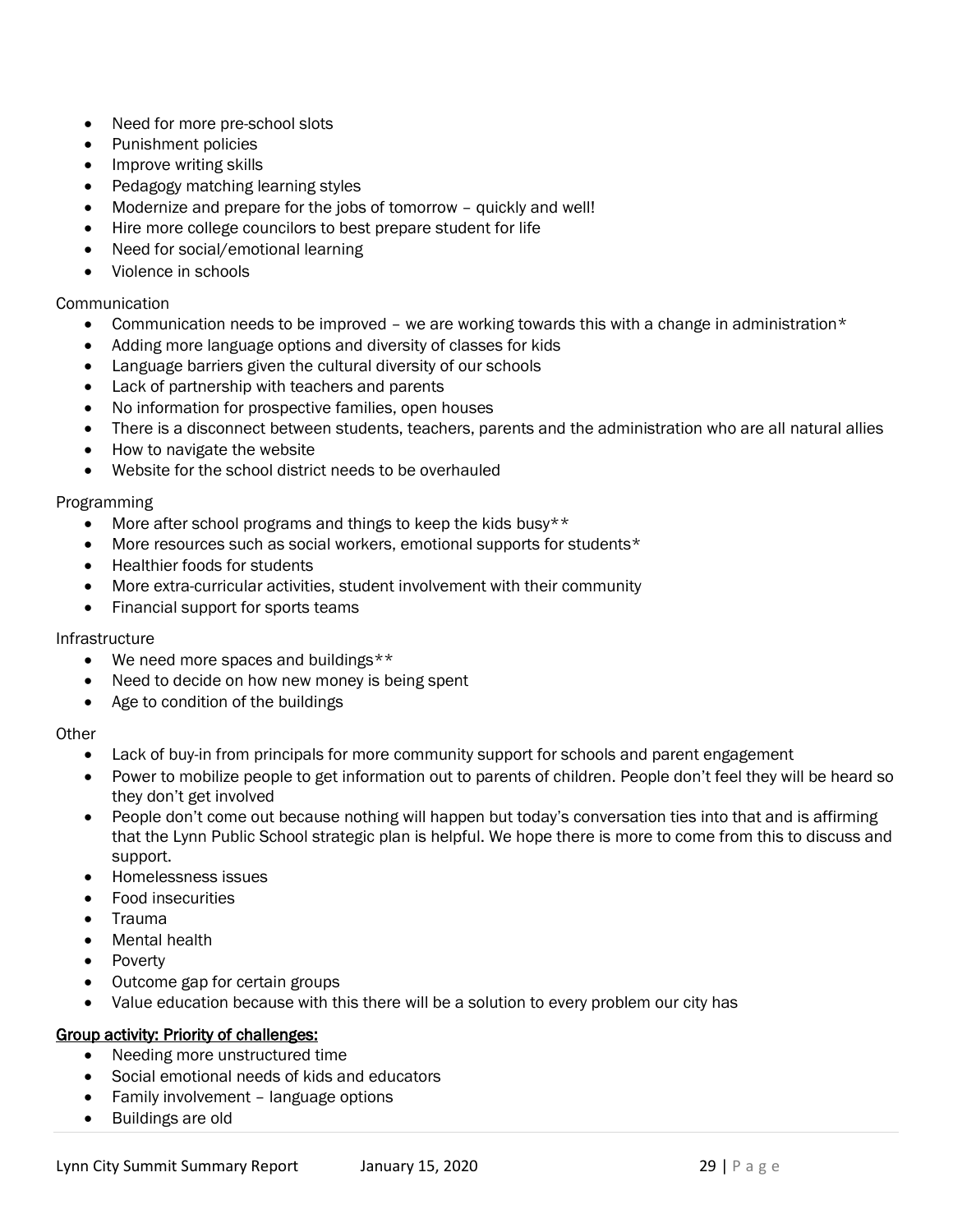• Teacher retention – diversity within our schools is needed!

# Discussion: Student Opportunity Act passed

- o additional funding for Lynn Public Schools, millions more to fund some of the BIG IDEAS.
- $\circ$  Input to how it is spent: Budget is transparent for 2020. People will be looking at Lynn to see what happens with the extra funds that they will get. Looking for participation in that.
- o Open budget process for Lynn Public Schools. City Council approves and then sends to School Committee – they then can take feedback and make needed changes. This is taxpayer dollars so please participate.
- $\circ$  There is an outdated funding formula (26 years old) Lynn has suffered due to this. There is lots of catch up to do for this community with those extra funds.
- $\circ$  Voices matter in the City, School Committee would like to hear from parents and students and teachers. They need ambassadors and if there are issues they should be voiced. Partnering with families, community partners and school district to fight for Lynn.

# Big Ideas on how to solve the identified challenges and who should be involved in solving them:

Programing

- Being able to bring focus of social emotional and how to you measure that \*\*\*\*
- Creating paid positions that stay to support social emotional learning
- Unstructured time (for elementary kids) to create self-regulation. Create those opportunities early. What needs to change: more unstructured recess. Currently 15 mins of focused play. No opportunity for problem solving. \*
- Parent engagement: how to communicate? How are we getting to the at-risk kids?
- Education on loans
- Flexible school drop-in hours, with interpreters, is needed
- Community schools are vital and can help with PD for educators & drop-in hours
- Teaching students the concept and value of respect, tolerance and love towards others
- Classes on networking and engagement
- Civics Classes & Classes on finances, leasing, cars, credit card management, taxes, mortgages, loans, etc.)  $\rightarrow$  things they need to know to function as an independent person
- It is necessary to think about how recess, lunch, etc can help with concept of social/emotional learning. Strong social bonds and a sense of "fun" at school, along with totally unstructured time all contribute to social/emotional learning and academic office

# **Structure**

- Outside scope of influence with the time on learning with the state law, but an extended school day could/would assist with this.
- More community schools: longer days and programming kept open for activities after school hours. All students need a break to decompress.
- Census 2020 ensuring parents are responding for the census as its tied to funding. School committee to give feedback to the state about policy and procedure. Engage our teachers in this as well.
- Extending the school day: how does that work with sports? Kids need to work, how does that work to extend the day and the teacher contracts? High school redesign, classes happening at different times so people can still make the hours and work. Job shadowing can count as hours and the city can become the classrooms to.
- Individualized future plans for students to succeed
- Increasing teacher salaries
- Adding more staff to schools
- Changing the lanyard policy (not having students receive detention for this)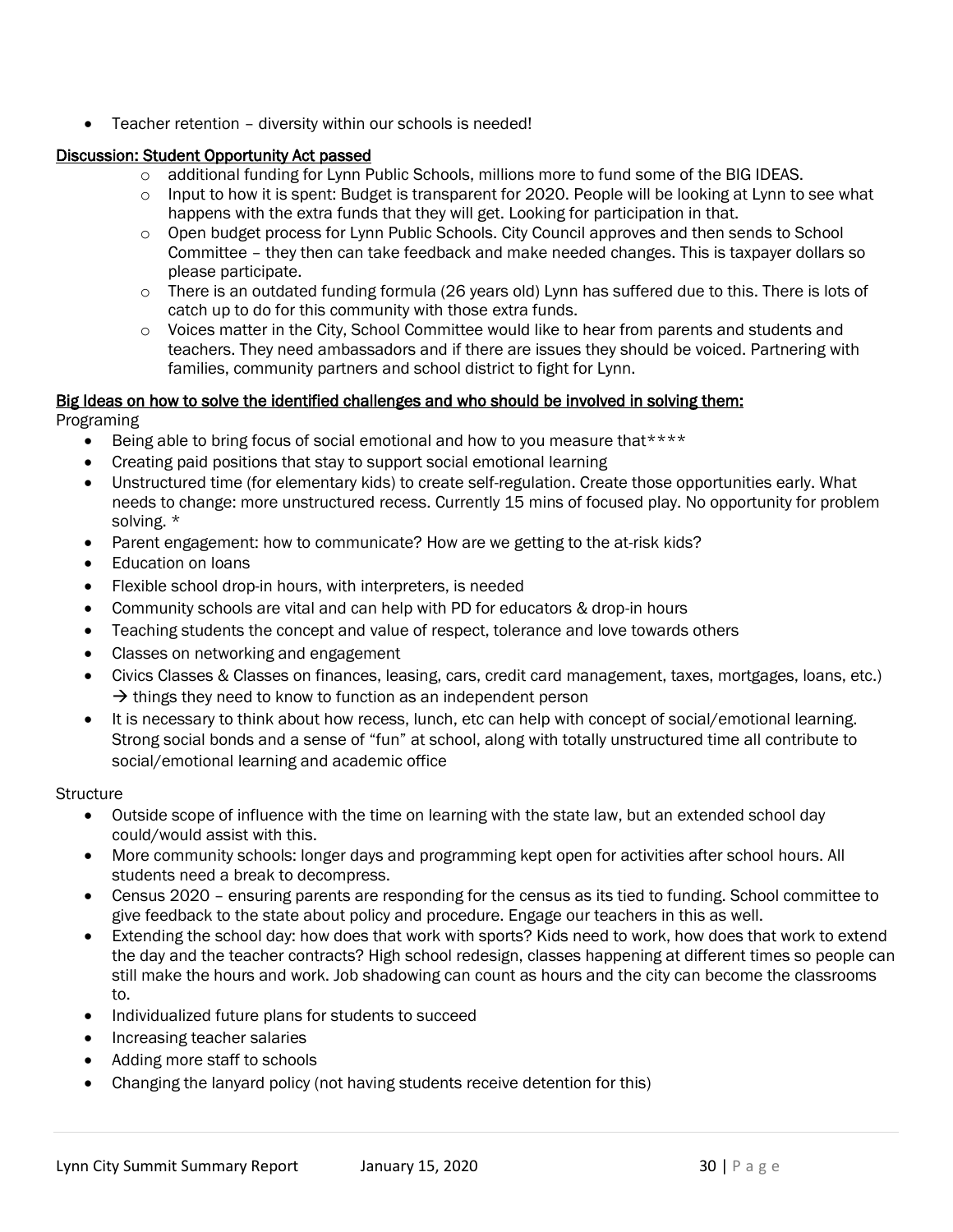- Teaching content rather than teaching only skills (you can't comprehend what you are reading if it's on a subject you're never encountered before). Additionally, content-based and project-based learning can help teach vital workplace skills necessary for our changing work contexts (creative problem-solving, flexible thinking, etc.)
- Looking more into Human Rights & values curriculum
- Excused mental health days!
- Write and implement a Plan of Action to improve education, improve community support for education and improve fundraising
- Mindfulness training for teachers and students

Engagement

- Engage students and parents to conduct outreach about the importance of the Census. Accurate and complete counts would bring additional funds to the city.
- Have a city-wide summit on quality parent engagement with parents, teachers, principals and expert facilitation

**Staffing** 

- Add more staff to the schools so there are enough adults to help the kids regulate. There should be a dedicated staff person for social emotional learning. Time on learning from the state law.
- Social emotional support in every school.
- Multiple social workers and school psychologists behavior specialties\*\*\*
- Hiring qualified & relevant leader
- Offering more Professional development for educators on other languages/cultures
- More training/professional development for teachers

Communication improvement

- Robo calls, community organizations, churches
- Announcements in school for kids to participate
- More translations
- small businesses to get information out to people.
- We need advocacy and ambassadors for the community. Everyone has a role to play so to find out how to get involved, people don't know where to start. Keeping conversations active, social justice and civic engagement. Consistent in our messaging, and advocacy and communication.
- Encouraging students to participate in after school programs, sports, activities, etc.
- Information sharing with other school districts and country-wide programs

Partnership

• A partnership with Impact Lynn has some emerging ideas around school readiness, family involvement, kindergarten registration, early childhood screening, etc.

# Below is a summary of the BIG Ideas sheet that was distributed to attendees. This includes the summary of the challenge people are facing, who should lead the work of solving the challenge and who else should be involved in the process.

Challenge #1: Non grant staff position like more school nurses, social worker parent coordinators, more unstructured time built into the school day.

- Who should lead? The state and the school
- Who should be involved? Students and teachers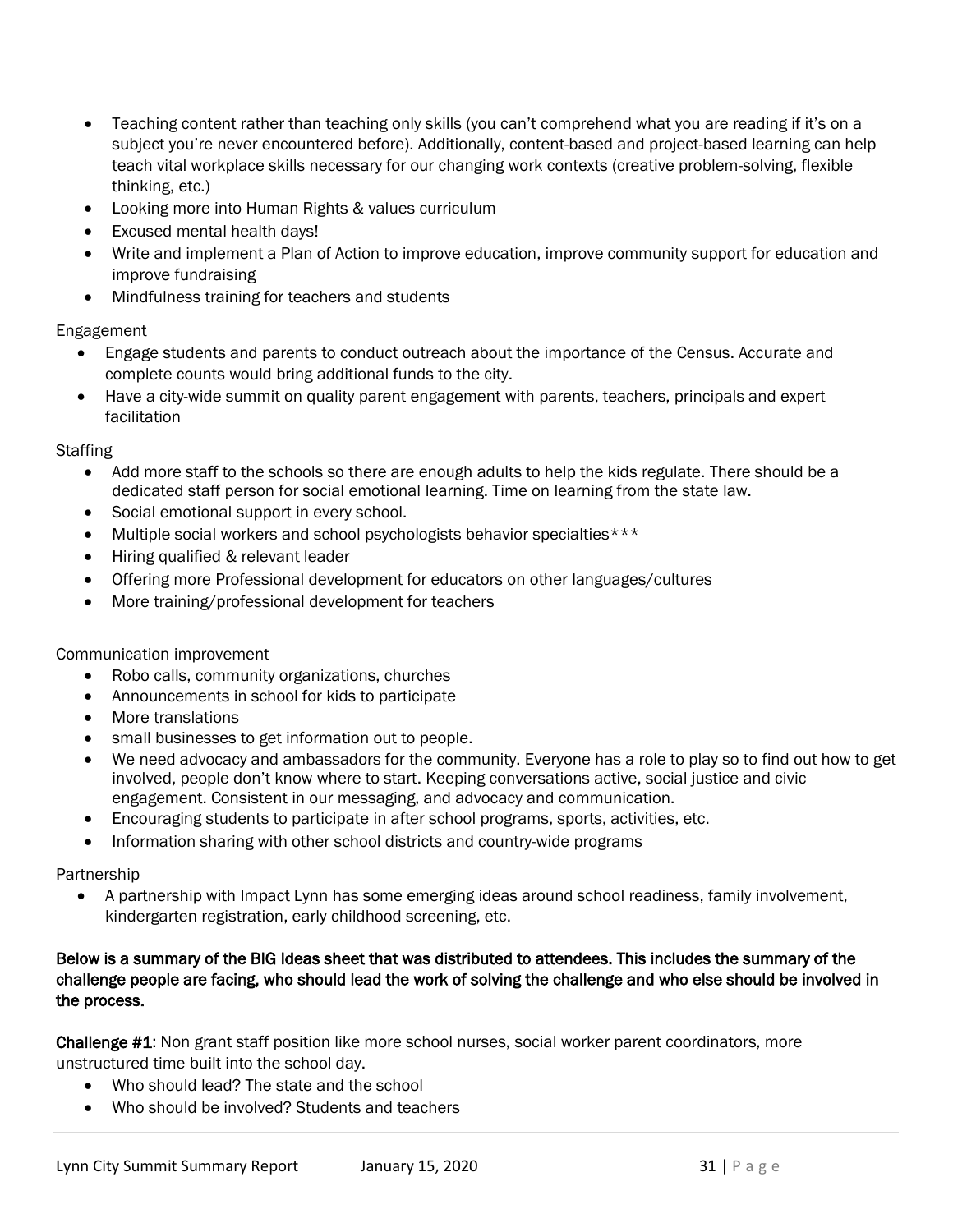Challenge #2: teacher burn out and lack of support as a result of the overcrowded schools and crumbing infrastructure. Many teachers burn out not due to the students themselves, as many would assume, but because extra, unissued work associate with the profession. Such paperwork accumulation changing mandates and standardization has disempowered educators from their work eradicating and fulfillment. This is why while an increase in compensation is preferred, it not the cause of burn out.

• Who should lead? Teachers, Bennett street, school committee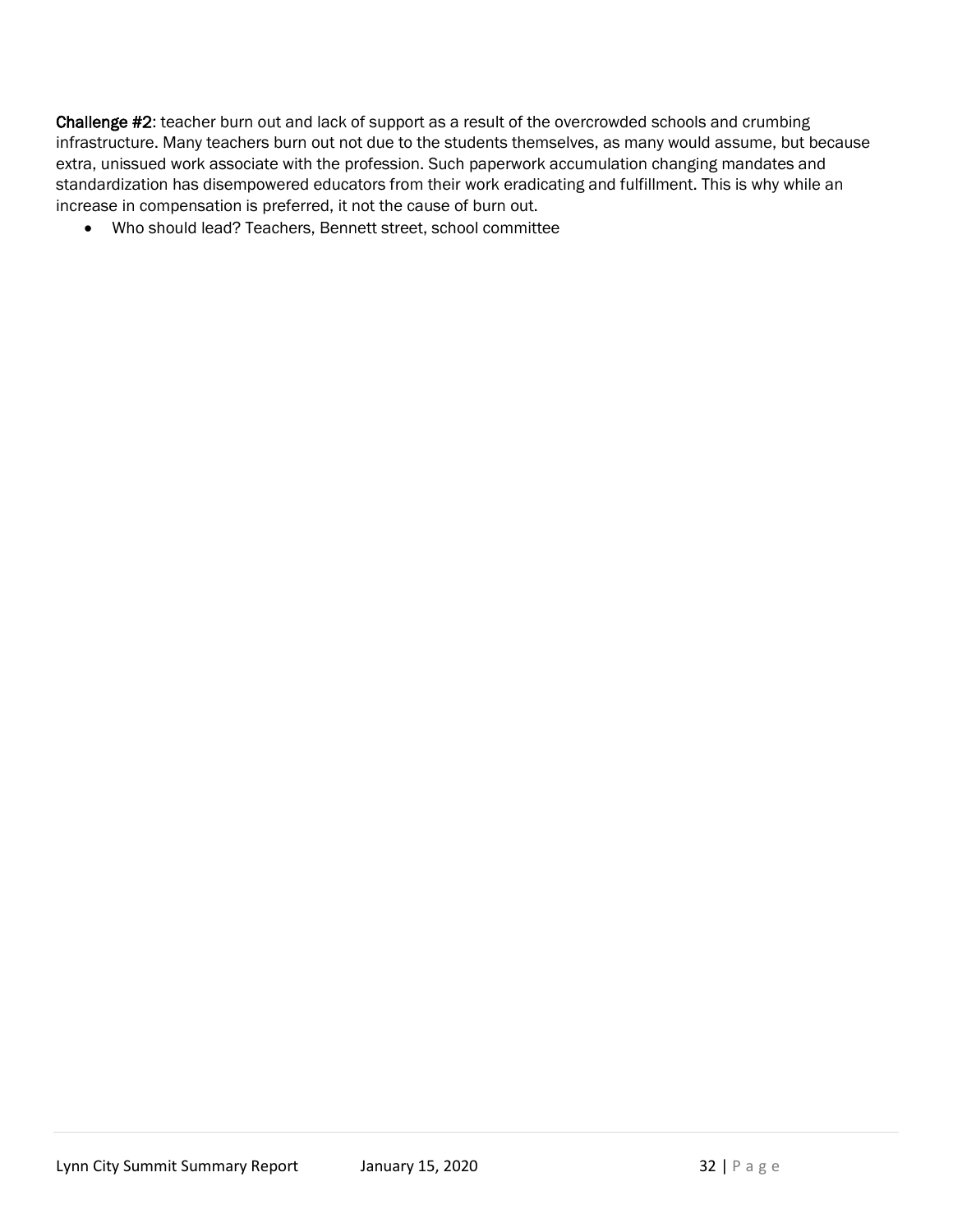# Things that have made people smile in Lynn recently:

- The north shore drive
- The murals
- An Instagram called, "Really Lynn" and it is an artist that takes photos of Lynn highlighting its beauty
- The Latino business owner event in Lynn: Cultural dancing and singing
- The diversity and recently the vote of the school committee to allow sex education and condoms in our schools because the pregnancy rates are off the hook
- The recent Halloween event and the joy of the children
- Being able to find foster parents in the city of Lynn knowing that many young people are being displaced not too far from the City of Lynn
- Seeing some of the new restaurants and things happening throughout Downtown
- Driving down here and seeing the new construction that contributes to including development for the City of Lynn
- Uncommon feast, a new restaurant in Lynn. A woman came into their office with a dream and now it has become a reality and she has this restaurant
- Taking the train to Lynn and going to the coffee shops and wandering around and looking at the urban landscape and see how it has been changing over the years

# Don Walker, Department of Community Development

- This past year received an allocation of 2.2 million dollars and a part of that will be used to promote economic development which will help support small businesses: starting business and current business owners who are looking to improve/ gain assistance.
- They fund a lot of infrastructure development which is used to improve the development being done and their department will come in behind that to improve by helping with the sidewalks, installing better lighting, adding in trash cans, etc.
- Does work around playground building to make sure that there are safe areas for children
- Department is also responsible for seeking out grant funding from various state organizations. Has been successful with the park grants that come in through the state. They support with matching grant funds to enhance the improvements of the parks in tandem with the grants they receive.
- They work collaboratively with all the agencies to enhance the funds across the city.
- Audience comments: The city needs a lot more trees, but I heard it has been hard to talk people into allowing a tree to be planted. Is this true?
	- $\circ$  Answer: Sometimes it is because we have to go and speak to property owners to get permission to put up trees but sometimes, we put it up and then property owners will cut them down if it expands onto their properties. The grant we have from the state allows us to be more far reaching with our efforts

# Jim Cowdell, EDIC

- Established in 1977 EDIC. We are a lender. Has given loans to different business throughout Lynn to help create organizations that will support with giving employment opportunities
- We work to increase employment opportunities for Lynn residents
- It is really the small business that are driving the economy. Created a small business guide to help people who are interested in starting their business
- Two focus areas with economic development: Downtown and the Waterfront
- Today Lynn has 300 million dollars invested in improving downtown and the waterfront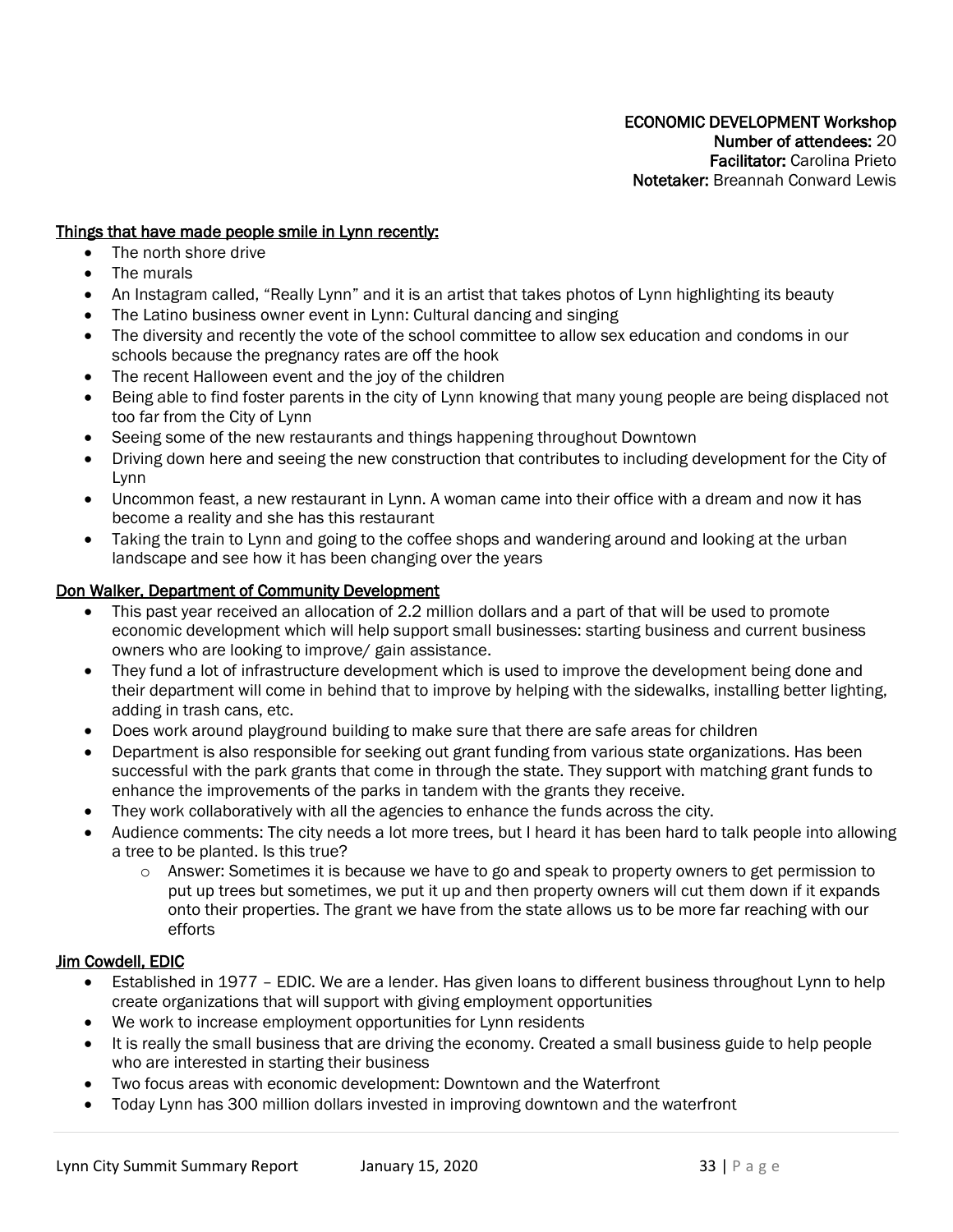- The waterfront is mistake after mistake: There are stores and car dealerships on the waterfront which is not a good idea.
- December  $3<sup>rd</sup>$  they will be voting on a new waterfront development plan so that changes can be made to improve the waterfront
- Questions: Is there a place to find the waterfront plan? It is online so that people have public access to the information

# Dr. Tracy A. Corley, Mass Inc. Transit Fellow

- Works with the 26 different gateway cities across the commonwealth
- Working to make sure the TA, not just the MBTA, gets the funding it needs to improve the commuter rail. The commuter rails help to improve and drive economic development
- The focus is to advocate on behalf of the community to make sure that things happening in Boston and around the neighboring cities are supporting everyone
- Massinc.org/ttod
- Mass Inc. is planning to get someone into a role full-time to take over with the community engagement with the City of Lynn. Soon there will be someone in this role, the role is being developed.

# Economic Development Challenges in Lynn

Safety

- One person is planning to sell her house because she cannot deal with the violence anymore in her neighborhood., She has spent over \$100,000 in repairs on her home and has seen a lot of violence happening. She has attempted to form an alliance with the police so that they are able to support with keeping crime rates low.
- One is the safety and security in the city. There needs to be an increase of police and security, possibly surveillance to make people feel safer
- To keep developing businesses, Lynn has to be very careful with keeping them safe so there is no vandalization. For the beyond walls project, not one of the murals have been vandalized
- Prevention is necessary to make sure that there is no vandalization of any property throughout Lynn
- A challenge with getting a city-wide response to what is going on and people being out of work. Implementing an emergency response in place.
- Policies around making sure the streets are equitable for all community members regardless of abilities. Want to create funds that cities can tap into to make things accessible.
- Theft
- There's a safety issue (Goldfish pond/ Lewis St.) (Brickett School). She has now taken it to Facebook to try and get support with fixing up the crime issue in their neighborhood. The city of Lynn has hired additional police to help support with the crime. People need to feel safe in their neighborhoods and their homes.

Small business

- One challenge would be sustaining small business in the city of Lynn.
- Improving immigrant owned business because they are major contributors to the economy and that is the direction of the workforce
- Lack entertainment venues (movie theatres, restaurant nightclub promoting the cuisine varieties). Promoting what is available and getting people to support the businesses here
- Big advocate for small business but in order to have successful business, you need money. Most people come to the city and have dreams, they all want to be successful but one thing that hinders them is money. Lynn needs to have an economic development plan that gathers those people to hear from them and figure out how to help them achieve their dreams.
- Not focusing on other clusters of commercial small businesses in the City. They do a good job of focusing on Downtown but there are more areas that need support. Not focusing on things like collaboratives that are getting priced out of their communities, we can welcome them to Lynn
- Lack of diversity in local business options (too many barbershops)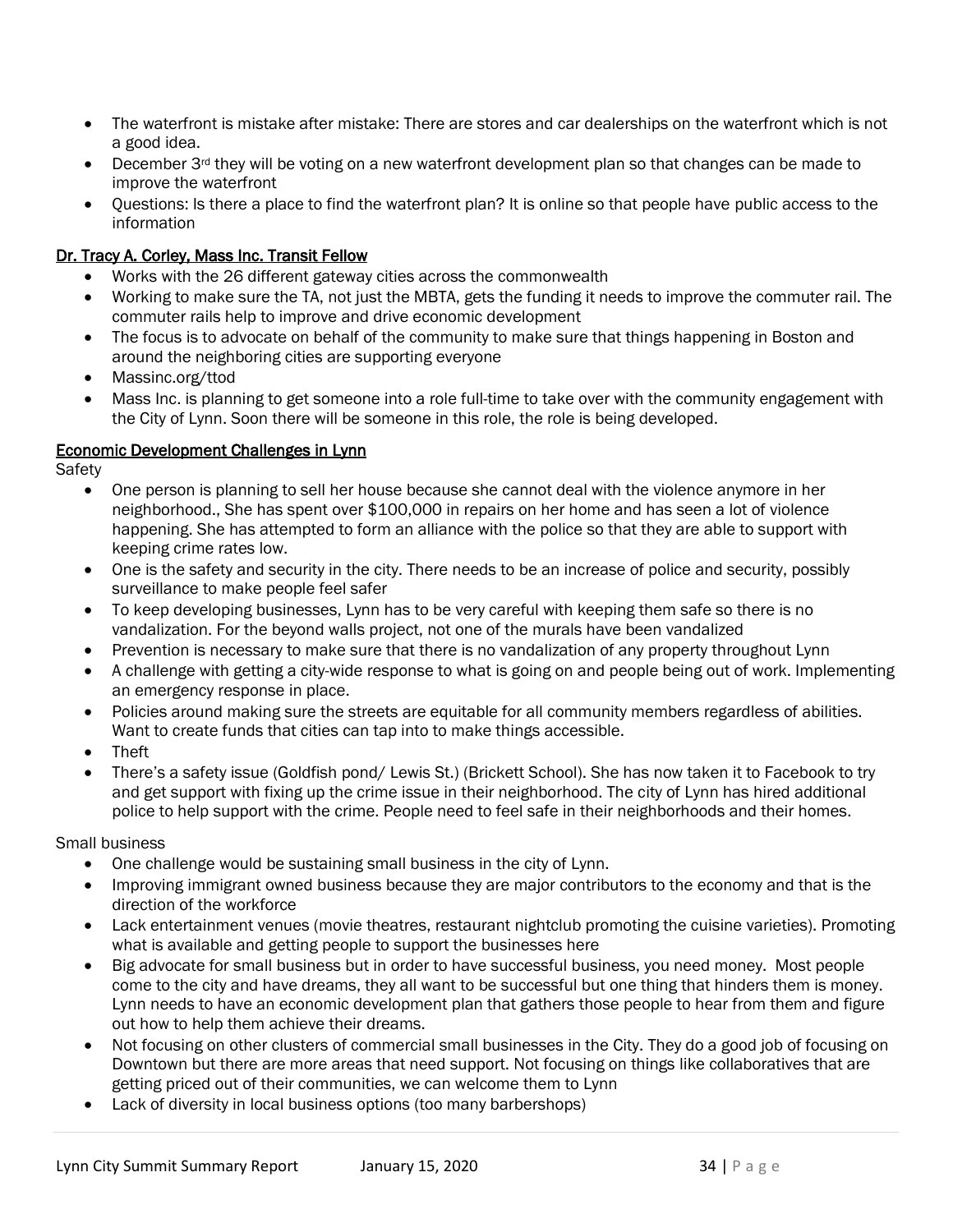# Housing

- Housing restrictions. First time homeowner can't do improvements on home without a license which ends up causing more money to be spent regardless of whether the owner is able to do the construction themselves. . It contributes to an increase in money spent to do home improvement. He had to pay \$17,000 dollars to put a wall in his home (real example)
- Absentee landlords are a challenge. It is about people living in their property and taking care of it. There are people who own properties but do not live there or even in the neighborhood, so it doesn't allow for careful maintenance. Needs to be more pride around ownership.
- Building in the theme of flood zones. No understanding of why this is happening because it contributes to an increase in insurance costs because of all the flooding but building happening on these flood zone areas. What is being done to mitigate that? Where are the people going to go when flooding takes place and who is it going to impact?
- Worry about developers looking at Lynnwoods who want to take a chunk of the area to turn it into a golf course, luxury condo, etc.
- Lynn is made up of hundreds of neighborhoods and there are no consistent neighborhood meetings that allow people to convene around neighborhood issues. Not enough engagement with Ward Councilors & City **Officials**

# **Transportation**

- Transportation plan is a challenge. There used to be an express bus to downtown, but it stopped last month, and it has caused a huge disruption in service. There have been many bus stops removed
- Strategic vision of the Lynnway
- Infrastructure is focused on getting people to Boston but does not support with getting people around Lynn Government
	- More diversity at City Hall

Workforce Development/Jobs:

- Workforce for pipeline jobs. Does Lynn have the right workforce to fill the jobs? Is there more Workforce Development to help prepare people for the jobs growing?
- What kind of partnerships are there between schools and employers to support youth with their employment and help them become aware of what they want? How institutions are working to support youth.

Health & Wellness

- More than 100,000 people living in Lynn and there was a hospital removed that will not extensive care so now residents have to commute to Boston to get medical attention.
- More healthy food options for students who stop at convenient stores and rely on junk food for nourishment after school

Infrastructure

- A space to hold more than 500 people. If there was a conference, Lynn was never a part of the strategy because there is no space large enough to support large groups of people\*
- There needs to be a way to get more community residents involved in the conversation in order to know the problems and solve them
- Developers and City are going after the Reservoir Watershed and the Cemetery land
- Trash pickup does not work

# People

- Currently there are over 242 youth in the Lynn area that are placed in foster care, but a majority get placed outside of their community. One of the challenges is the lack of foster parents that are willing and able to support foster children which will allow them to stay in Lynn and know their background/community/culture
- Challenges around supporting people with disabilities: What is Lynn doing to support this community?
	- $\circ$  Answer: There is a disability commission that residents are able to join to be supportive of supporting this community.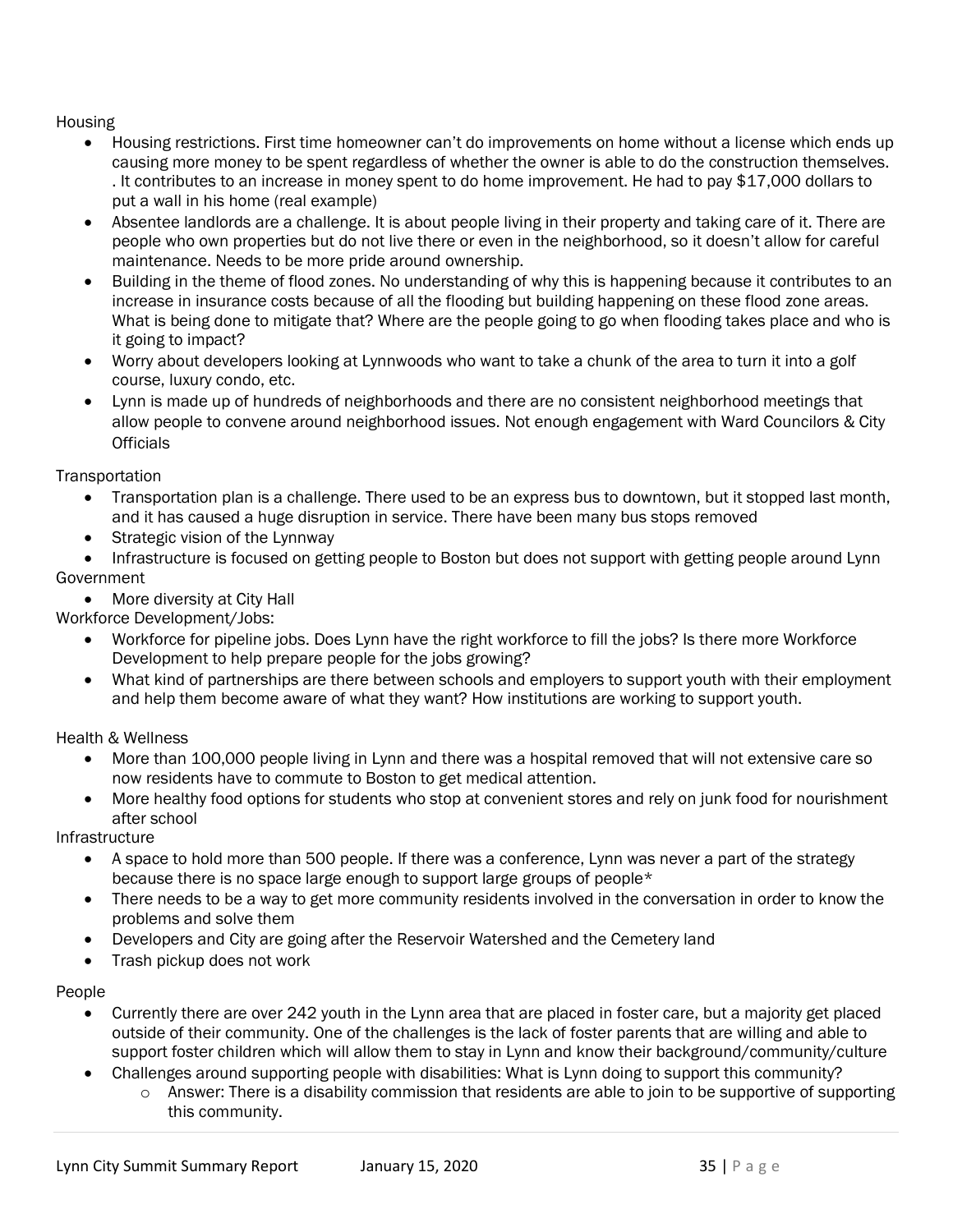- A challenge of how we change people's perceptions of the City of Lynn
- Concern that youth are disengaged

# **Strengths**

- Arts & Culture District
- **Infrastructure**
- Natural resources (Lynn woods, golf course, beaches, park system)
- Rich food culture

# Big Ideas on Economic Development in Lynn

- Housing
	- o Property tax incentive for owners of multifamily buildings
	- o Simplify regulations for 1-3-unit repairs
	- o Not allowing absentee landlords
- **Miscellaneous** 
	- o Build trust with diverse communities
	- o Better advertise opportunities for Lynn residents
	- o Marketing Campaign with videos, TV, billboards to showcase Lynn as a great city to live, work & play in
	- o A new city planner
	- $\circ$  Data tracker with access to information on city (how many housing units, affordability, etc.)
	- o Advisory neighborhood commissions
- **Infrastructure** 
	- o Use colleges to host events
	- o Hire a city planner to create comprehensive plan beyond land use
	- o Federal resources to promote assets
	- o Building tourism infrastructure
		- Tourism office
		- Hotel for tourism and events
		- **E** History (army, abolition, etc.) tours restore historic assets in Lynn
		- North Shore Canada ferry (overnight, cruise-like<br>■ I vnn has a rich history and trying to find a way to p
		- Lynn has a rich history and trying to find a way to preserve and market it to people who would like to visit and contribute to the economic development
		- **Expanding entertainment venues (movie theaters, restaurant guides, promotional nights,** multicultural cuisine options)
	- o Collaborating with high school and higher ed institutions for event space
	- o Industrial workspaces
	- o Potential usage of viaduct: year-round market space, incubator kitchen, local food distribution, solar panels, other small businesses, rotational food vendors
	- o Cluster development, walkable neighborhood and services
- Workforce Development
	- o Prioritize local training & hiring for city/public projects
	- o Providing vocational education for young people who lack family, resources and education that do not have the right skills to gain meaningful employment. Address the importance of employment, youth employment
	- o Workforce pipeline for living wage jobs
	- o Vocational education/training & crime amelioration
	- o Youth employment \*
- Small Business
	- o A free service is helping small business owners figure out how to write their business plan and market their business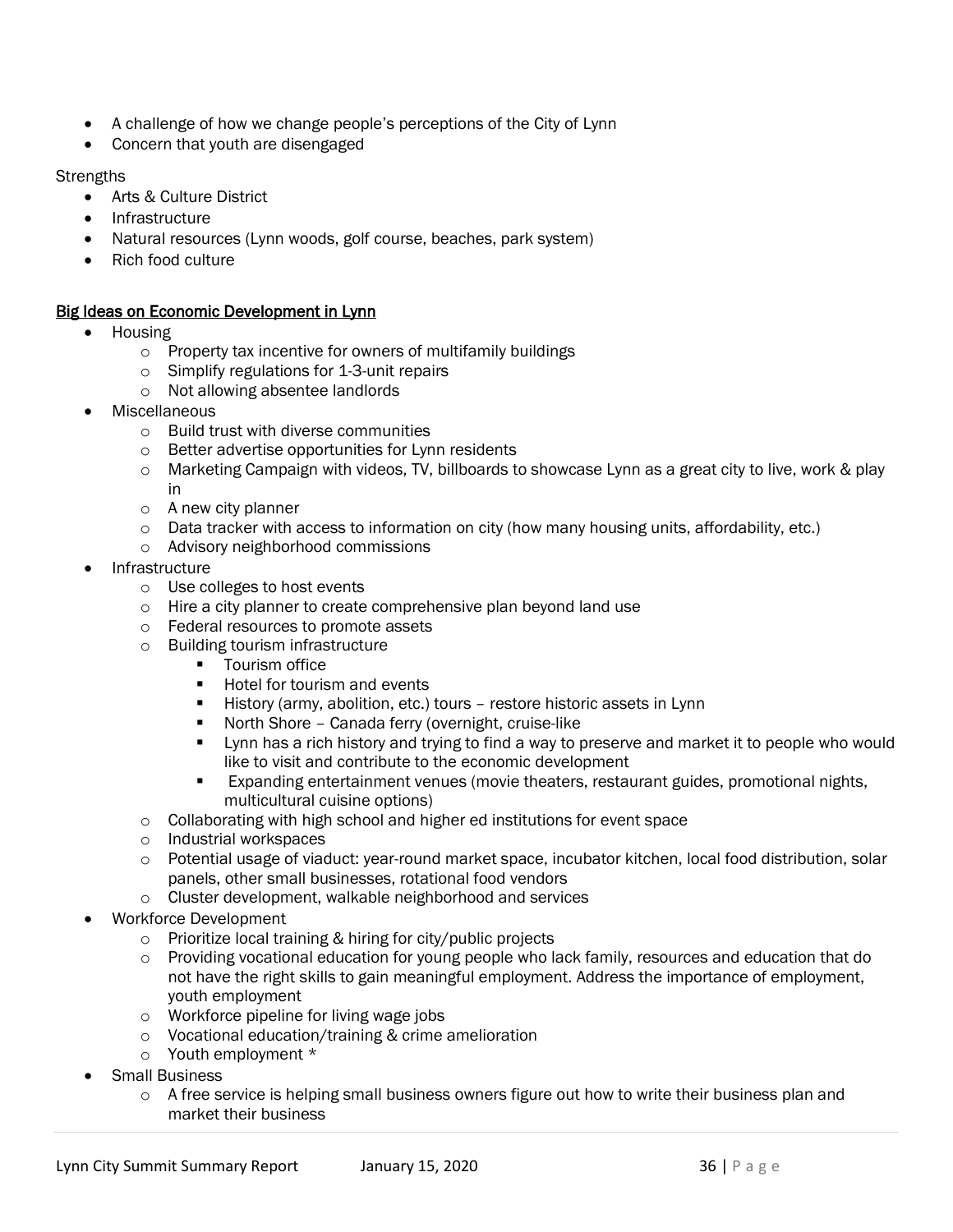- o Artist live/work spaces
- o Cross-sector collaboration between disciplines
- $\circ$  Changing tax base and permitting process to expand diversity of small business
- o Including small business support in help with advertising
- Nature
	- $\circ$  Utilizing the park system in Lynn more  $\rightarrow$  we'd be tapping in to already existing assets
	- o Beautifying the City: Leaf pickup, Loitering, bike paths, walking paths, commute rails. Making this all more accessible
- Health & Wellness
	- o Healthy Incentive Program (SNAP Match) to help people with affording healthier foods. This started in Lynn but how it can become something that people know about what has been started in Lynn and using it to serve as a narrative of Lynn as an innovation hub.
	- o Need for stores that support healthy food
	- o A full-service hospital
	- o Faster, more streamlined emergency response
- **Safety** 
	- o Lighting roadways and crosswalks
	- o Community policing
	- $\circ$  Homeowner/neighborhood liaison with police to report crime/drug dealing
	- o Drug task force

#### Summary of what was discussed:

- Economic Development encompasses a lot of the major issues in Lynn
- Small businesses: sustaining and starting, support with immigrant businesses
- Safety: businesses are safe, neighborhoods are safe, many people are facing challenges like places to convene (advisory neighborhood committees)
- Housing: proper city support and improving their homes and not relying on high priced requirements to make home improvements
	- o Absentee landlords homes are well taken care of.
	- $\circ$  Advisory Neighborhood Commission (an opportunity to bring neighbors together to discuss issues and come up with solutions with support from the City leaders)
- Transportation issues: removal of bus lines like direct to downtown Boston
- Space needs: hold lots of people , bring together more than 500 people for conferences or other major events that bring people into the City and support the local business
- Workforce pipelines: Preparing people to enter into roles of developing businesses (ie. Pharmaceutical, tech, bio, ect.)
	- o Workforce Development programs for youth
	- $\circ$  Vocational schools/ programs and education opportunities to enhance their skill sets and get them into better jobs/careers
- Perception of Lynn
	- o Be a City of "firsts"
	- o Innovation Hub
	- o Focus on and promote the positives of the City
	- o Preservation of historical items and the assets that are here

# Solutions/ Small Group Activities:

- Group1: Hiring a city planner to create a comprehensive plan that goes beyond land use. Promoting the assets that Lynn has. An inclusive process
- Group 2: Marketing campaign: Videos, billboards, Tv ads that talk about the beauty of Lynn
- Group 3: Utilizing a space as an incubator hub to help people prepare for their businesses and gain support with development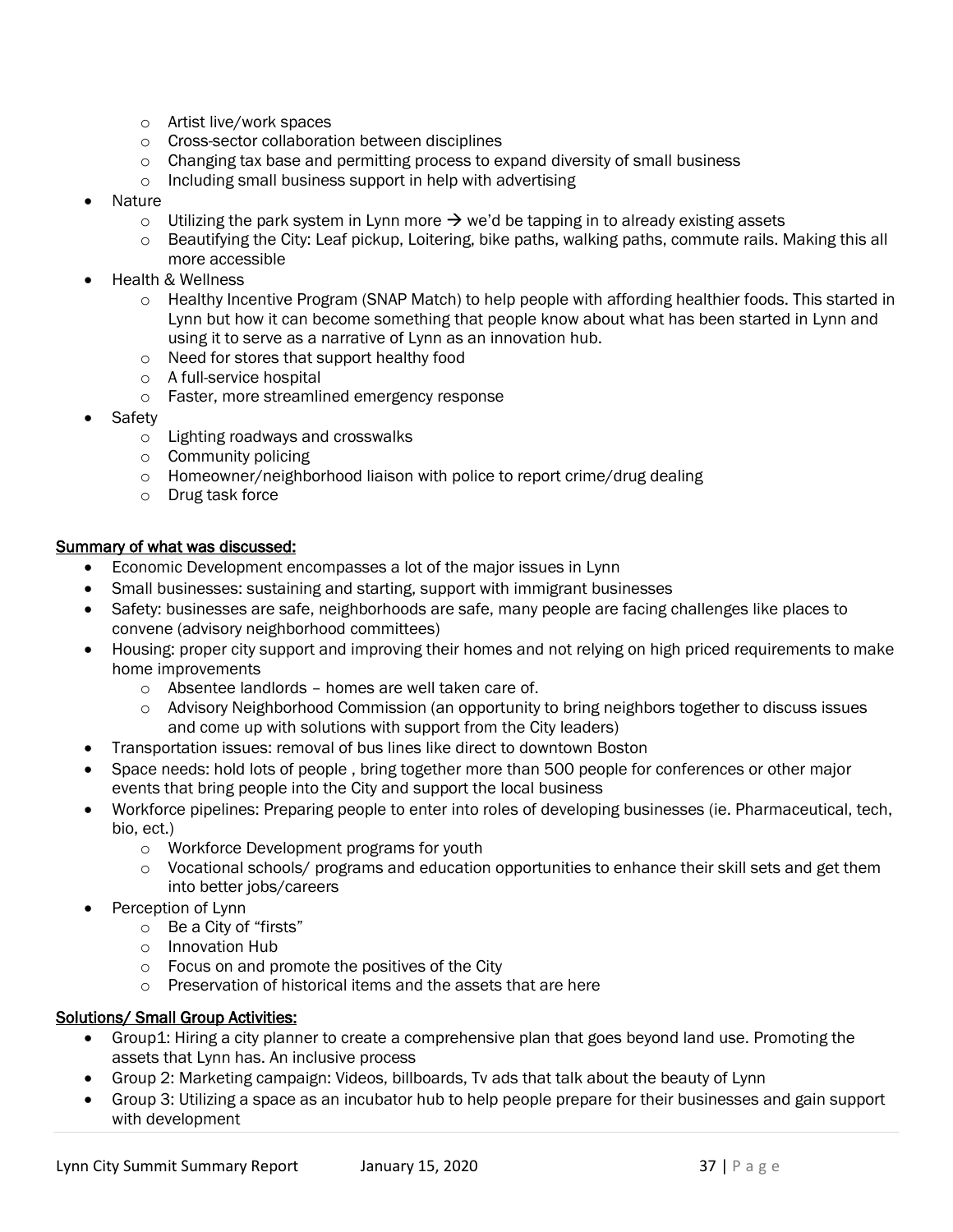- Group 4: The concept of working across disciplines in order to have a comprehensive plan to move Lynn forward. Constant communication and constant planning that effects Economic Development. Wanting to plan for it
- Group 5: Focused on the diversity of businesses. Permitting and zoning policies and enforcing those. Knowing what properties in the city and what they are allocated to. Speak with the community to restrict units to affordable housing but it is not clear how many units are affordable. More data collection to track it in a single place and make it more aware for communities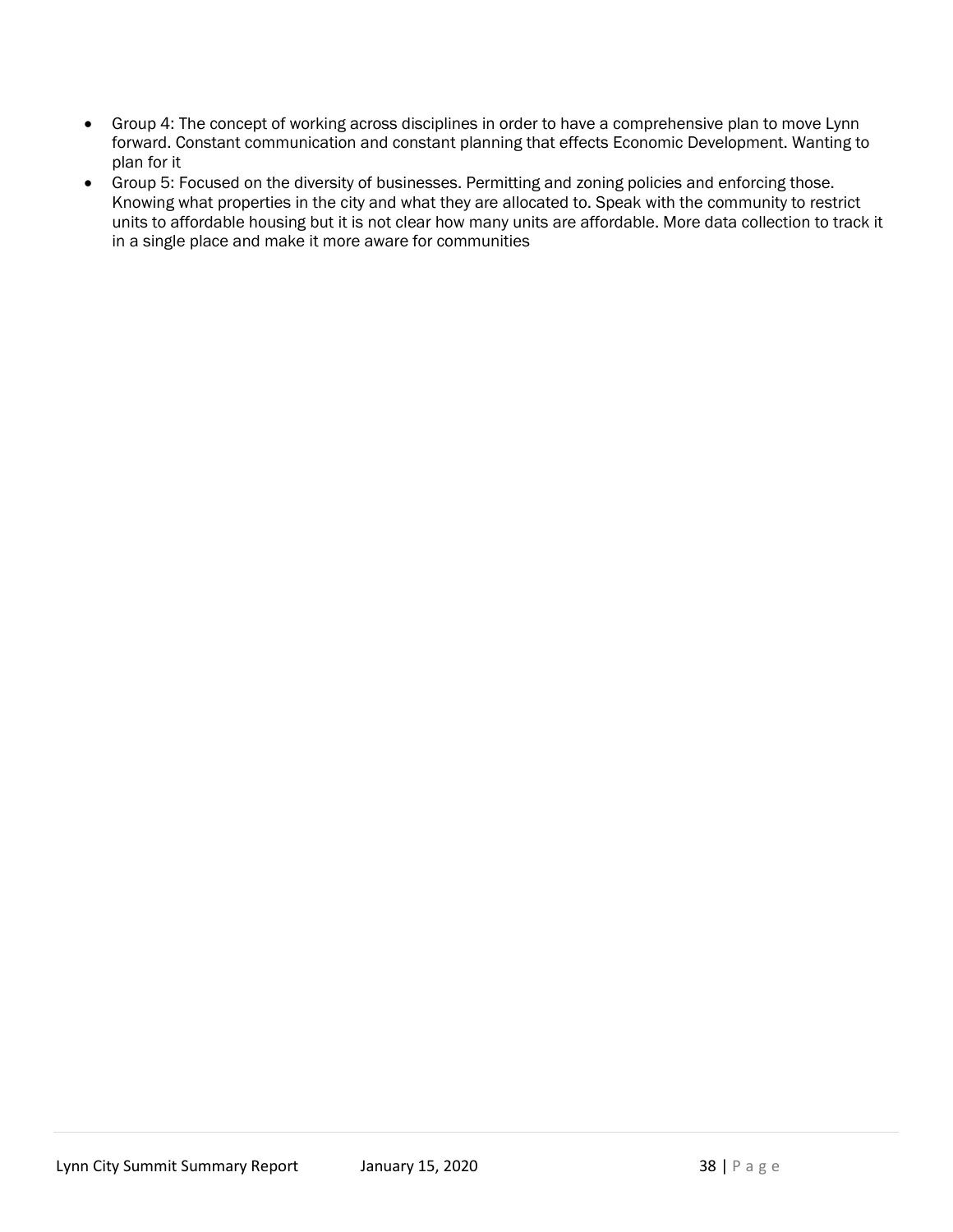# Summary of topics covered by Presenters

#### 1. Complete Streets Project – Oxford Street at Central Avenue

a. Funded through a Complete Streets grant from MassDOT, this project will reconstruct Central Avenue from Andrew Street to Oxford Street, including reconfiguration of existing ramps, crosswalks, pedestrian traffic signal equipment to improve pedestrian circulation and accessibility at a critical location in downtown Lynn between City Hall Square and the Central Square MBTA commuter rail station. The implementation of this project would raise awareness and increase overall pedestrian safety and movement. This will make the Central Square area a more appealing destination and further the City of Lynn's goal of promoting residential and commercial development in its historic Downtown.

#### 2. Rehabilitation of Western Avenue

a. Construction funded through the Massachusetts Transportation Improvement Program (TIP) and the Boston MPO, this project will reconstruct Western Avenue from Centre Street to Eastern Avenue, including segments of Franklin Street, Boston Street, Washington Street, Maple Street, Chestnut Street, Chatham Street, Eastern Avenue and Waitt Avenue. The proposed roadway improvements will provide enhanced safety and operational improvements, and will include roadway pavement reconstruction, drainage improvements, improved traffic operations and safety, new signs and pavement markings, bicycle and ADA compliant pedestrian improvements.

#### 3. Rehabilitation of Essex Street

a. Construction funded through the Massachusetts Transportation Improvement Program (TIP) and the Boston MPO, this project will reconstruct Essex Street from the intersection with Rockaway Street at Joyce Street to Eastern Avenue (Route 129A) and including Chestnut Street from Essex Street to Union Street, Mason Street from Chestnut Street to Fayette Street, and Fayette Street from Mason Street to Essex Street. The proposed roadway improvements will provide enhanced safety and operational improvements, and will include roadway pavement reconstruction, drainage improvements, improved traffic operations and safety, new signs and pavement markings, bicycle and ADA compliant pedestrian improvements.

## 4. Intersection Improvements at Two Locations (Euclid Avenue & Jenness Street)

a. The project is intended to provide safety and operational improvements at two high crash locations, at the intersections Broadway with Euclid Avenue and with Jenness Street. The project will generally include targeted safety improvements including replacement of outdated and non-compliant traffic signal equipment reconstruction of sidewalks, crosswalks and wheelchair ramps; addition of bicycle facilities; improvements to transit stops; and roadway resurfacing.

#### 5. The Northern Strand Community Path

a. The Northern Strand Community Path is an approximately 11 3/4 mile long primarily off-road multi-use path connecting the Mystic River in Everett to the shore in Lynn. Over its length it passes through the five communities of Everett, Malden, Revere, Saugus, and Lynn and is accessible to tens of thousands of residents, providing a safe alternative route to multiple community downtown neighborhoods and, ultimately, Boston via the planned pedestrian bridge over the Mystic River. The Northern Strand will not only deliver recreational and public health benefits, but the completed path will also be a transportation and commuting route and provide access to hundreds of businesses.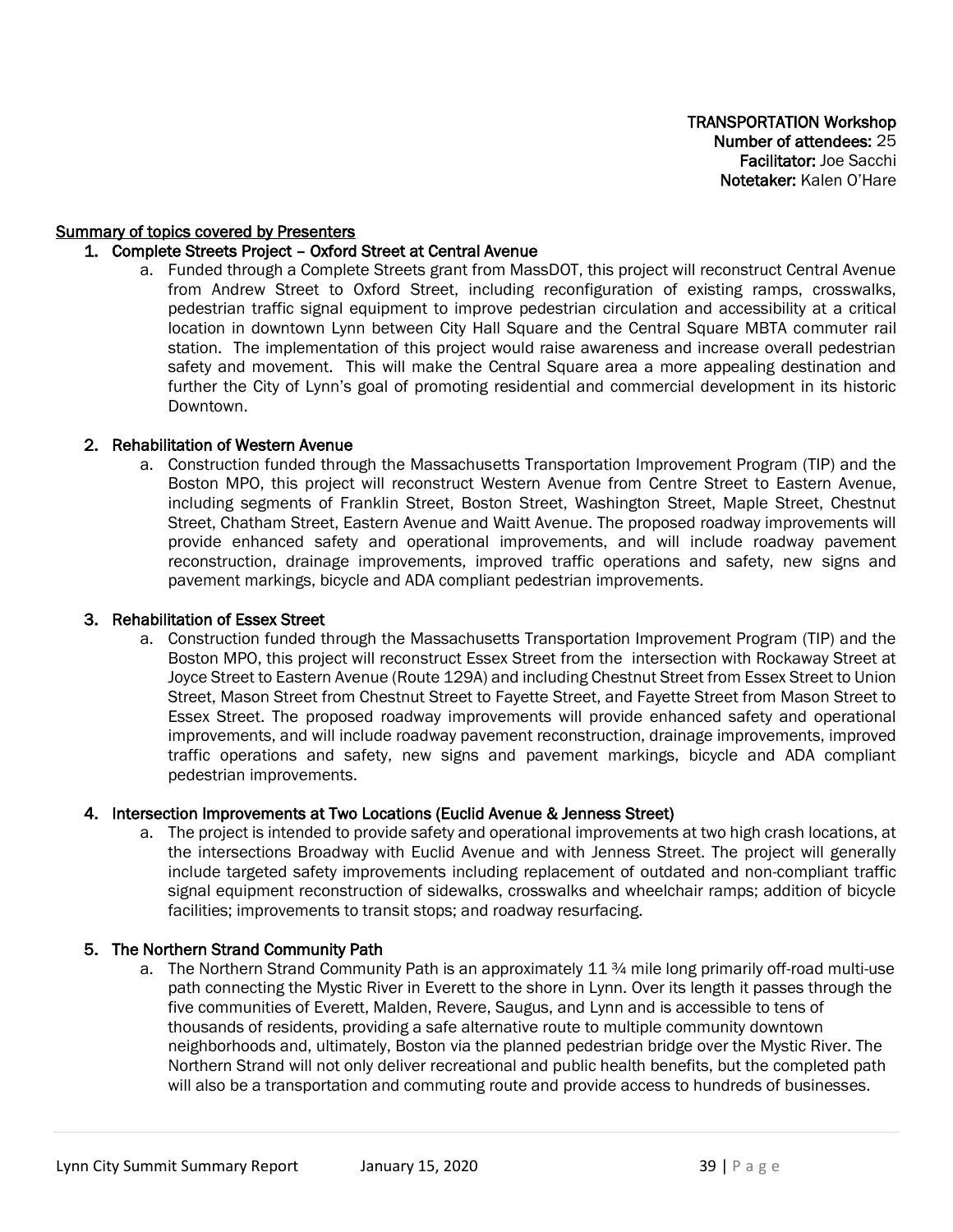# Strengths of Transportation in Lynn

- New northern strand and community trail! \*\*\*\*
- Northern strand is a good mixed-use definition. I like the progress\*\*\*
- The northern strand tail wok has gone out to bid!
- I am excited for the northern strand. Very good Lynn glad it is final happening
- Garage location. It needs improvements and expansion
- Road improvements on Essex St.
- Road improvements on western Ave.
- Street work
- **Streetlights**
- Complete streets
- Some really nice boulevard like streets, like broad, market, north and south common streets
- Adoptions of complete streets
- Use of rotaries
- The four corner tie up western Ave. and franklin St., Boston St. and Franklin St., western Ave. and Washington, western Ave. and Boston St.
- Parkland Ave. and Wyoma square traffic flows better during non-peak times
- Happy to hear about Wyoma Square improvements
- More parks
- Plans for traffic improvements by market basket
- 107 bridge being work on
- New leadership in city hall bringing grants.
- Pedestrian path along Lynn Shore Drive
- Nahant street is a problem that could be fixed with a roundabout
- State of the art ferry terminal
- Connectivity via commuter rail to Boston and other Northshore communities

# Challenges of Transportation in Lynn

Commuter rail

- Commuter rail stop in downtown Lynn needs a plan to increase frequency and reduce costs \*\*\*\*\*\*\*
- Commuter rail at rush hour is a huge issue and is very crowded\*\*\*\*
- Decrepit train station platform especially the lighting and stairs etc. It is dirty and crumbling\*\*
- Make a Commuter stop in Lynn close to bus terminal, parking garage near train station  $*$
- Reliability of the commuter rail is a challenge
- We have a crumbling commuter rail garage no state support for the Ferry service to start and expand.
- Commuter rail service is limited access.
- There are no express trains

Bus

- The MBTA is too powerful to determine bus stop routes etc. City government has no say\*
- We need more bus stops especially if patrons want people to walk to too few stops  $*$
- 450 bus to Boston
- Consolidation of bus routes increasing parking
- Capacity for buses in central square
- There is limited bus service in the Nahant rotary area
- MBTA needs a bus route direct to Danvers
- Bus to Nahant beach on the weekends
- We need more MBTA buses or something like the silver line
- MBTA 455 frequency and timing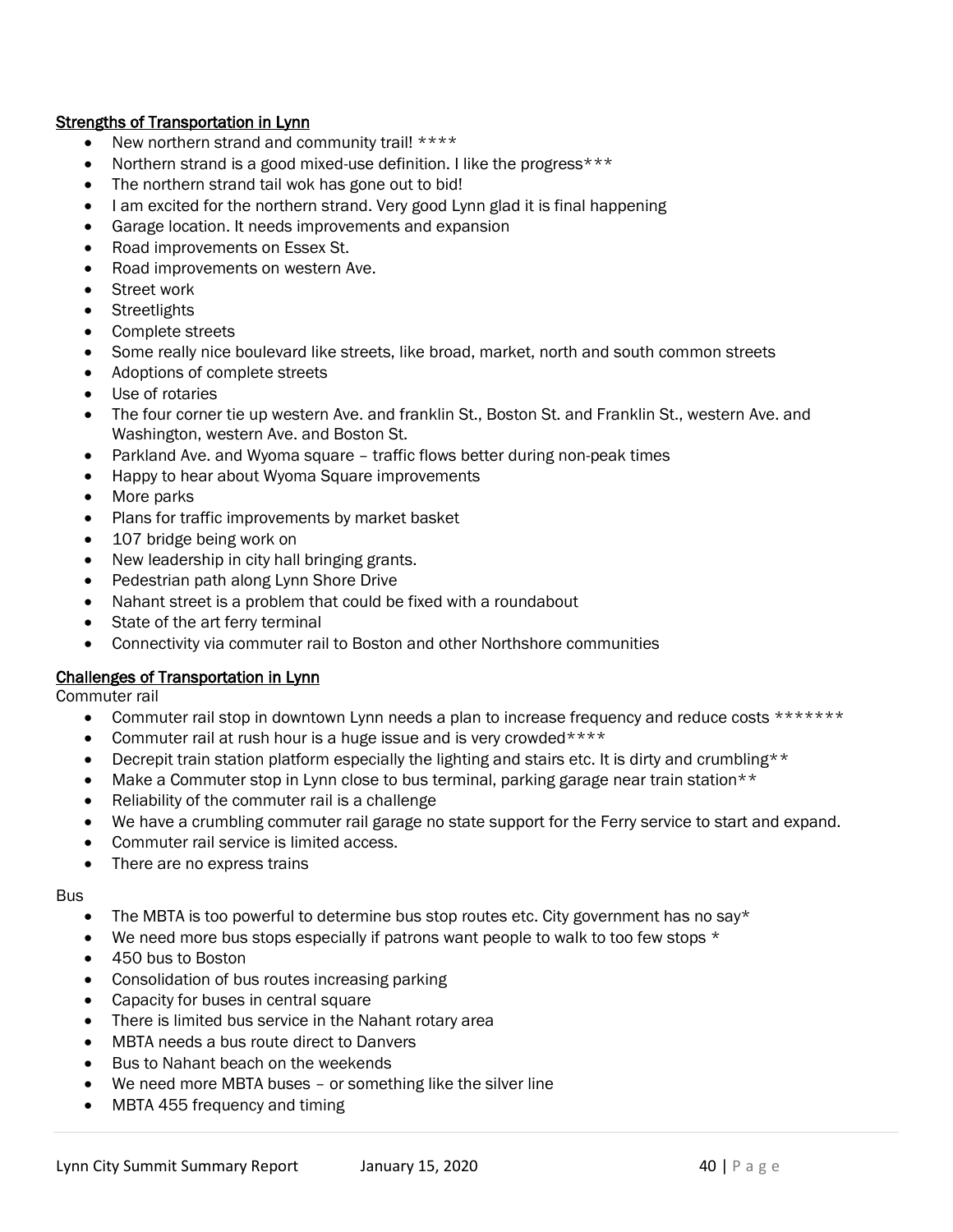• Improve the bus schedules to Mass General Hospital it's all day now

Ferry

- We need ferry service\*\*\*\*\*
- State of the art ferry terminal!

**Connectivity** 

- Commuter rail connectivity to other cities in the north shore
- There is not enough integration of many transportation modes trying to get to Cambridge is not worth the bother!
- It is hard to get anywhere west you can go into Boston but few ways to go elsewhere within the 128 belt. I can't get to Waltham!
- There are many transportation options, but they are disjointed and inconvenient. There are many transfers that are needed, and it adds time!
- Lack of easy/ quick transit to and from the airport
- There is no direct access to Boston
- Access to one side of the city to the other

# Traffic

- Traffic congestion from a few major routes and inadequate capacity (volume) $*$
- Traffic and bus time to wonderland
- Walnut St. needs traffic relief. Saugus issue too
- It takes over half an hour to get to 128
- We have multiple traffic pile ups
- Lynn Shore drive needs alternatives too much traffic am/pm rush hours prohibit the use of the beach
- Truck traffic on western Ave. in the early morning is an issue
- Truck traffic transmission braking in the early morning like 5 am
- There is an irrational traffic flow in downtown Lynn
- Bus traffic generally

Blue line extension

- There is lack of rapid transit access to Lynn We just need to bring the blue line north! \*\*\*\*\*\*\*\*\*
- Extended hours for blue line
- I would like to see the blue line go farther north
- Use the general electric space for the new garage

Streets and intersections

- There are deplorably bad potholes in the streets\*\*\*\*
- Horribly and poorly planned Boston, Franklin, Washington St. interchange\*
- Downtown Lynn one-way streets\*
- Wyoma square at rush hour
- We need better crosswalks. There are faded white lines we need better signage or crosswalks that are raised so people need to stop
- Market St. and Lynnway intersection is confusing
- Finish Boston St. paving
- Other cities have two-way streets and the results are good for all.
- A dysfunctional Lynnway unsafe for pedestrians works as a speedway and is a major barrier to our community
- Western Ave. rotary near market basket leads to blocked intersections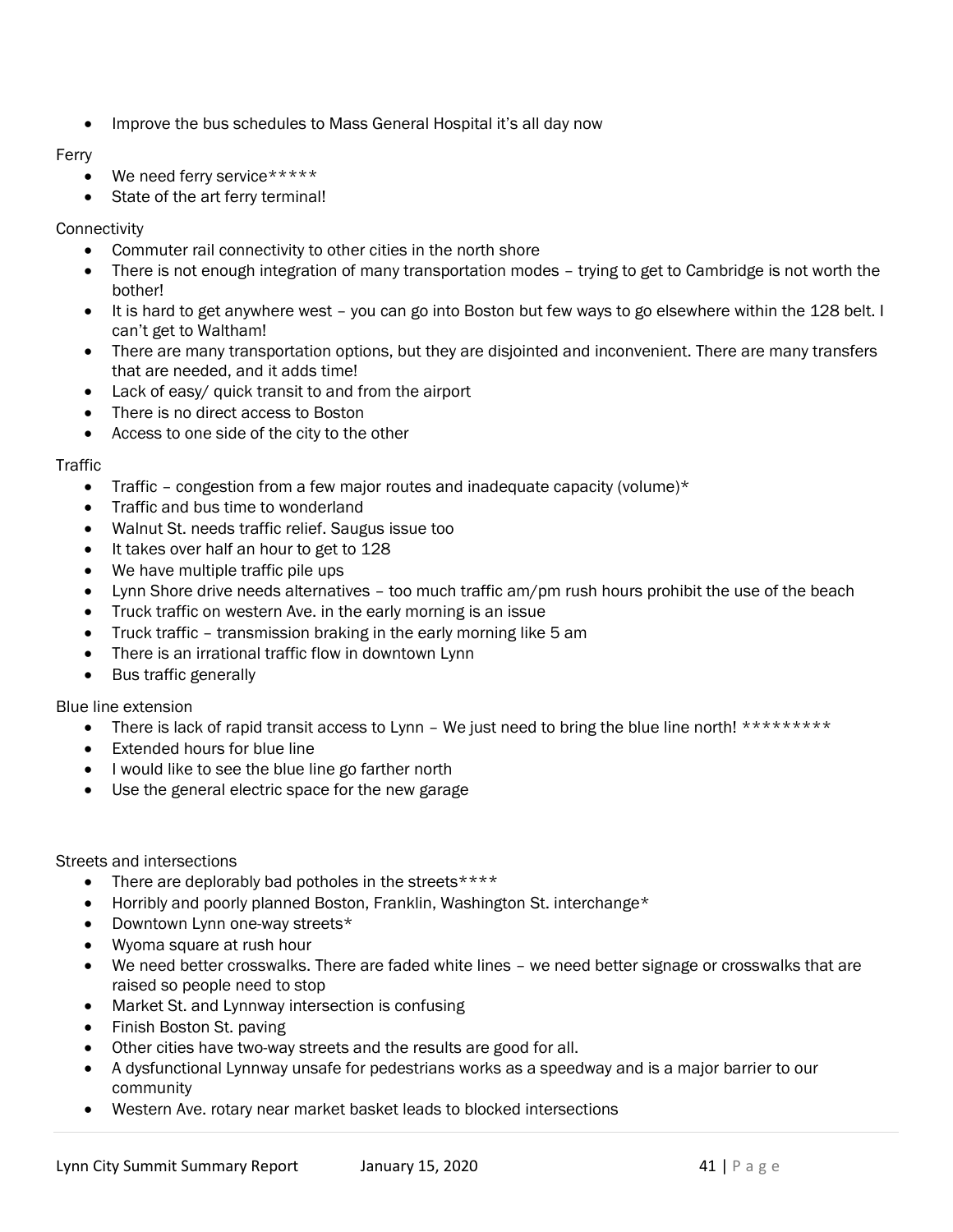- Maintaining state roads (Lynnfield St.) Lynnway
- Stoplights and intersections
- South common street all of the entry and exit points make it dangerous
- Rotaries needed at many 5-way intersections Western Ave. / eastern Ave.
- Western and eastern intersection issues with safety and lack of signal
- Lack of road markers on market St. for many, the entrance to Lynn
- Walden St. Western Ave. intersection needs better "do not block intersection sign marking
- Western Ave. and Minot St. needs "do not block intersection" signs
- Signage to 128 is confusing Pine hill gets tractor trailers

# Lights

Lights are not synchronized. They need to be timed better $**$ Traffic lights – timing of Boston St. and North franklin and Franklin and Washington\*

# Other Improvements

- Lack of bicycle infrastructure. We need a bike trail\*
- Sidewalks are a mess and are hazardous
- The lack of pedestrian walkways on the Lynnway and across the Lynnway
- The lack of bike facilities on the Lynnway and across the Lynnway
- Many parts of the city including downtown are not pedestrian friendly
- Limited chapter 90 local road and bridge dollars
- The northern strand in Lynn is an image problem and is used as a dump
- All bridges into Lynn are crumbling and need to be replaced including Belden Bly and General Edwards
- Speed limit and lane signage needs improvements and enforcements
- Need lane markings lacking in many places. How many lanes are there and where do they go?
- Replacement curbing was never replaced. Now it is breaking down.

# **Other**

- Commuters are not involved in discussion of how they should get to work and how long commute takes, etc.
- Northern strand is a current challenge\*
- Our proximity to Boston
- The citizens of Lynn and community engagement
- I find no positives about transportation in Lynn except that it is not as bad as Salem
- We need translated signage at least in Spanish

# Big Ideas for Transportation in Lynn

- Mixed use opportunity for development + food trucks!
- Maximize the usage of land along the Northern Strand
- Can you have blue call help buttons on strand?
- Expanding garage if we ever get a blue line station
- Improving accessibility & safety
	- $\circ$  Tolls on state roads to bring in revenue for improvements (tolling equitably)
	- o Add line markings, including establishment of bike lanes on wider streets (South Common, North Common, Boston, Market, Broad streets and more)
		- Doing so will decrease speeds and make city more livable by making it safer
	- o We need to bring back the Ferry to Boston and extend the Blue Line into Lynn (and maybe beyond Lynn)
	- o An express bus from Downtown to Wonderland with one stop at Commercial Street could also be a possibility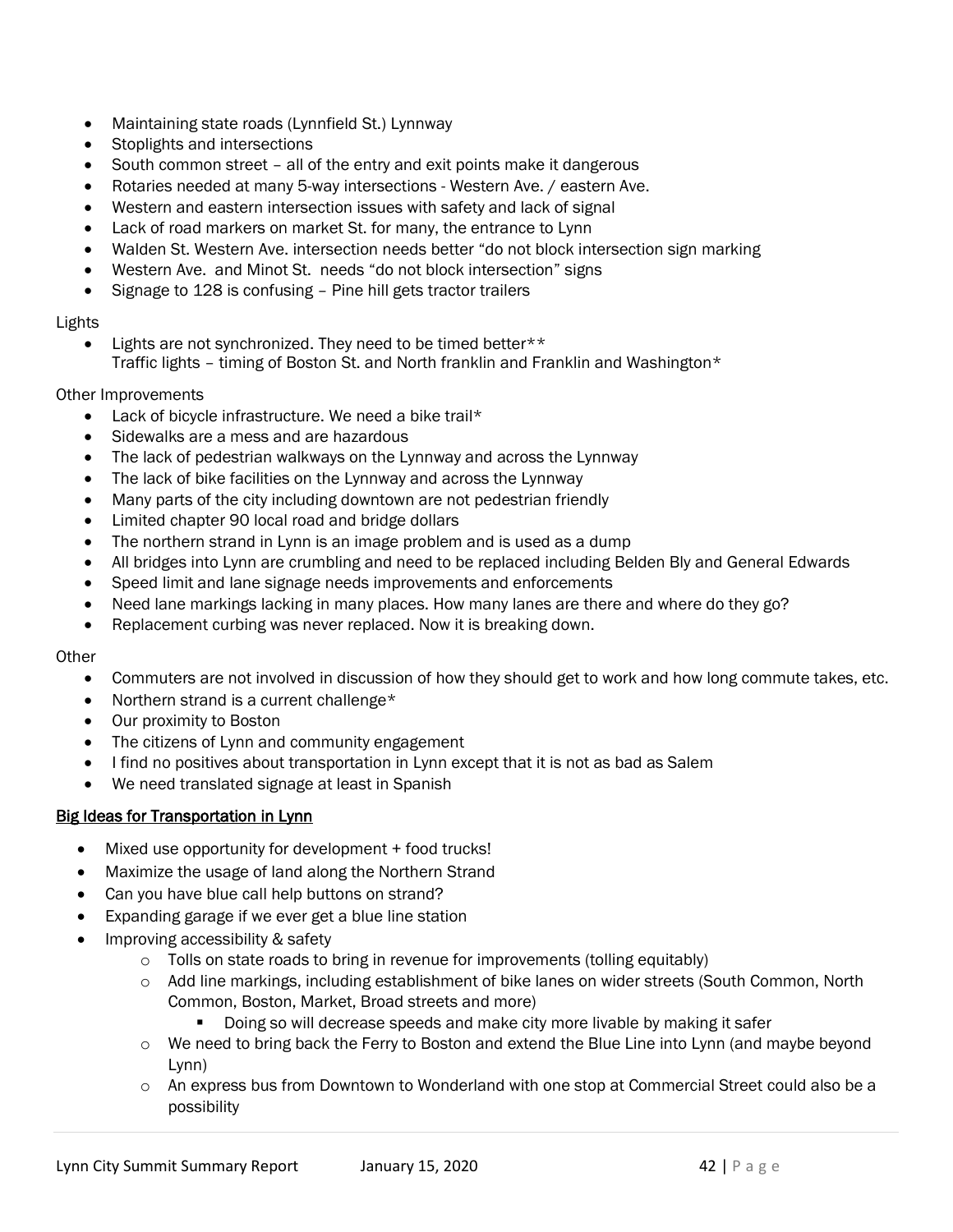- o Keep looking at ways to improve the image of Lynn by the rail trail
- o Keep doing these summits
	- Having a monthly meeting follow up to the summit
- o Work to reduce traffic volume in Lynn by developing areas that are self-contained with housing, shopping, recreation in accessible distances rather than requiring everyone to drive to malls
- o Adding a traffic signal and pedestrian sign and/or rotary to Eastern and Western intersections (impacts Waitt Ave, Maple St, Stanwood St)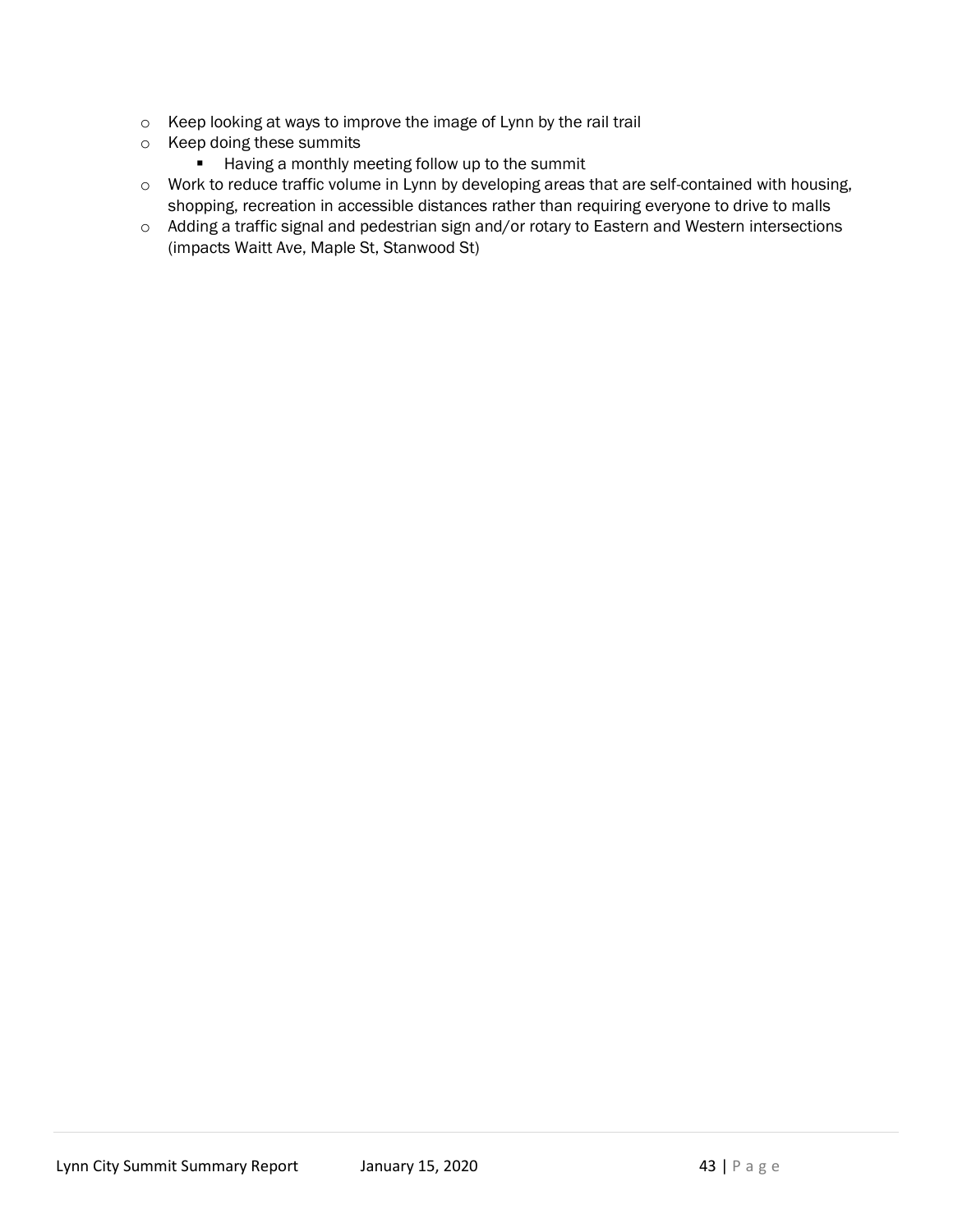# HOUSING Workshop Number of attendees: 35 Facilitator: Karina Milchman, John McCartin Notetaker: Sasha Parodi

# **Presentation**

LHAND Planning and Development Manager Jeff Weeden introduced participants to Housing Lynn: A plan for inclusive growth, which will kick off in January 2020. MAPC Chief of Housing and Neighborhood Development Karina Milchman described the plan in more detail, including its focus on production of Affordable Housing and market-rate housing, preservation of the housing stock (including Affordable Housing stock), and protection of the existing community against forces of displacement. Milchman noted the plan will qualify as a Housing Production Plan (HPP) under Massachusetts General Laws Chapter 40B. MAPC Regional Housing and Land Use Planner John McCartin then presented on Lynn's demographics, housing stock, and housing affordability. For more information on Housing Lynn, visit mapc.org/housing-Lynn, where you can also view the materials presented during this workshop.

# The group had a short Q&A following the presentation:

- A participant asked if some segments of the population, such as lower-income residents and immigrants, may be underrepresented in the data. MAPC staff replied that yes, US Census Bureau data (which was used in this analysis) typically does underrepresent those groups. They noted where possible MAPC tries to use local data to gain a better understanding of these populations, and that knowing this data limitation will inform outreach and engagement as part of the planning process.
- A participant asked about the engagement process. MAPC staff responded that the public engagement plan is currently under development, but that it would include a working group of residents and stakeholders, public events, and targeted measures to ensure Lynn residents of all backgrounds have the opportunity to participate.
- A participant asked what would happen once the plan was complete. MAPC staff said a plan that qualifies as a Housing Production Plan must be approved by the City Council and Planning Board and then certified by the Massachusetts Department of Housing and Community Development. Staff said the City Council and Planning Board must engage in the process.

# Strengths of Housing in Lynn

People and Community

- Sense of community\*
- Diverse community\*
- Civic engagement, residents' commitment to community\*
- History, arts, and culture\*
- Community groups and organizations\*

# Housing Stock

- Diversity of housing stock, diversity of options and prices
- Charm of housing stock\*
- The Gateway North development\*
- Housing Authority, deed-restricted Affordable Housing
- Mixed-income development
- Low-cost housing relative to region (across housing types)\*
- Strong neighborhood character\*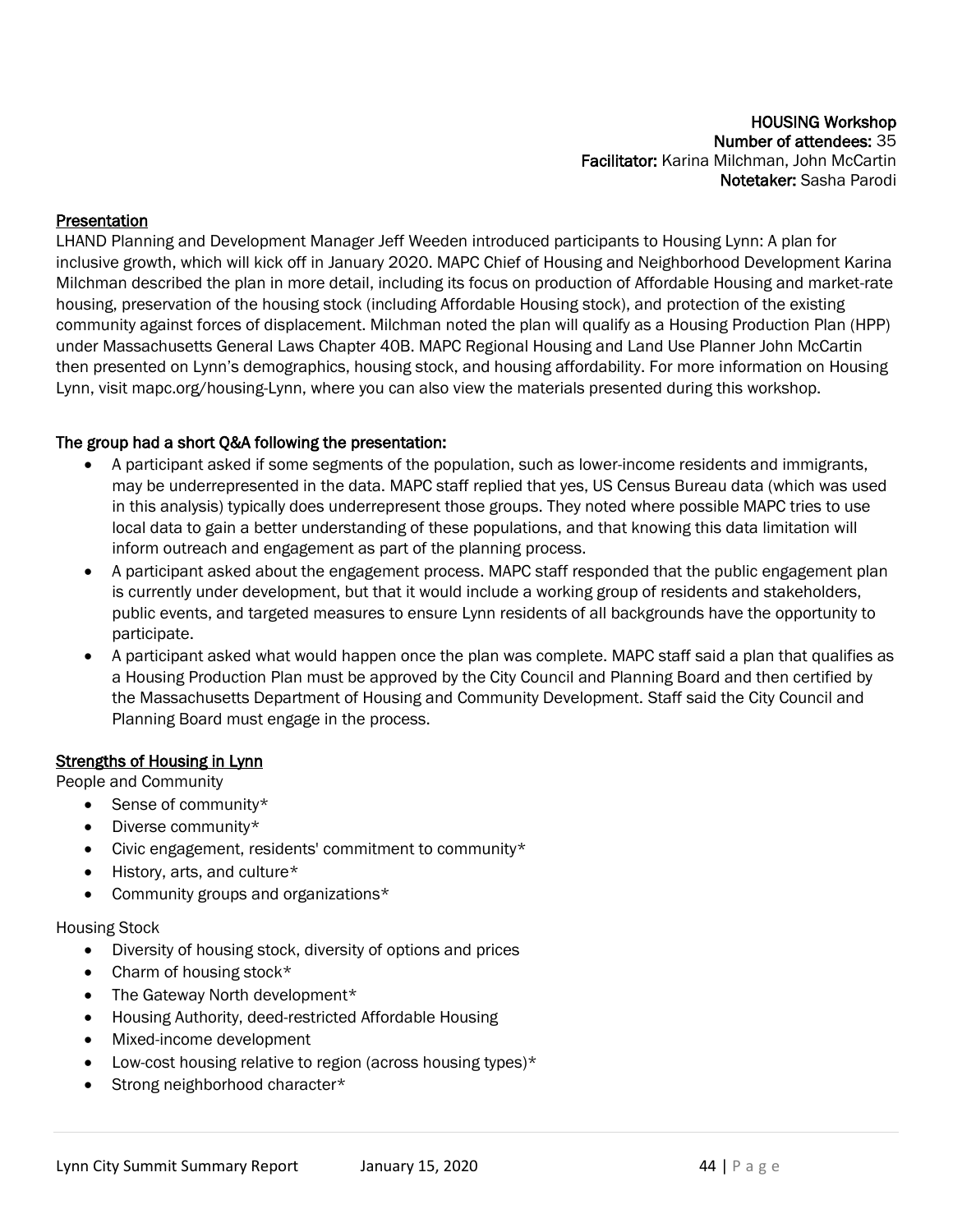Amenities and advantages

- Quality of life\*
- Presence of North Shore Community College\*
- Location and diversity of neighborhoods\*
- New development coming to Lynn
- Access to transit\*
- Strong economy

# Challenges of Housing in Lynn

Changing housing market

- Gentrification and displacement\*
- Evictions and unfair housing courts/eviction authorities\*
- Lack of tenant protections\*
- Rent increases; rents are summarily raised, sometimes before leases end; contracts not respected $*$
- Speculation and flipping\*
- Lack of housing availability, low vacancies
- Unmet emergency housing need and homelessness\*
- Lack of Inclusionary Zoning\*
- Not enough new market-rate housing development
- Not enough buildable land\*
- New buildings are ugly/don't fit community character\*
- Bad zoning\*

Safety of housing stock

- Bad landlords, poor property maintenance, abandonment\*
- Services cut off to force out tenants\*
- Overcrowding and illegal apartments\*
- Environmental contamination\*
- Pests\*

Issues with current Affordable Housing

- Need deeply Affordable Housing, some Affordable Housing too expensive for residents\*
- Lack of landlords accepting vouchers\*
- Nonprofit developers can't compete in current market\*
- Expiring deed restrictions on Affordable Housing
- Housing Authority officers act aggressively toward minority residents and there are not Spanish-speaking employees
- Need more clarity on public housing waiting lists\*

Housing for specific populations

- Lack of family housing\*
- Lack of housing for seniors wanting to age in place
- Lack of pet-friendly buildings

Issues related to homeownership

- Taxes and fees increasing\*
- Tension between wanting affordability and the benefits of rising property values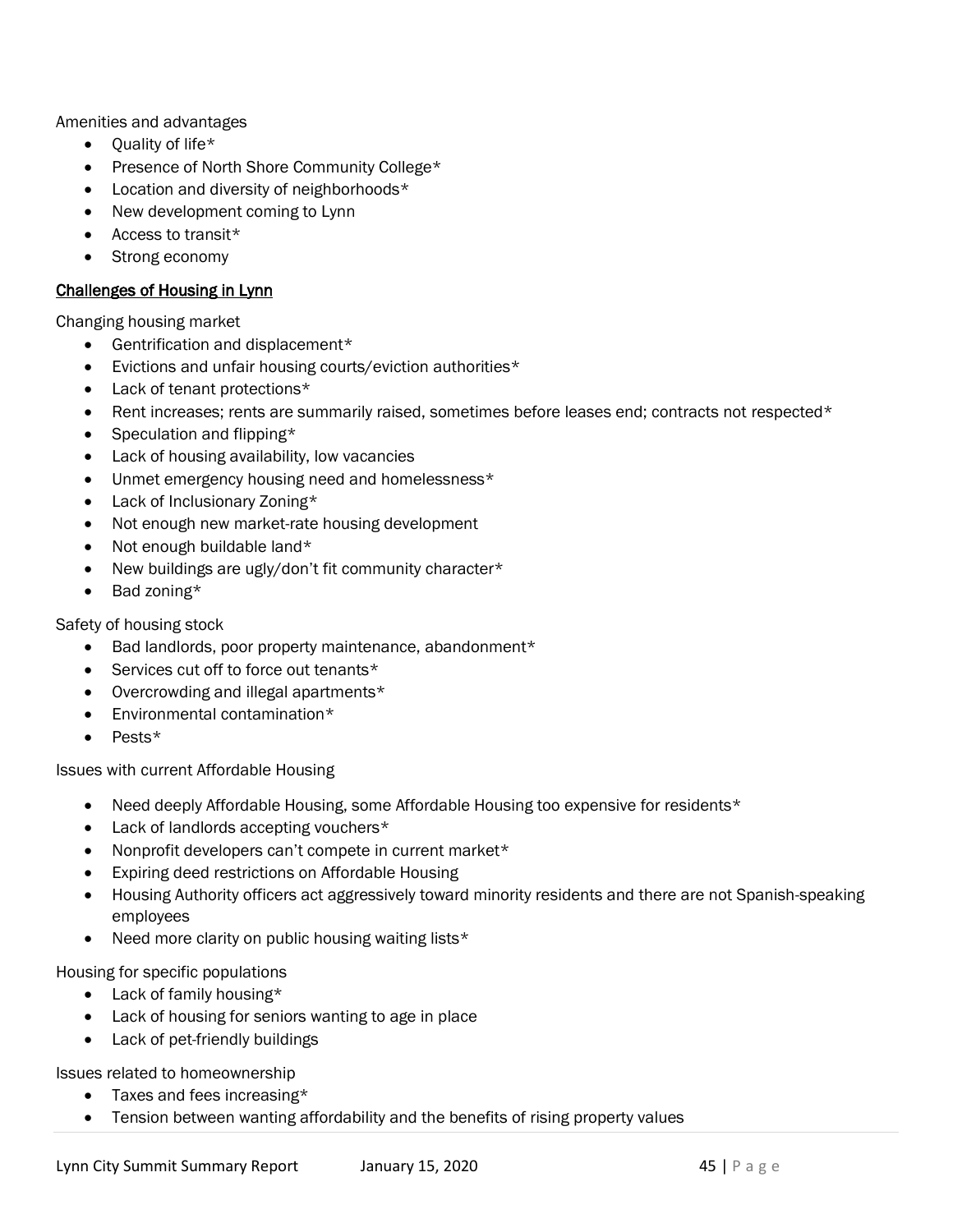• Functional obsolescence of older homes (difficult to sell)

Political context

- Racism and discrimination\*
- Segregation, distribution of Affordable Housing keeps some neighborhoods unaffordable\*
- City leaders don't seem to understand housing needs or have other priorities\*
- Difficulty with civic engagement, particularly with marginalized or vulnerable populations\*
- Lack of education among tenants and landlords on housing issues and misinformation related to housing issues and tenants' rights\*
- General hostility to Affordable Housing\*

Non-housing issues which impact/are impacted by housing

- Low-paying jobs, low incomes generally\*
- Old infrastructure\*
- School overcrowding\*
- Violence and public safety\*
- Transportation costs\*
- Childcare costs\*
- Residents' access to natural resources: green space, waterfront, parks and playground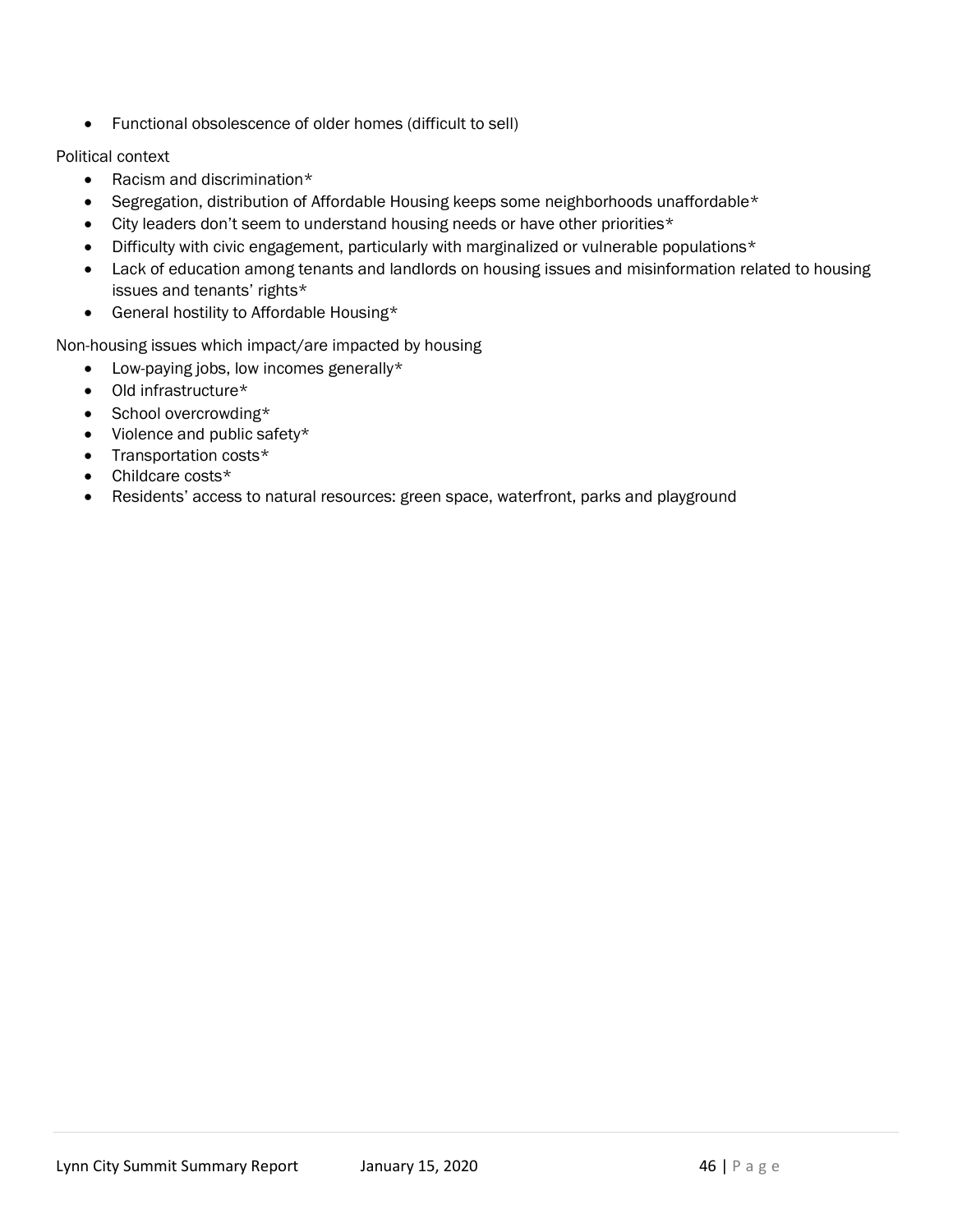# Big Ideas for Housing in Lynn

Housing Production

- Adopt inclusionary zoning (many participants proposed at least 20% of units in new developments be deedrestricted Affordable Housing. Some participants said developers could also pay into a fund.)\*
- Build more three-bedroom housing units.\*
- Engage with/incentivize developers interested in building during the strong economy.
- Encourage mixed-income housing.\*
- Encourage mixed-use development.
- Add market-rate housing on the waterfront/downtown.
- Encourage co-living opportunities.
- Use public land for Affordable Housing, related public benefits.\*
- Facilitate community oversight of new development.\*
- Work with nonprofit developers beyond LHAND (invite Harborlight Community Partners, North Shore CDC, etc.).
- Require union labor on new developments.
- Change parking rules in zoning to allow for more family housing.

# Tax Policy

- Adopt a Real Estate Transfer Tax.\*
- End tax breaks/incentives for market-rate developers.\*
- Adopt an anti-flipping ordinance or tax.
- Employ a higher tax rate for out-of-town developers.

# Community Priority

- Give priority to Lynn residents in new developments, set preference in RFPs.
- Require Community Benefits Agreement in RFPs.
- Facilitate Community Land Trusts for renters and homeowners.\*
- Facilitate right of first refusal for tenants or organizations to purchase rental properties, help finance purchases.
- Enforce Fair Housing laws.\*
- Work with other communities to pursue grants/funding for housing.
- Develop housing programs for middle-income residents.\*
- Develop first-time homebuyer programs.\*

# Tenant Protections

- Advocate to lift the ban on rent control and establish rent stabilization\*
- Set safety standards for rental units, develop an enforcement plan for safety standards, and expand code enforcement staff capacity.\*
- Increase renter protections.\*
- Establish office or organization to coordinate renter protections, and educate renters on tenants' rights.
- Establish right to counsel for renters, offer free legal aid.
- Have walkthroughs of apartments with Landlords and City at once.
- Meter water usage by unit.

Community Engagement

Lynn City Summit Summary Report January 15, 2020 47 | P a g e • Increased community engagement between elected/appointed officials and residents/community groups.\*